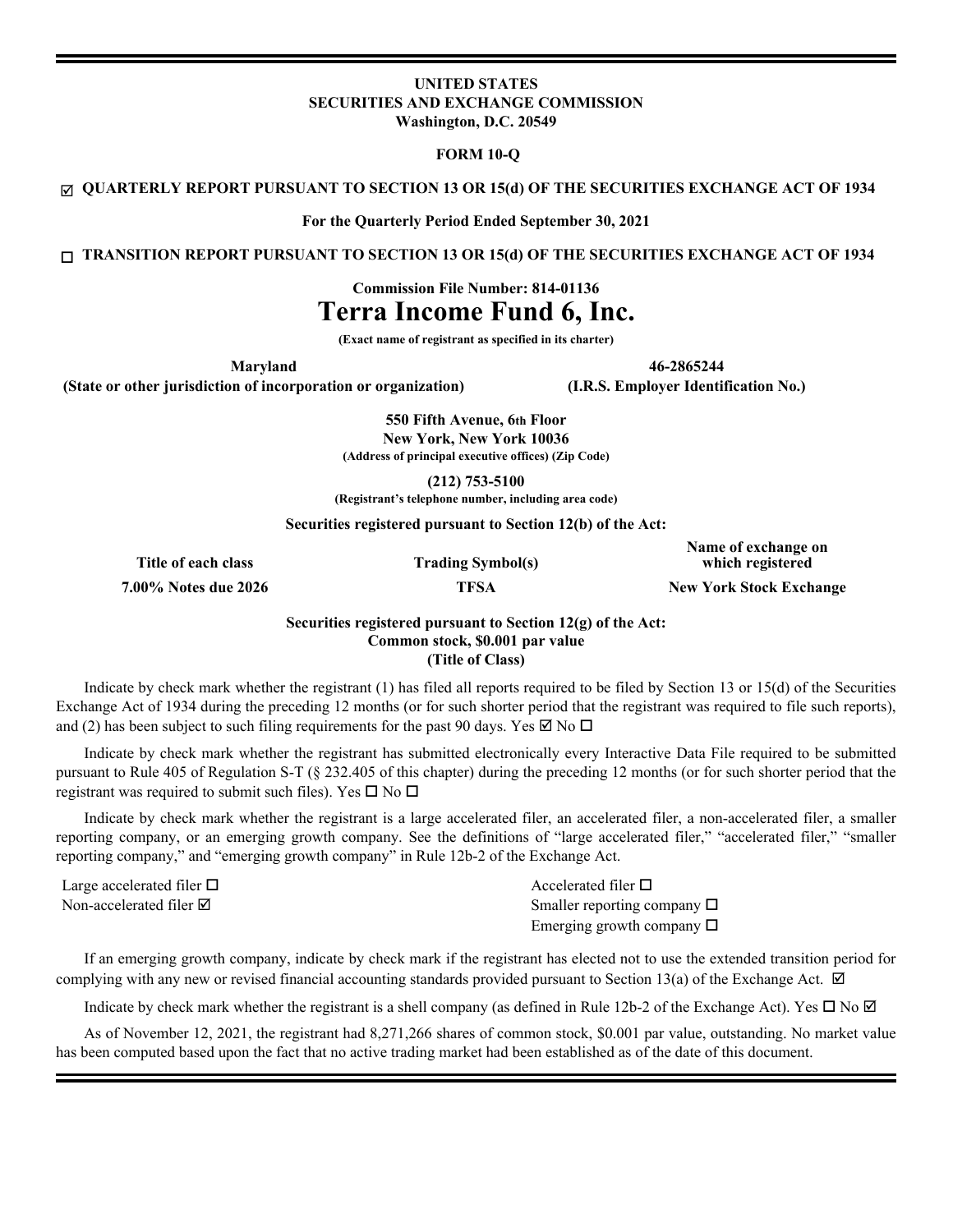**Page**

# <span id="page-1-0"></span>**PART I [FINANCIAL INFORMATION](#page-2-0)**

| Item 1.           | <b>Financial Statements</b>                                                                                                     |                 |
|-------------------|---------------------------------------------------------------------------------------------------------------------------------|-----------------|
|                   | Consolidated Statements of Assets and Liabilities as of September 30, 2021 (unaudited) and December 31,<br>2020                 | $\overline{2}$  |
|                   | Consolidated Statements of Operations for the three and nine months ended September 30, 2021 and 2020<br>(unaudited)            | $\overline{3}$  |
|                   | Consolidated Statements of Changes in Net Assets for the three and nine months ended September 30,<br>2021 and 2020 (unaudited) | $\overline{4}$  |
|                   | Consolidated Statements of Cash Flows for the nine months ended September 30, 2021 and 2020<br>(unaudited)                      | $\overline{5}$  |
|                   | Consolidated Schedules of Investments as of September 30, 2021 (unaudited) and December 31, 2020                                | $6\overline{6}$ |
|                   | Notes to Consolidated Financial Statements as of September 30, 2021 (unaudited)                                                 | 10              |
| Item 2.           | Management's Discussion and Analysis of Financial Condition and Results of Operations                                           | 29              |
| Item 3.           | Quantitative and Qualitative Disclosures About Market Risk                                                                      | 44              |
| Item 4.           | <b>Controls and Procedures</b>                                                                                                  | 44              |
|                   | PART II OTHER INFORMATION                                                                                                       | 44              |
| Item 1.           | <b>Legal Proceedings</b>                                                                                                        | 44              |
|                   | Item 1A. Risk Factors                                                                                                           | $\overline{44}$ |
| Item 2.           | Unregistered Sales of Equity Securities and Use of Proceeds                                                                     | 45              |
| Item 3.           | <b>Defaults upon Senior Securities</b>                                                                                          | 45              |
| Item 4.           | <b>Mine Safety Disclosures</b>                                                                                                  | 45              |
| Item 5.           | <b>Other Information</b>                                                                                                        | 45              |
| Item 6.           | <b>Exhibits</b>                                                                                                                 | 46              |
| <b>Signatures</b> |                                                                                                                                 | 47              |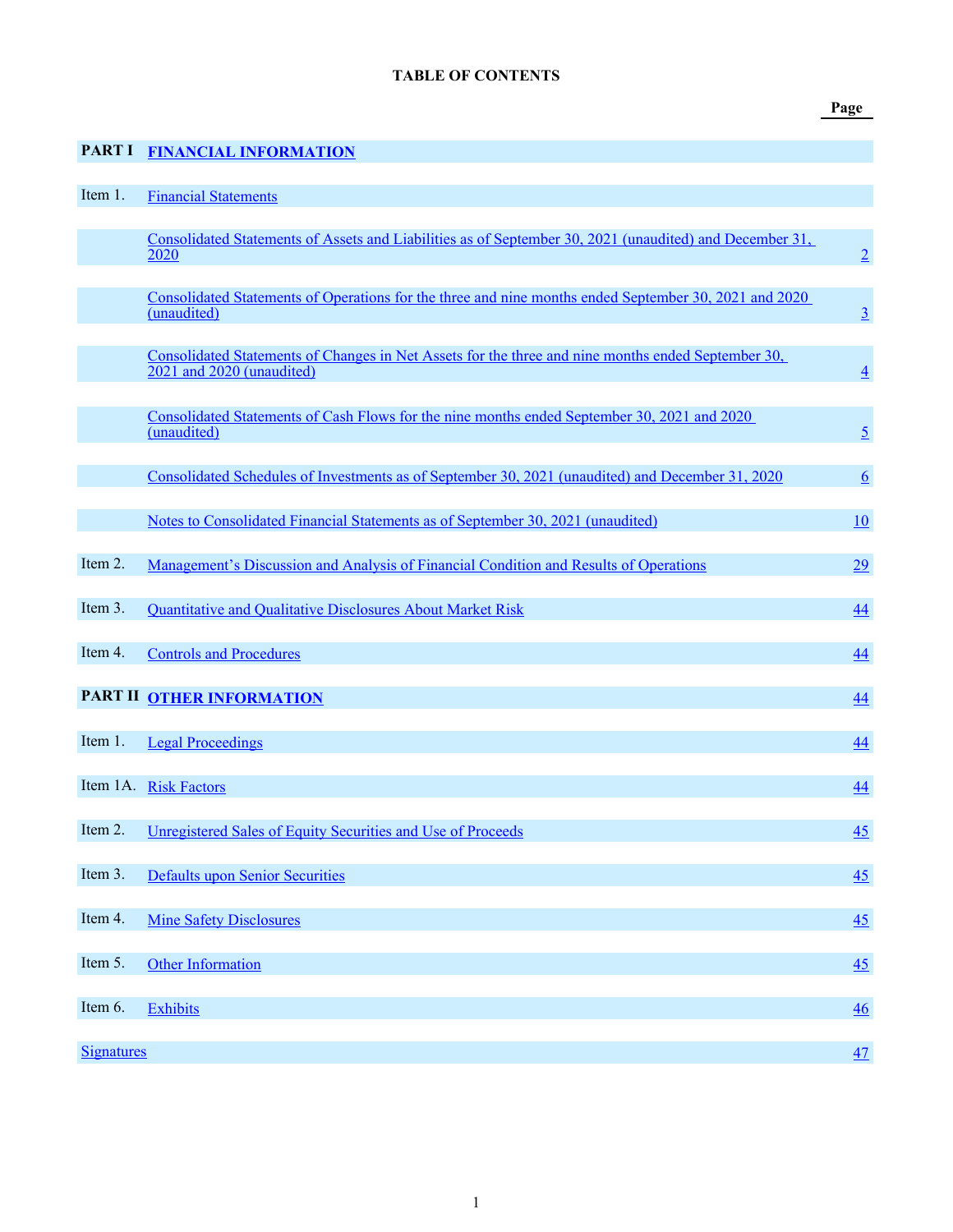# **PART I – FINANCIAL INFORMATION**

# <span id="page-2-0"></span>**Item 1. Financial Statements.**

# **Terra Income Fund 6, Inc. Consolidated Statements of Assets and Liabilities**

|                                                                                                                                                       | September 30, 2021 |               | <b>December 31, 2020</b> |
|-------------------------------------------------------------------------------------------------------------------------------------------------------|--------------------|---------------|--------------------------|
|                                                                                                                                                       | (unaudited)        |               |                          |
| <b>Assets</b>                                                                                                                                         |                    |               |                          |
| Investments, at fair value — non-controlled (amortized cost of \$34,119,108 and<br>$$20,118,124$ , respectively)                                      | \$<br>34,477,901   | <sup>\$</sup> | 20,209,473               |
| Investment through participation interest, at fair value — non-controlled (amortized<br>cost of \$55,240,116 and \$46,486,623, respectively) (Note 4) | 54,687,585         |               | 45,963,805               |
| Marketable securities, at fair value — non-controlled (cost of \$4,717,808 and<br>$$789,335$ , respectively)                                          | 4,944,975          |               | 864,170                  |
| Total investments                                                                                                                                     | 94,110,461         |               | 67,037,448               |
| Cash and cash equivalents                                                                                                                             | 21,368,283         |               | 13,703,374               |
| Restricted cash                                                                                                                                       |                    |               | 599,315                  |
| Interest receivable                                                                                                                                   | 1,034,941          |               | 374,188                  |
| Prepaid expenses and other assets                                                                                                                     | 308,088            |               | 411,267                  |
| <b>Total assets</b>                                                                                                                                   | 116,821,773        |               | 82,125,592               |
| <b>Liabilities</b>                                                                                                                                    |                    |               |                          |
| Unsecured notes payable (net of unamortized debt issuance costs of \$1,968,446<br>and $$0)$                                                           | 36,406,554         |               |                          |
| Term loan payable (net of unamortized debt issuance costs of \$872,196 and \$0)                                                                       | 4,127,804          |               |                          |
| Obligations under participation agreements, at fair value (proceeds of \$0<br>and \$4,250,000, respectively) ( $\overline{\text{Note 4}}$ )           |                    |               | 4,293,971                |
| Interest reserve and other deposits held on investments                                                                                               |                    |               | 599,315                  |
| Due to Adviser, net                                                                                                                                   | 672,685            |               | 503,892                  |
| Accrued expenses                                                                                                                                      | 592,873            |               | 449,762                  |
| Interest payable from obligations under participation agreements                                                                                      |                    |               | 93,618                   |
| Other liabilities                                                                                                                                     | 661,419            |               | 9,301                    |
| <b>Total liabilities</b>                                                                                                                              | 42,461,335         |               | 5,949,859                |
| <b>Net assets</b>                                                                                                                                     | \$<br>74,360,438   | $\mathcal{S}$ | 76, 175, 733             |
| Commitments and contingencies (See Note 6)                                                                                                            |                    |               |                          |
| <b>Components of net assets:</b>                                                                                                                      |                    |               |                          |
| Common stock, \$0.001 par value, 450,000,000 shares authorized, and 8,262,960<br>and 8,396,435 shares issued and outstanding, respectively            | \$<br>8,263        | <sup>\$</sup> | 8,396                    |
| Capital in excess of par                                                                                                                              | 74,587,879         |               | 76,366,019               |
| Distributions in excess of accumulated net income                                                                                                     | (235,704)          |               | (198, 682)               |
| <b>Net assets</b>                                                                                                                                     | \$<br>74,360,438   | $\sqrt{3}$    | 76,175,733               |
| Net asset value per share                                                                                                                             | \$<br>9.00         | $\mathcal{S}$ | 9.07                     |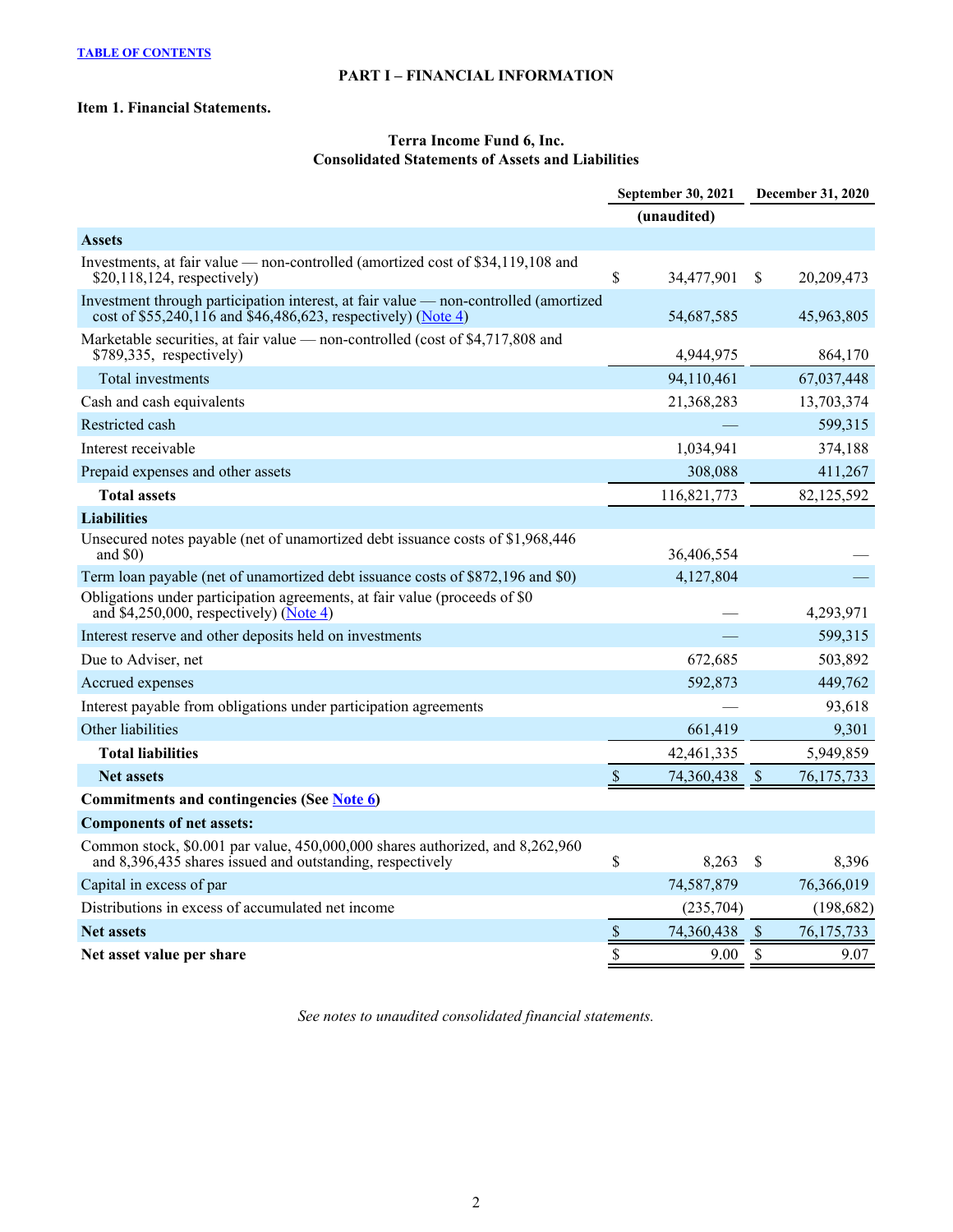# **Terra Income Fund 6, Inc. Consolidated Statements of Operations (Unaudited)**

<span id="page-3-0"></span>

|                                                                                        |               |            |               | Three Months Ended September 30, | Nine Months Ended September 30,   |           |                           |             |  |  |
|----------------------------------------------------------------------------------------|---------------|------------|---------------|----------------------------------|-----------------------------------|-----------|---------------------------|-------------|--|--|
|                                                                                        |               | 2021       |               | 2020                             |                                   | 2021      |                           | 2020        |  |  |
| <b>Investment income</b>                                                               |               |            |               |                                  |                                   |           |                           |             |  |  |
| Interest income                                                                        | \$            | 4,105,800  | $\mathcal{S}$ | 2,181,815                        | <sup>S</sup>                      | 8,525,024 | \$                        | 6,525,643   |  |  |
| Prepayment fee income                                                                  |               | 485,236    |               | 1,280,290                        |                                   | 485,236   |                           | 1,280,290   |  |  |
| Dividend and other income                                                              |               | 218,821    |               | 29,622                           |                                   | 624,856   |                           | 96,454      |  |  |
| <b>Total investment income</b>                                                         |               | 4,809,857  |               | 3,491,727                        |                                   | 9,635,116 |                           | 7,902,387   |  |  |
| <b>Operating expenses</b>                                                              |               |            |               |                                  |                                   |           |                           |             |  |  |
| Base management fees                                                                   |               | 566,213    |               | 383,244                          |                                   | 1,606,881 |                           | 1,132,896   |  |  |
| (Reversal of incentive fees) incentive fees on capital gains $(1)$                     |               | (90, 614)  |               | (18,620)                         |                                   | 167,393   |                           | 42,997      |  |  |
| Operating expense reimbursement to<br>Adviser (Note 4)                                 |               | 255,947    |               | 213,746                          |                                   | 896,524   |                           | 638,508     |  |  |
| Servicing fees (Note 2, Note 4)                                                        |               | 125,197    |               | 189,572                          |                                   | 380,562   |                           | 557,377     |  |  |
| Interest expense on unsecured notes payable                                            |               | 733,611    |               |                                  |                                   | 1,940,490 |                           |             |  |  |
| Professional fees                                                                      |               | 343,576    |               | 256,111                          |                                   | 981,896   |                           | 890,866     |  |  |
| Interest expense from obligations under<br>participation agreements (Note 4)           |               | 1,186,970  |               | 144,763                          |                                   | 1,427,185 |                           | 426,333     |  |  |
| Interest expense on term loan                                                          |               | 99,778     |               |                                  |                                   | 161,069   |                           |             |  |  |
| Directors' fees                                                                        |               | 26,147     |               | 30,125                           |                                   | 86,397    |                           | 93,375      |  |  |
| Insurance expense                                                                      |               | 61,949     |               | 53,881                           |                                   | 179,775   |                           | 161,420     |  |  |
| General and administrative expenses                                                    |               | 6,948      |               | 8,676                            |                                   | 105,421   |                           | 33,779      |  |  |
| <b>Total operating expenses</b>                                                        |               | 3,315,722  |               | 1,261,498                        |                                   | 7,933,593 |                           | 3,977,551   |  |  |
| Net investment income before income taxes                                              |               | 1,494,135  |               | 2,230,229                        |                                   | 1,701,523 |                           | 3,924,836   |  |  |
| Income tax expense                                                                     |               | 114,635    |               |                                  |                                   | 114,635   |                           |             |  |  |
| Net investment income                                                                  |               | 1,379,500  |               | 2,230,229                        |                                   | 1,586,888 |                           | 3,924,836   |  |  |
| Net change in unrealized (depreciation) appreciation<br>on investments                 |               | (720, 210) |               | (173,793)                        |                                   | 390,245   |                           | (1,025,547) |  |  |
| Net change in unrealized depreciation on obligations<br>under participation agreements |               |            |               | 5,662                            |                                   | 8,408     |                           | 59,844      |  |  |
| Net realized gain on investments                                                       |               | 95,966     |               | 75,030                           |                                   | 267,140   |                           | 1,160,160   |  |  |
| Net increase in net assets resulting from<br>operations                                | <sup>\$</sup> | 755,256 \$ |               | 2,137,128                        | - \$                              | 2,252,681 | <sup>S</sup>              | 4,119,293   |  |  |
|                                                                                        |               |            |               |                                  |                                   |           |                           |             |  |  |
| Per common share data:                                                                 |               |            |               |                                  |                                   |           |                           |             |  |  |
| Net investment income per share                                                        | \$            | 0.16       | -S            | 0.27                             | $\boldsymbol{\mathsf{S}}$         | 0.19      | S                         | 0.47        |  |  |
| Net increase in net assets resulting from operations<br>per share                      | $\mathcal{S}$ | 0.09       | $\mathcal{S}$ | 0.26                             | $\frac{\mathcal{S}}{\mathcal{S}}$ | 0.27      | $\boldsymbol{\mathsf{S}}$ | 0.50        |  |  |
| Weighted average common shares outstanding                                             |               | 8,454,068  |               | 8,324,079                        |                                   | 8,430,186 |                           | 8,290,934   |  |  |

<sup>(1)</sup> For the three months ended September 30, 2021 and 2020, the Company reversed previously accrued incentive fees on capital gains of \$90,614 and \$18,620, respectively. Incentive fees on capital gains are based on 20% of net realized and unrealized capital gains. No incentive fees on capital gains are actually payable by the Company with respect to unrealized gains unless and until those gains are realized.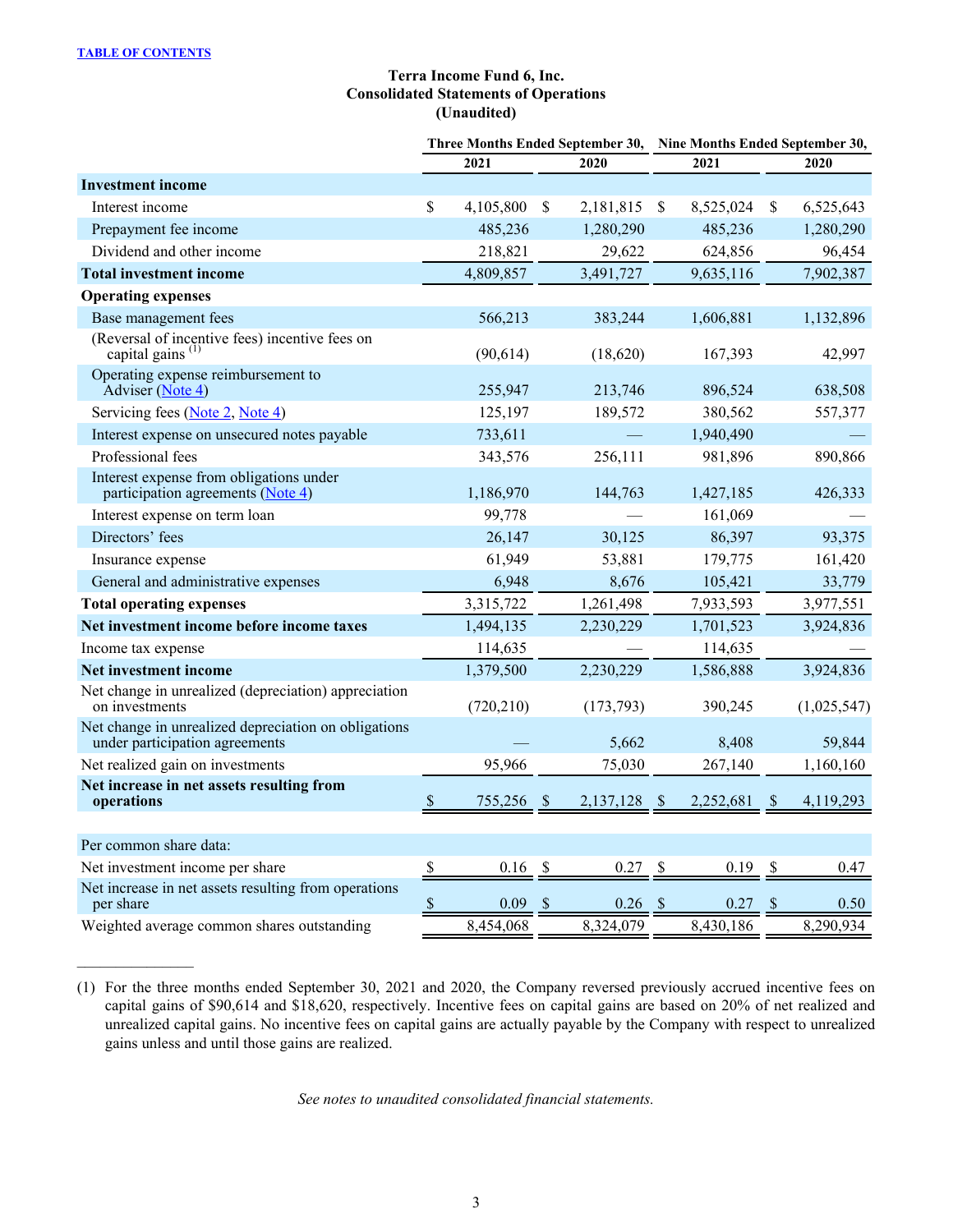# **Terra Income Fund 6, Inc. Consolidated Statements of Changes in Net Assets (Unaudited)**

<span id="page-4-0"></span>

|                                                                                        |               |             |               | Three Months Ended September 30, | Nine Months Ended September 30, |             |              |             |  |
|----------------------------------------------------------------------------------------|---------------|-------------|---------------|----------------------------------|---------------------------------|-------------|--------------|-------------|--|
|                                                                                        |               | 2021        |               | 2020                             |                                 | 2021        |              | 2020        |  |
| <b>Operations</b>                                                                      |               |             |               |                                  |                                 |             |              |             |  |
| Net investment income                                                                  | $\mathsf{\$}$ | 1,379,500   | \$            | 2,230,229                        | \$                              | 1,586,888   | \$           | 3,924,836   |  |
| Net change in unrealized (depreciation)<br>appreciation on investments                 |               | (720, 210)  |               | (173, 793)                       |                                 | 390,245     |              | (1,025,547) |  |
| Net change in unrealized depreciation on<br>obligations under participation agreements |               |             |               | 5,662                            |                                 | 8,408       |              | 59,844      |  |
| Net realized gain on investments                                                       |               | 95,966      |               | 75,030                           |                                 | 267,140     |              | 1,160,160   |  |
| Net increase in net assets resulting from<br>operations                                |               | 755,256     |               | 2,137,128                        |                                 | 2,252,681   |              | 4,119,293   |  |
| <b>Stockholder distributions</b>                                                       |               |             |               |                                  |                                 |             |              |             |  |
| Distributions from return of capital                                                   |               |             |               |                                  |                                 | (577, 226)  |              |             |  |
| Distributions from net investment income                                               |               | (969, 979)  |               | (948, 634)                       |                                 | (2,289,700) |              | (3,673,258) |  |
| Net decrease in net assets resulting from<br>stockholder distributions                 |               | (969, 979)  |               | (948, 634)                       |                                 | (2,866,926) |              | (3,673,258) |  |
| <b>Capital share transactions</b>                                                      |               |             |               |                                  |                                 |             |              |             |  |
| Reinvestment of stockholder distributions                                              |               | 230,633     |               | 250,424                          |                                 | 701,234     |              | 1,009,999   |  |
| Repurchases of common stock under stock<br>repurchase plan                             |               | (1,896,105) |               |                                  |                                 | (1,902,284) |              | (14, 640)   |  |
| Net (decrease) increase in net assets resulting<br>from capital share transactions     |               | (1,665,472) |               | 250,424                          |                                 | (1,201,050) |              | 995,359     |  |
| Net (decrease) increase in net assets                                                  |               | (1,880,195) |               | 1,438,918                        |                                 | (1,815,295) |              | 1,441,394   |  |
| Net assets, at beginning of period                                                     |               | 76,240,633  |               | 75,380,564                       |                                 | 76,175,733  |              | 75,378,088  |  |
| Net assets, at end of period                                                           | $\mathcal{S}$ | 74,360,438  | $\mathcal{S}$ | 76,819,482                       | <sup>S</sup>                    | 74,360,438  | <sup>S</sup> | 76,819,482  |  |
|                                                                                        |               |             |               |                                  |                                 |             |              |             |  |
| <b>Capital share activity</b>                                                          |               |             |               |                                  |                                 |             |              |             |  |
| Shares outstanding, at beginning of period                                             |               | 8,447,417   |               | 8,314,471                        |                                 | 8,396,435   |              | 8,232,636   |  |
| Shares issued from reinvestment of stockholder<br>distributions                        |               | 25,521      |               | 27,756                           |                                 | 77,185      |              | 111,191     |  |
| Shares repurchased under stock repurchase plan<br>and other                            |               | (209, 978)  |               |                                  |                                 | (210,660)   |              | (1,600)     |  |
| Shares outstanding, at end of period                                                   |               | 8,262,960   |               | 8,342,227                        |                                 | 8,262,960   |              | 8,342,227   |  |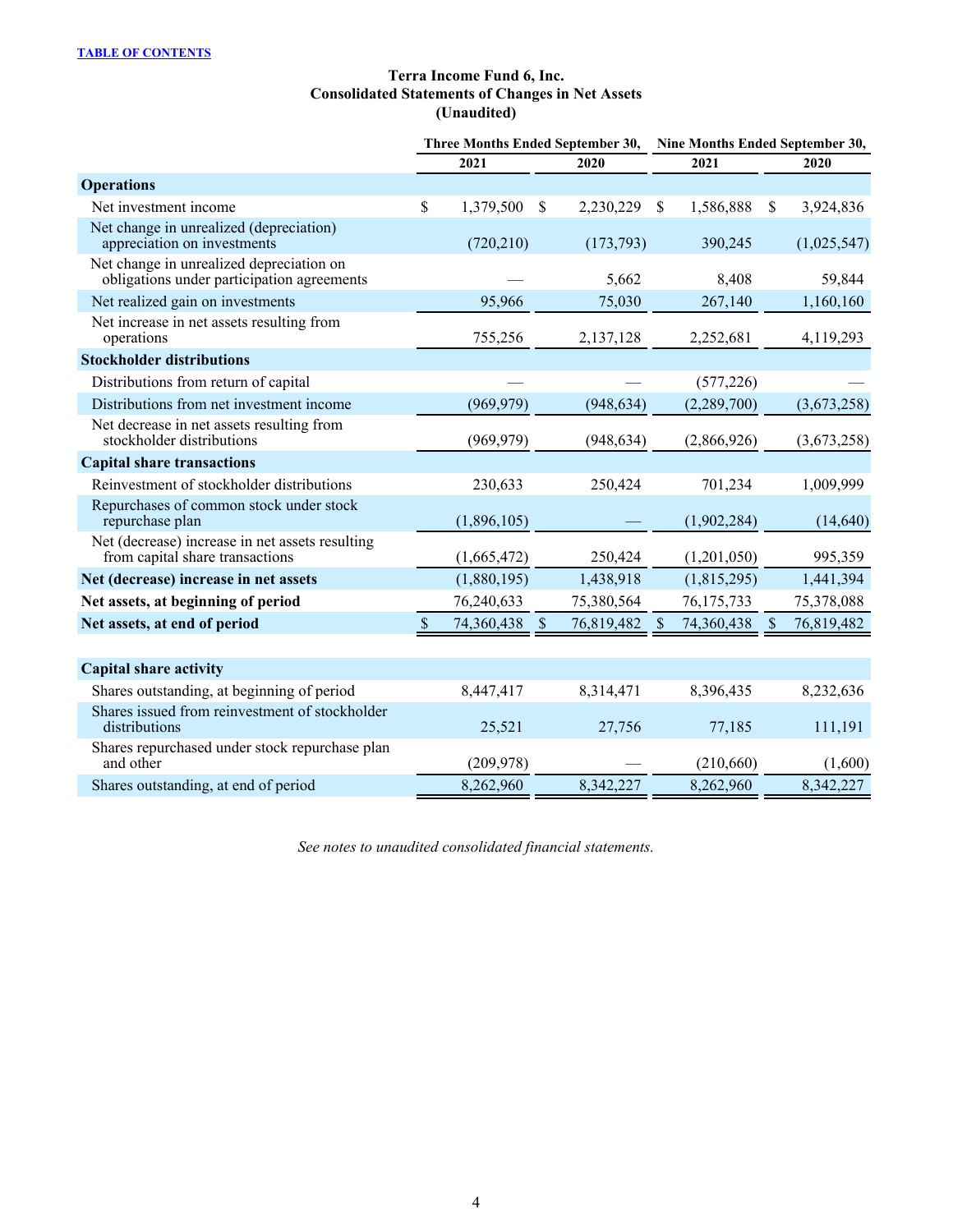# **Terra Income Fund 6, Inc. Consolidated Statements of Cash Flows (Unaudited)**

<span id="page-5-0"></span>

|                                                                                                                                          |                            | Nine Months Ended September 30, |               |                |
|------------------------------------------------------------------------------------------------------------------------------------------|----------------------------|---------------------------------|---------------|----------------|
|                                                                                                                                          |                            | 2021                            |               | 2020           |
| Cash flows from operating activities:                                                                                                    |                            |                                 |               |                |
| Net increase in net assets resulting from operations                                                                                     | \$                         | 2,252,681                       | \$            | 4,119,293      |
| Adjustments to reconcile net increase in net assets resulting from operations to net<br>cash (used in) provided by operating activities: |                            |                                 |               |                |
| Net change in unrealized (appreciation) depreciation on investments                                                                      |                            | (390, 245)                      |               | 1,025,547      |
| Net change in unrealized depreciation on obligations under participation agreements                                                      |                            | (8, 408)                        |               | (59, 844)      |
| Net realized gain on investments                                                                                                         |                            | (267, 140)                      |               | (1,160,160)    |
| Amortization and accretion of investment-related fees, net                                                                               |                            | (630, 880)                      |               | (219, 476)     |
| Amortization of discount on debt issuance                                                                                                |                            | 102,729                         |               |                |
| Amortization of deferred financing costs                                                                                                 |                            | 171,677                         |               |                |
| Amortization of discount on investments, net                                                                                             |                            |                                 |               | (42, 856)      |
| Paid-in-kind interest, net                                                                                                               |                            | (94, 524)                       |               | (286, 340)     |
| Purchases of investments                                                                                                                 |                            | (103, 350, 399)                 |               | (12, 339, 257) |
| Repayments and proceeds from sale of investments                                                                                         |                            | 77,879,346                      |               | 9,048,232      |
| Changes in operating assets and liabilities:                                                                                             |                            |                                 |               |                |
| Increase in interest receivable                                                                                                          |                            | (660, 753)                      |               | (58, 747)      |
| Decrease (increase) in prepaid expenses and other assets                                                                                 |                            | 103,179                         |               | (16,789)       |
| (Decrease) increase in interest reserve and other deposits held on investments                                                           |                            | (599,315)                       |               | 535,737        |
| Increase in due to Adviser, net                                                                                                          |                            | 168,793                         |               | 71,038         |
| Increase in accrued expenses                                                                                                             |                            | 143,111                         |               | 65,599         |
| (Decrease) increase in interest payable from obligations under participation<br>agreements                                               |                            | (93, 618)                       |               | 11,105         |
| Increase (decrease) in other liabilities                                                                                                 |                            | 631,063                         |               | (29, 334)      |
| Net cash (used in) provided by operating activities                                                                                      |                            | (24, 642, 703)                  |               | 663,748        |
| Cash flows from financing activities:                                                                                                    |                            |                                 |               |                |
| Proceeds from issuance of unsecured notes payable, net of discount                                                                       |                            | 37, 175, 781                    |               |                |
| Repayment of obligations under participation agreements                                                                                  |                            | (25, 728, 138)                  |               |                |
| Proceeds from obligations under participation agreements                                                                                 |                            | 21,223,404                      |               | 1,129,112      |
| Proceeds from borrowings under term loan payable, net of discount                                                                        |                            | 4,375,000                       |               |                |
| Payments of stockholder distributions                                                                                                    |                            | (2,165,692)                     |               | (2,663,259)    |
| Payments of financing costs                                                                                                              |                            | (1,290,829)                     |               |                |
| Payments for repurchases of common stock under stock repurchase plan                                                                     |                            | (1,881,229)                     |               | (14, 640)      |
| Net cash provided by (used in) financing activities                                                                                      |                            | 31,708,297                      |               | (1,548,787)    |
| Net increase (decrease) in cash, cash equivalents and restricted cash                                                                    |                            | 7,065,594                       |               | (885,039)      |
| Cash, cash equivalents and restricted cash, at beginning of period                                                                       |                            | 14,302,689                      |               | 17,681,699     |
| Cash, cash equivalents and restricted cash, at end of period (Note 2)                                                                    | \$                         | 21,368,283                      | S             | 16,796,660     |
|                                                                                                                                          |                            |                                 |               |                |
| Supplemental disclosure of cash flow information:                                                                                        |                            |                                 |               |                |
| Interest paid on debt                                                                                                                    | $\boldsymbol{\mathcal{S}}$ | 3,073,255                       | $\mathcal{P}$ | 393,122        |
| Supplemental non-cash information:                                                                                                       |                            |                                 |               |                |
| Reinvestment of stockholder distributions                                                                                                | \$                         | 701,234 \$                      |               | 1,009,999      |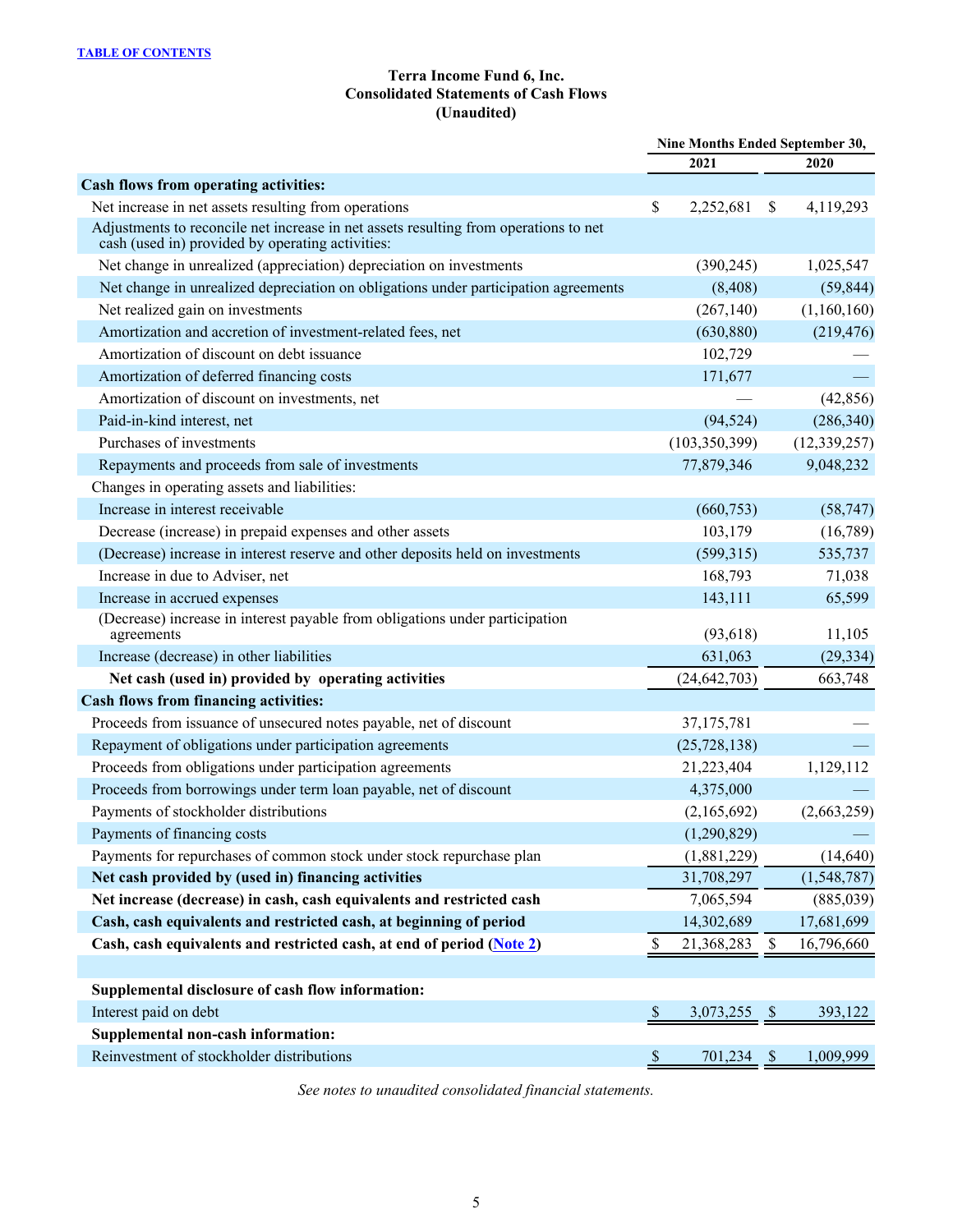$\mathcal{L}_\text{max}$  , where  $\mathcal{L}_\text{max}$ 

# **Terra Income Fund 6, Inc. Consolidated Schedule of Investments (Unaudited) September 30, 2021**

<span id="page-6-0"></span>

| Portfolio Company <sup>(1)</sup>                                       | Collateral<br>Location | <b>Property</b><br>Type | Coupon<br>Rate $(2)$                 | Current<br>Interest<br>Rate | <b>Exit Fee</b> | Acquisition<br>Date | <b>Maturity</b><br>Date | Principal   | Amortized<br>Cost | Fair<br>Value <sup>(3)</sup> | % of Net<br>Assets <sup>(4)</sup> |
|------------------------------------------------------------------------|------------------------|-------------------------|--------------------------------------|-----------------------------|-----------------|---------------------|-------------------------|-------------|-------------------|------------------------------|-----------------------------------|
| Loan investments — non-controlled                                      |                        |                         |                                      |                             |                 |                     |                         |             |                   |                              |                                   |
| <b>Mezzanine loans:</b>                                                |                        |                         |                                      |                             |                 |                     |                         |             |                   |                              |                                   |
| Dwight Mezz II, LLC                                                    | $US - CA$              | Student<br>housing      | 11.00%                               | 11.00%                      | $0.00\%$        | 5/11/2017           | 5/6/2027                | \$3,000,000 | \$3,000,000       | $\mathbb{S}$<br>3,001,405    | 4.0 $%$                           |
| Havemeyer TSM LLC <sup>(5)(7)</sup>                                    | $US - NY$              | Mixed use               | 15.00%                               | 15.00%                      | 1.00%           | 12/18/2020          | 12/1/2022               | 6,808,000   | 6,791,471         | 6,878,371                    | 9.3 %                             |
|                                                                        |                        |                         |                                      |                             |                 |                     |                         |             | 9,791,471         | 9,879,776                    | 13.3 %                            |
| Preferred equity investments:                                          |                        |                         |                                      |                             |                 |                     |                         |             |                   |                              |                                   |
| RS JZ Driggs, LLC (6)(7)(8)                                            | $US - NY$              | Multifamily             | 12.25%                               | 12.25%                      | $1.00\%$        | 5/1/2018            | 1/1/2021                | 7,022,227   | 7,063,227         | 7,084,609                    | $9.5 \%$                          |
| 370 Lex Part Deux, LLC (6)(7)                                          | $US - NY$              | Office                  | $LIBOR +$<br>8.25% (2.44%)<br>Floor) | 10.69%                      | $0.00\%$        | 12/17/2018          | 1/9/2022                | 20,446,917  | 20,438,686        | 19,537,108                   | 26.3 %                            |
|                                                                        |                        |                         |                                      |                             |                 |                     |                         |             | 27,501,913        | 26,621,717                   | 35.8 %                            |
| <b>First mortgages:</b>                                                |                        |                         |                                      |                             |                 |                     |                         |             |                   |                              |                                   |
| BW Property Owner LLC and BW 2<br>Property Owner LLC <sup>(6)(7)</sup> | $US - PA$              | Land                    | 15.00%                               | 15.00%                      | $1.00\%$        | 5/14/2021           | 6/1/2022                | 21,000,000  | 20,946,732        | 21,187,497                   | 28.5 %                            |
| American Gilsonite Company                                             | US - UT                | Infrastructure          | 14.00%                               | 14.00%                      | 1.00%           | 8/31/2021           | 8/31/2023               | 21,250,000  | 21,250,000        | 21,412,143                   | 28.8 %                            |
|                                                                        |                        |                         |                                      |                             |                 |                     |                         |             | 42,196,732        | 42,599,640                   | 57.3 %                            |
| <b>Credit facility:</b>                                                |                        |                         |                                      |                             |                 |                     |                         |             |                   |                              |                                   |
| Post Brothers Holdings LLC <sup>(9)(10)</sup>                          | N/A                    | N/A                     | 15.00%                               | 15.00%                      | $1.00\%$        | 7/16/2021           | 7/16/2024               | 10,000,000  | 9,869,108         | 10,064,353                   | 13.5 %                            |
|                                                                        |                        |                         |                                      |                             |                 |                     |                         |             | 9,869,108         | 10,064,353                   | 13.5 %                            |
|                                                                        |                        |                         |                                      |                             |                 |                     |                         |             |                   |                              |                                   |
| Total loan investments — non-controlled                                |                        |                         |                                      |                             |                 |                     |                         |             | \$89,359,224      | \$89,165,486                 | 119.9 %                           |

| Portfolio Company <sup>(1)</sup>                               | Industry    | <b>Dividend</b><br>Yield | <b>Acquisition</b><br>Date | <b>Maturity</b><br>Date | <b>Shares</b> | Cost           |               | Fair<br>Value | % of Net<br>Assets <sup>(4)</sup> |
|----------------------------------------------------------------|-------------|--------------------------|----------------------------|-------------------------|---------------|----------------|---------------|---------------|-----------------------------------|
| Marketable securities — non-controlled $(11)$ :                |             |                          |                            |                         |               |                |               |               |                                   |
| Common and preferred shares                                    |             |                          |                            |                         |               |                |               |               |                                   |
| Nexpoint Real Estate Finance, Inc. - Series A Preferred Shares | <b>REIT</b> | $8.5\%$                  | 7/30/2020                  | 7/24/2025               | 33,560        | 789,335        | <sup>\$</sup> | 870,882       | 1.2 $%$                           |
| Blackstone Mortgage Trust, Inc. - Class A Common Shares        | <b>REIT</b> | $7.7\%$                  | 3/4/2021                   | N/A                     | 54,060        | 1,677,672      |               | 1,638,920     | $2.2 \%$                          |
| KKR Real Estate Finance Trust Inc. - Common Shares             | <b>REIT</b> | $7.8 \%$                 | 3/4/2021                   | N/A                     | 60,315        | 1,129,409      |               | 1,272,647     | $1.7\%$                           |
| Starwood Property Trust, Inc. - Common Shares                  | <b>REIT</b> | $7.6\%$                  | 3/10/2021                  | N/A                     | 47,625        | 1,121,392      |               | 1,162,526     | 1.6 $%$                           |
| Total marketable securities — non-controlled                   |             |                          |                            |                         |               | 4,717,808      |               | 4,944,975     | 6.7 $%$                           |
|                                                                |             |                          |                            |                         |               |                |               |               |                                   |
| Total investments — non-controlled                             |             |                          |                            |                         |               | \$94.077.032\$ |               | \$94,110,461  | 126.6 %                           |

(1) All of the Company's investments are issued by eligible portfolio companies, as defined in the Investment Company Act of 1940 and the rules promulgated thereunder. All of the Company's borrowers are in the diversified real estate industry.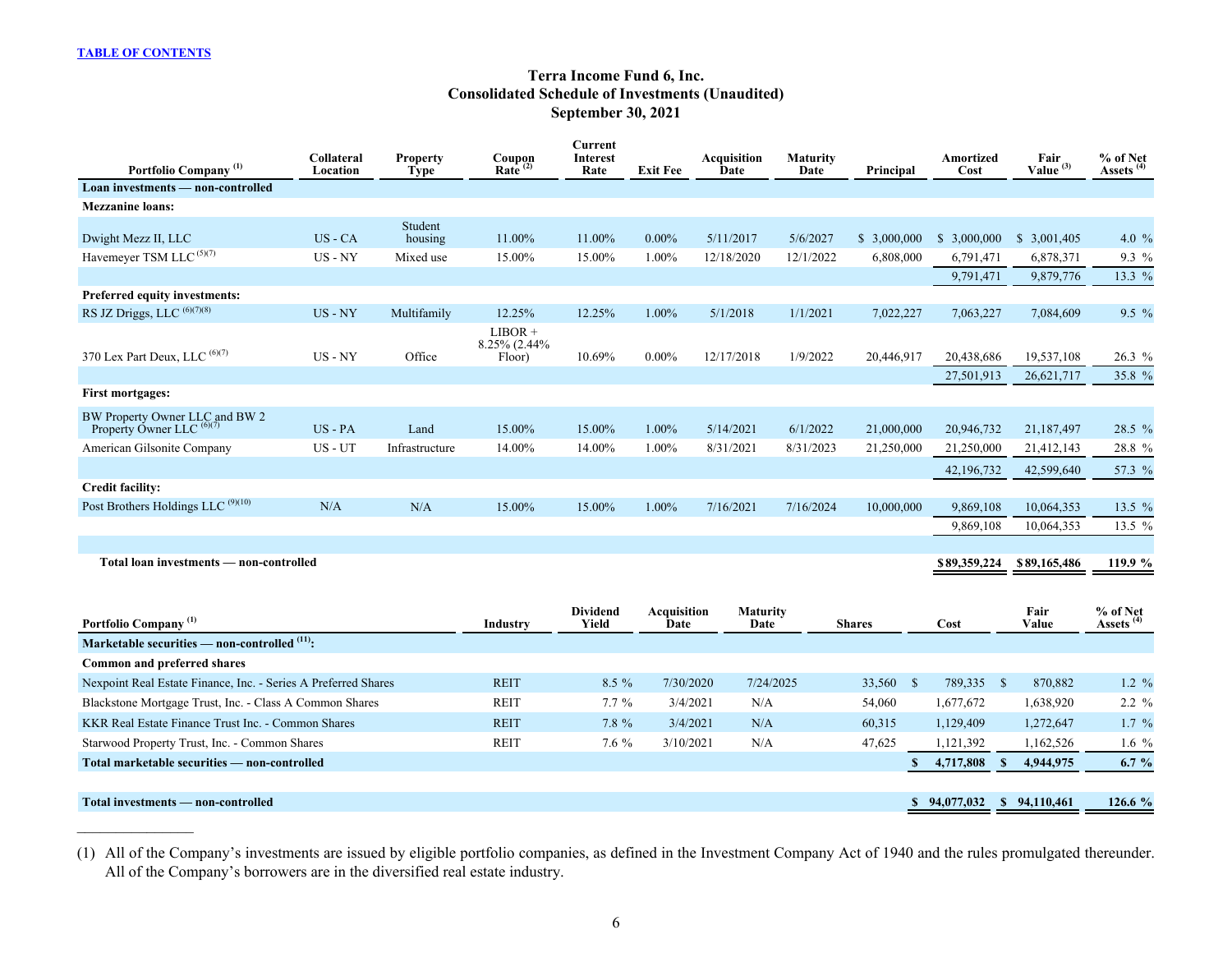- (2) Some of the Company's investments provide for coupon rate indexed to the London Interbank Offered Rate ("LIBOR") or prime rate and in both cases subject to a floor.
- (3) Because there is no readily available market for these investments, these investments are valued using significant unobservable inputs under Level 3 of the fair value hierarchy and are approved in good faith by the Company's board of directors.
- (4) Percentages are based on net assets of \$74.4 million as of September 30, 2021.
- (5) Participation interest is with Mavik Real Estate Special Opportunities Fund REIT, LLC (formerly known as Terra Real Estate Credit Opportunities Fund REIT, LLC), a related-party real estate investment trust managed by an affiliate of the Company's sponsor. The Company is committed to fund up to \$7.4 million on this investment. As of September 30, 2021, the unfunded commitment was \$0.6 million.
- (6) Participation interest is with Terra Property Trust, Inc., a related-party real estate investment trust managed by an affiliate of the Company**'**s sponsor.
- (7) The Company acquired these investments through participation agreements. See "Participation Agreements" in [Note 4](#page-18-0) in the accompanying notes to the consolidated financial statements.
- (8) This investment is currently in maturity default. The Company has exercised its rights and is facilitating the completion of construction of the underlying asset in anticipation of lease up and disposition of the asset.
- (9) On July 16, 2021, the Company originated a \$15.0 million unsecured corporate credit facility, of which \$10.0 million was funded at closing. The borrower is a multifamily operator in Philadelphia, PA.
- (10)The borrower also pays a 1.0% fee on the unused portion of the credit facility.
- (11)From time to time, the Company may invest in debt and equity securities.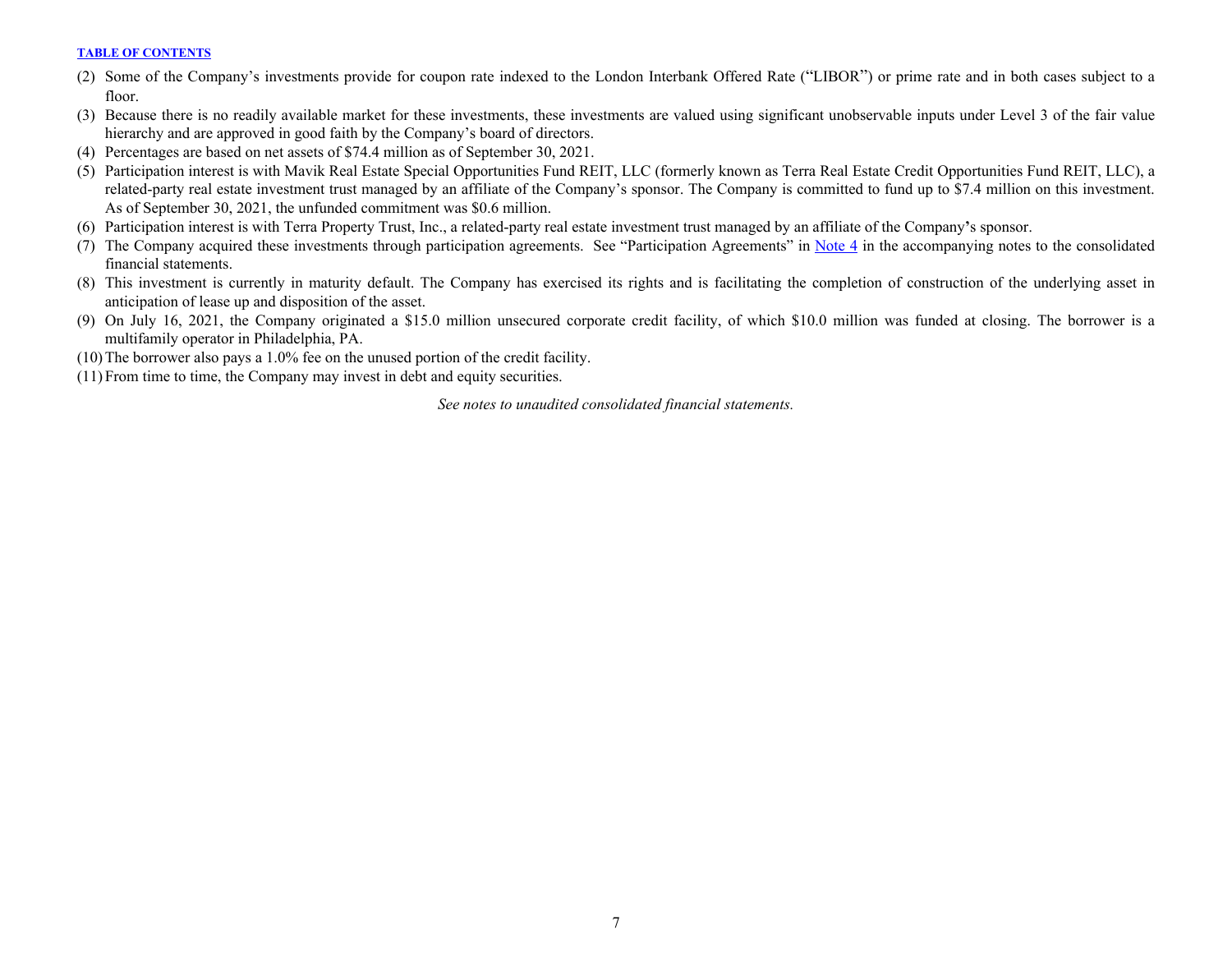# **Terra Income Fund 6, Inc. Consolidated Schedule of Investments December 31, 2020**

| Portfolio Company <sup>(1)</sup>                 | Collateral<br>Location    | <b>Property</b><br><b>Type</b> | Coupon<br>Rate $^{(2)}$               | <b>Current</b><br><b>Interest</b><br>Rate | <b>Exit Fee</b> | <b>Acquisition</b><br>Date | <b>Maturity</b><br>Date | Principal   | Amortized<br>Cost | Fair<br>Value $(3)$ | % of Net<br>Assets <sup>(4)</sup> |
|--------------------------------------------------|---------------------------|--------------------------------|---------------------------------------|-------------------------------------------|-----------------|----------------------------|-------------------------|-------------|-------------------|---------------------|-----------------------------------|
| Loan investments - non-controlled                |                           |                                |                                       |                                           |                 |                            |                         |             |                   |                     |                                   |
| <b>Mezzanine loans:</b>                          |                           |                                |                                       |                                           |                 |                            |                         |             |                   |                     |                                   |
| Dwight Mezz II, LLC                              | US - CA                   | Student<br>housing             | 11.00%                                | 11.00%                                    | $0.00\%$        | 5/11/2017                  | 5/6/2027                | \$3,000,000 | \$3,000,000       | \$3,033,593         | 4.0 $%$                           |
| Stonewall Station Mezz LLC (5)(7)                | $\text{US}$ - $\text{NC}$ | Land                           | Current 12.00%<br>PIK 2.00%           | 14.00%                                    | 1.00%           | 5/31/2018                  | 5/20/2021               | 4,594,729   | 4,623,925         | 4,607,695           | $6.0 \%$                          |
| LD Milpitas Mezz, LP <sup>(5)(6)</sup>           | $US - CA$                 | Hotel                          | $LIBOR +$<br>10.25% (2.75%)<br>Floor) | 13.00%                                    | 1.00%           | 6/27/2018                  | 6/27/2021               | 17,000,000  | 17,118,124        | 17,175,880          | 22.6%                             |
| Havemeyer TSM LLC <sup>(7)(8)</sup>              | $US - NY$                 | Mixed use                      | 15.00%                                | 15.00%                                    | 1.00%           | 12/18/2020                 | 12/1/2022               | 6,295,100   | 6,222,830         | 6,347,853           | 8.3 %                             |
|                                                  |                           |                                |                                       |                                           |                 |                            |                         |             | 30,964,879        | 31,165,021          | 40.9 %                            |
| Preferred equity investments:                    |                           |                                |                                       |                                           |                 |                            |                         |             |                   |                     |                                   |
| City Gardens 333 LLC (5)(7)                      | US - CA                   | Student<br>housing             | $LIBOR +$<br>9.95% (2.00%)<br>Floor)  | 11.95%                                    | $0.00\%$        | 4/11/2018                  | 4/1/2021                | 3,962,508   | 3,957,458         | 3,958,747           | 5.2 %                             |
| RS JZ Driggs, LLC (5)(7)(9)                      | US - NY                   | Multifamily                    | 12.25%                                | 12.25%                                    | 1.00%           | 5/1/2018                   | 1/1/2021                | 4,272,257   | 4,313,257         | 4,306,434           | 5.7 %                             |
| Orange Grove Property Investors, LLC $^{(5)(7)}$ | US - CA                   | Condominium                    | $LIBOR +$<br>8.00% (4.00%)<br>Floor)  | 12.00%                                    | 1.00%           | 5/24/2018                  | 6/1/2021                | 8,480,000   | 8,539,823         | 8,565,819           | 11.2 %                            |
| 370 Lex Part Deux, LLC (5)(7)                    | US - NY                   | Office                         | $LIBOR +$<br>8.25% (2.44%)<br>Floor)  | 10.69%                                    | $0.00\%$        | 12/17/2018                 | 1/9/2022                | 18,856,077  | 18,829,330        | 18, 177, 257        | 23.9 %                            |
|                                                  |                           |                                |                                       |                                           |                 |                            |                         |             | 35,639,868        | 35,008,257          | 46.0 %                            |
|                                                  |                           |                                |                                       |                                           |                 |                            |                         |             |                   |                     |                                   |
| Total loan investments - non-controlled          |                           |                                |                                       |                                           |                 |                            |                         |             | \$66,604,747      | \$66,173,278        | 86.9 %                            |
|                                                  |                           |                                |                                       |                                           |                 |                            |                         |             |                   |                     |                                   |
|                                                  |                           |                                |                                       | Intoract/                                 |                 |                            |                         |             |                   |                     |                                   |

| Portfolio Company <sup>(1)</sup>                               | Industry    | mterest/<br><b>Dividend</b><br>Rate | Acquisition<br>Date | <b>Maturity</b><br>Date | <b>Shares</b> | Cost         | Fair<br>Value | % of Net<br>Assets <sup>(4)</sup> |
|----------------------------------------------------------------|-------------|-------------------------------------|---------------------|-------------------------|---------------|--------------|---------------|-----------------------------------|
| Marketable securities — non-controlled $(10)$ :                |             |                                     |                     |                         |               |              |               |                                   |
| <b>Preferred shares:</b>                                       |             |                                     |                     |                         |               |              |               |                                   |
| Nexpoint Real Estate Finance, Inc. - Series A Preferred Shares | <b>REIT</b> | $8.5\%$                             | 7/30/2020           | 7/24/2025               | 33.560        | 789.335      | 864,170       | 1.1 $\%$                          |
| Total marketable securities — non-controlled                   |             |                                     |                     |                         |               | 789,335      | 864.170       | $.1\%$                            |
|                                                                |             |                                     |                     |                         |               |              |               |                                   |
| Total investments — non-controlled                             |             |                                     |                     |                         |               | \$67,394,082 | \$67,037,448  | 88.0 %                            |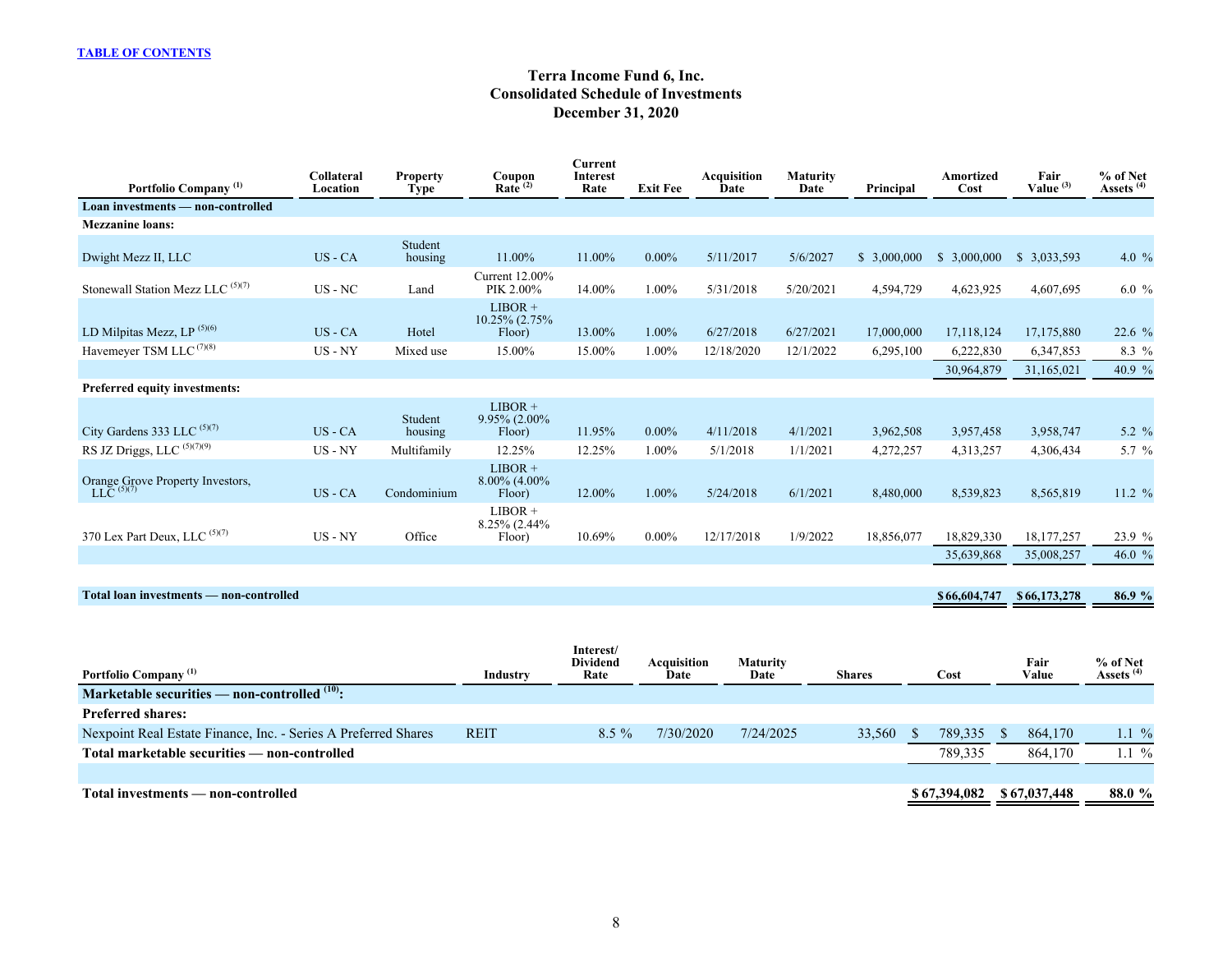$\mathcal{L}_\text{max}$  , where  $\mathcal{L}_\text{max}$ 

# **Terra Income Fund 6, Inc. Schedule of Investments (Continued) December 31, 2020**

- (1) All of the Company's investments are issued by eligible portfolio companies, as defined in the Investment Company Act of 1940 and the rules promulgated thereunder. All of the Company's borrowers are in the diversified real estate industry.
- (2) Some of the Company's investments provide for coupon rate indexed to the LIBOR and are subject to a LIBOR floor.
- (3) Because there is no readily available market for these investments, these investments are valued using significant unobservable inputs under Level 3 of the fair value hierarchy and are approved in good faith by the Company's board of directors.
- (4) Percentages are based on net assets of \$76.2 million as of December 31, 2020.
- (5) Participation interest is with Terra Property Trust, Inc., a related-party real estate investment trust managed by an affiliate of the Company**'**s sponsor.
- (6) The loan participation from the Company does not qualify for sale accounting and therefore, this loan remains in the Schedule of Investments. See "*Obligations under Participation Agreements*" in [Note 3](#page-15-0) in the accompanying notes to the consolidated financial statements.
- (7) The Company acquired these investments through participation agreements. See "Participation Agreements" in [Note 4](#page-18-0) in the accompanying notes to the consolidated financial statements.
- (8) Participation interest is with Terra Real Estate Credit Opportunities Fund REIT, LLC, a related-party real estate investment trust managed by an affiliate of the Company**'**s sponsor. The Company is committed to fund up to \$7.4 million on this investment. As of December 31, 2020, the unfunded commitment was \$1.1 million.
- (9) This investment matured on January 1, 2021. Given the investment is in default, the Company issued a demand notice and is currently in control of the sale process.
- (10)From time to time, the Company may invest in debt and equity securities.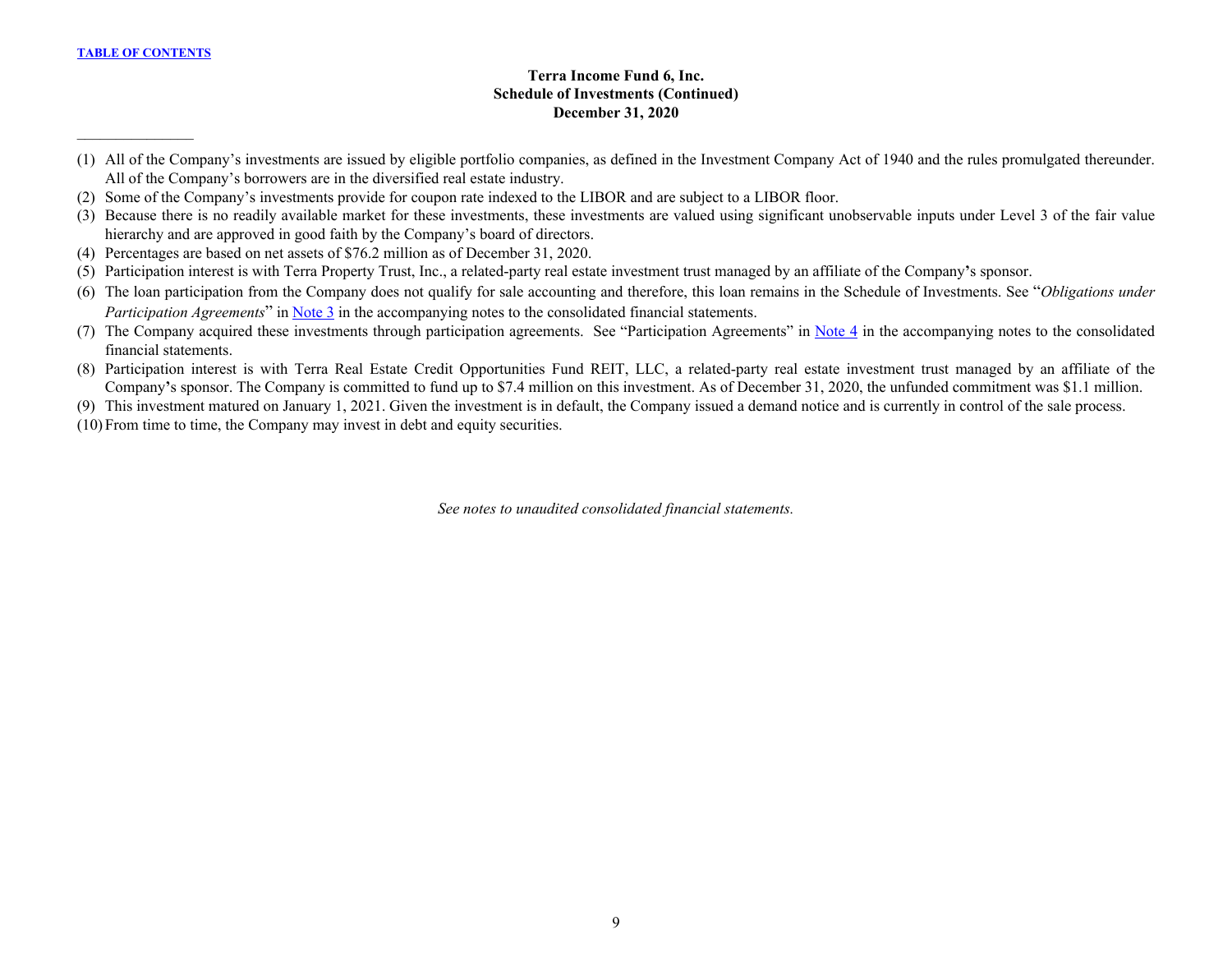# **Terra Income Fund 6, Inc.**

#### **Notes to Consolidated Financial Statements (Unaudited)**

#### <span id="page-10-0"></span>**Note 1. Principal Business and Organization**

Terra Income Fund 6, Inc. (the "Company") was incorporated under the general corporation laws of the State of Maryland on May 15, 2013. On March 2, 2015, the Company filed a public registration statement on Form N-2 with the Securities and Exchange Commission (the "SEC") to offer a minimum of \$2.0 million of common stock and a maximum of \$1.0 billion of common stock in a continuous public offering (the "Offering"). The Company formally commenced operations on June 24, 2015, upon raising gross proceeds in excess of \$2.0 million (the "Minimum Offering Requirement") from sales of shares of its common stock in the Offering, including sales to persons who are affiliated with the Company or its adviser, Terra Income Advisors, LLC ("Terra Income Advisors" or the "Adviser"). Since commencing the Offering and through the end of the Offering on April 20, 2018, the Company has sold 8,878,606 shares of common stock, including shares purchased by Terra Capital Partners, LLC ("Terra Capital Partners"), the Company's sponsor, and excluding shares sold through the distribution reinvestment plan ("DRIP"), in both an initial private placement and from the Offering, for gross proceeds of \$103.6 million. The Company has elected to be regulated as a business development company ("BDC") under the Investment Company Act of 1940, as amended (the "1940 Act"). The Company is an externally managed, non-diversified, closed-end management investment company that initially elected to be taxed for federal income tax purposes, and qualified annually thereafter, as a regulated investment company ("RIC") under Subchapter M of the Internal Revenue Code of 1986, as amended (the "Code").

On December 11, 2018, the Company's board of directors (the "Board") voted to approve a change in its fiscal year from September 30 to December 31 in connection with its plan to qualify as a real estate investment trust ("REIT") for U.S. federal income tax purposes under Subchapter M of the Code. The Board delegated to its management the authority to determine when such change in fiscal year would take effect. On December 31, 2018, the Company's management determined to change its tax election from taxation as a RIC to taxation as a REIT under Subchapter M of the Code. The REIT tax election allows the Company to benefit from the preferential tax treatment afforded to both RICs and REITs, without the Company being subject to RIC-specific diversification restrictions. The Company elected to be taxed as a REIT under the Code commencing with its short taxable year beginning October 1, 2018 and ending December 31, 2018. Concurrent with the change in its tax election, the Company changed its fiscal year from September 30 to December 31 to satisfy the REIT requirement under the Code.

The Company's investment activities are externally managed by Terra Income Advisors, a private investment firm affiliated with the Company, pursuant to an investment advisory and administrative services agreement (the "Investment Advisory Agreement"), under the oversight of the Company's Board, a majority of whom are independent directors. Terra Income Advisors is registered as an investment adviser under the Investment Advisers Act of 1940, as amended (see [Note 4\)](#page-18-0).

The Company previously retained Terra Capital Markets, LLC ("Terra Capital Markets"), an affiliate of Terra Income Advisors, to serve as the dealer manager of the Offering pursuant to the second amended and restated dealer manager agreement dated September 30, 2017 between the Company and Terra Capital Markets (the "Dealer Manager Agreement"). As the dealer manager, Terra Capital Markets was responsible for marketing the Company's shares being offered pursuant to the Offering, which ended on April 20, 2018. On December 23, 2020, Terra Capital Markets assigned certain of its administrative functions and certain obligations under the Dealer Manager Agreement to the Company (see [Note 4](#page-18-0)).

In February 2021, the Company issued \$38.4 million in aggregate principal amount of 7.00% fixed-rate notes due 2026, for net proceeds of \$37.2 million, after deducting underwriting commissions of \$1.2 million, see "*Unsecured Notes Payable*" in [Note 5](#page-22-0) for more information.

On April 1, 2021, Mavik Capital Management, LP ("Mavik"), an entity controlled by Vikram S. Uppal, the Chief Executive Officer of the Company, completed a series of related transactions that resulted in all of the outstanding interests in Terra Capital Partners being acquired by Mavik for a combination of cash and interests in Mavik (the "Recapitalization"). Following the series of transactions described below, Terra Income Advisors is ultimately controlled by Mavik.

Prior to the Recapitalization, Terra Capital Partners was the immediate parent and managing member of Terra Income Advisors, and was ultimately controlled by Axar Real Estate Capital Group LLC ("Axar RE Manager"). In connection with the Recapitalization, Axar RE Manager assumed direct control of Terra Income Advisors by becoming its manager. Thus, the same parties that controlled Terra Income Advisors prior to the consummation of the Recapitalization maintained control of Terra Income Advisors, and by the terms of the Recapitalization continued to do so until a new investment advisory and administrative services agreement between the Company and Terra Income Advisors (the "New Advisory Agreement") was approved by the affirmative vote of a majority of the outstanding shares of common stock entitled to vote at the 2021 annual meeting of stockholders of the Company on September 22, 2021. Subsequent to the approval of the New Advisory Agreement, Axar RE Manager ceased to be the manager of the Advisor and Terra Capital Partners again became the managing member of Terra Income Advisors.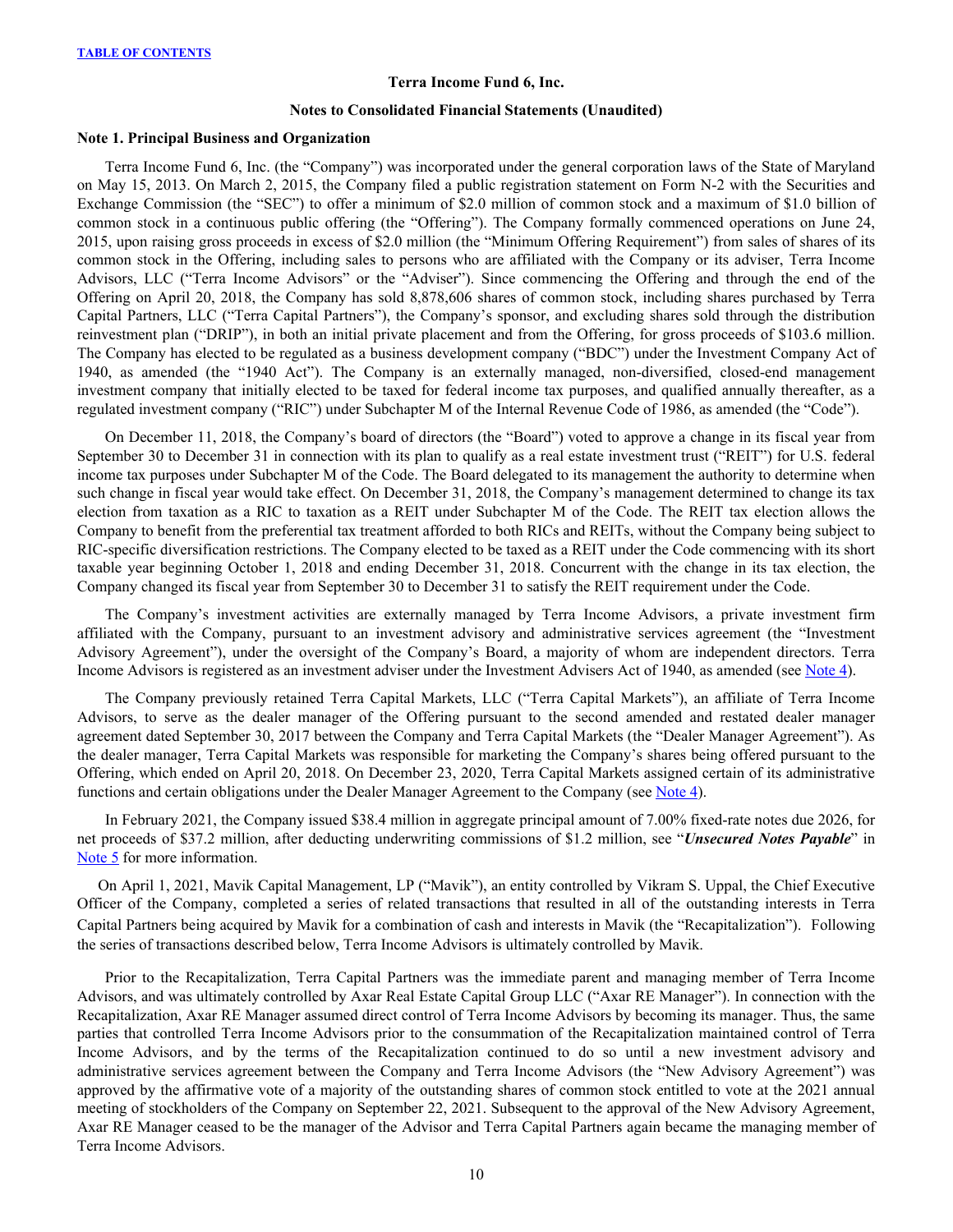<span id="page-11-0"></span>The Company's primary investment objectives are to pay attractive and stable cash distributions and to preserve, protect and return capital contributions to stockholders. The Company's investment strategy is to use substantially all of the proceeds of the Offering to originate and manage a diversified portfolio consisting of (i) commercial real estate loans to U.S. companies qualifying as "eligible portfolio companies" under the 1940 Act, including mezzanine loans, first and second lien mortgage loans, subordinated mortgage loans, bridge loans and other commercial real estate-related loans related to or secured by high quality commercial real estate in the United States; (ii) preferred equity real estate investments in U.S. companies qualifying as "eligible portfolio companies" under the 1940 Act; and (iii) any other investments that meet the investment objectives of the Company**.** The Company may also purchase select commercial real estate-related debt securities, such as commercial mortgagebacked securities or collateralized debt obligations. The Company intends to either directly or through an affiliate, structure, underwrite and originate most of its investments, as it believes that doing so will provide it with the best opportunity to invest in loans that satisfy its standards, establish a direct relationship with the borrower and optimize the terms of its investments. The Company may hold its investments until their scheduled maturity dates or may sell them if the Company is able to command favorable terms for their disposition.

### **Note 2. Summary of Significant Accounting Policies**

*Basis of Presentation:* The accompanying interim consolidated financial statements have been prepared in accordance with United States generally accepted accounting principles ("U.S. GAAP"), and include the accounts of the Company and its consolidated subsidiaries. The accompanying interim consolidated financial statements of the Company and related financial information have been prepared pursuant to the requirements for reporting on Form 10-Q and Articles 6 or 10 of Regulation S-X. The Company is an investment company, as defined under U.S. GAAP, and applies accounting and reporting guidance in accordance with Financial Accounting Standards Board ("FASB") Accounting Standard Codification ("ASC") Topic 946, *Financial Services — Investment Companies*. The consolidated financial statements reflect all adjustments and reclassifications that, in the opinion of management, are necessary for the fair presentation of the results of operations and financial condition as of and for the periods presented.

*Consolidation:* As provided under Regulation S-X and ASC Topic 946, the Company will generally not consolidate its investment in a company other than a wholly-owned investment company or controlled operating company whose business consists of providing services to the Company. Accordingly, the Company consolidated the accounts of the Company's whollyowned subsidiaries that meet the aforementioned criteria in its consolidated financial statements. All significant intercompany balances and transactions have been eliminated in consolidation.

*Cash and Cash Equivalents:* The Company considers all highly liquid investments, with original maturities of ninety days or less when purchased, as cash equivalents. Cash and cash equivalents held at financial institutions, at times, may exceed the amount insured by the Federal Deposit Insurance Corporation.

*Restricted Cash:* Restricted cash represents cash held as additional collateral by the Company on behalf of the borrowers related to the investments for the purpose of such borrowers making interest and property-related operating payments. There is a corresponding liability of the same amount on the statements of assets and liabilities called "Interest reserve and other deposits held on investments."

 The following table provides a reconciliation of cash, cash equivalents and restricted cash in the Company's statements of assets and liabilities to the total amount shown in its statements of cash flows:

|                                                                                           | September 30, |               |  |            |  |  |
|-------------------------------------------------------------------------------------------|---------------|---------------|--|------------|--|--|
|                                                                                           |               | 2021          |  | 2020       |  |  |
| Cash and cash equivalents                                                                 |               | 21,368,283 \$ |  | 15,636,782 |  |  |
| Restricted cash                                                                           |               |               |  | 1,159,878  |  |  |
| Total cash, cash equivalents and restricted cash shown in the statements of cash flows \$ |               | 21,368,283    |  | 16.796.660 |  |  |

*Investment Transactions and Investment Income (Expense):* The Company records investment transactions on the trade date. Realized gains or losses on dispositions of investments represent the difference between the amortized cost of the investment, based on the specific identification method, and the proceeds received from the sale or maturity (exclusive of any prepayment penalties). Realized gains and losses and changes in unrealized gains and losses are recognized in the statements of operations. Interest income is accrued based upon the outstanding principal amount and contractual terms of the debt instruments and preferred equity investments. Interest is accrued on a daily basis. Discounts and premiums on investments purchased are accreted or amortized over the expected life of the respective investment using the effective yield method and are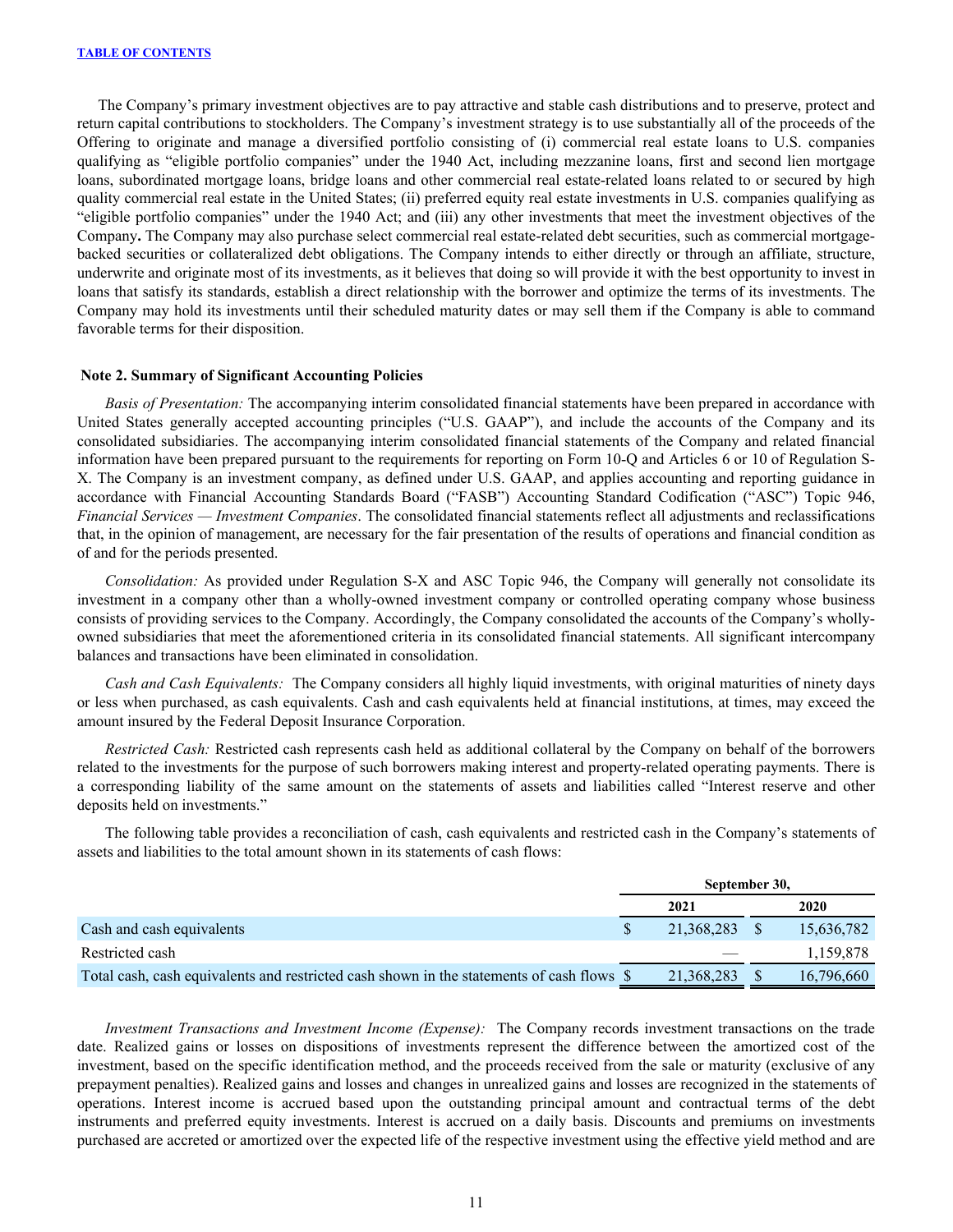included in interest income in the statements of operations. Loan origination fees and exit fees are capitalized and the Company then amortizes such amounts using the effective yield method as interest income over the life of the investment. Income accrual is generally suspended for investments at the earlier of the date at which payments become 90 days past due or when, in the opinion of the Adviser, recovery of income and principal becomes doubtful. Interest is then recorded on the basis of cash received until accrual is resumed when the investment becomes contractually current and performance is demonstrated to be resumed. The amortized cost of investments represents the original cost adjusted for the accretion of discounts on investments and exit fees, and the amortizations of premiums on investments and origination fees. As prepayment(s), partial or full, occurs on an investment, prepayment income is recognized. All other income is recognized when earned.

 The Company may hold debt investments in its portfolio that contain paid-in-kind ("PIK") interest provisions. The PIK interest, which represents contractually deferred interest that is added to the principal balance that is due at maturity, is recorded on the accrual basis.

*Participation Interests:* Loan participations from the Company which do not qualify for sale treatment remain on the Company's statements of assets and liabilities and the proceeds are recorded as obligations under participation agreements. For the investments which participation has been granted, the interest earned on the entire loan balance is recorded within "interest income" and the interest related to the participation interest is recorded within "interest expense from obligations under participation agreements" in the accompanying statements of operations. Interest expense from obligations under participation agreement is reversed when recovery of interest income on the related loan becomes doubtful. See "*Obligations under Participation Agreements*" in [Note 3](#page-15-0) for additional information.

*Valuation of Investments:* The Company determines the value of its investments on a quarterly basis in accordance with fair value accounting guidance promulgated under U.S. GAAP, which establishes a three-tier hierarchical disclosure framework that prioritizes and ranks the level of market price observability used in measuring investments at fair value. These tiers include:

- Level 1 observable inputs, such as quoted prices in active markets. Publicly listed equities, debt securities and publicly listed derivatives will be included in Level 1.
- Level 2 observable inputs such as for similar securities in active markets and quoted prices for identical securities in markets that are not active. In certain cases, debt and equity securities are valued on the basis of prices from an orderly transaction between market participants provided by reputable dealers or pricing services. In determining the value of a particular investment, pricing services may use certain information with respect to transactions in such investments, quotations from dealers, pricing matrices, market transactions in comparable investments and various relationships between investments. Investments which are generally expected to be included in this category include corporate bonds and loans, convertible debt indexed to publicly listed securities and certain over-the-counter derivatives.
- Level 3 unobservable inputs for which little or no market data exists, therefore requiring an entity to develop its own assumptions. The inputs into the determination of fair value require significant judgment or estimation.

Market price observability is affected by a number of factors, including the type of investment and the characteristics specific to the investment. Investments with readily available actively quoted prices or for which fair value can be measured from actively quoted prices, generally, will have a higher degree of market price observability and a lesser degree of judgment used in measuring fair value. In certain cases, the inputs used to measure fair value may fall into different levels of the fair value hierarchy. In such cases, an investment's level within the fair value hierarchy is based on the lowest level of input that is significant to the fair value measurement. The Company's assessment of the significance of a particular input to the fair value measurement in its entirety requires subjective judgment and consideration of factors specific to the investment. The fair values of the Company's loan investments are determined in good faith by the Board pursuant to the Company's valuation policy and consistently applied valuation process. It is expected that the Company's investments will primarily be classified as Level 3 investments. The fair value of the Company's marketable securities is determined based on quoted prices in an active market and is classified as Level 1 of the fair value hierarchy.

 *Valuation of Obligations under Participation Agreements:* The Company has elected the fair value option under ASC Topic 825, *Financial Instruments,* relating to accounting for debt obligations at their fair value for obligations under participation agreements which arose due to partial loan sales which did not meet the criteria for sale treatment under ASC Topic 860, *Transfers and Servicing*. The Company employs the yield approach valuation methodology used for the real-estate related loan investments on its obligations under participation agreements.

*Deferred Debt Issuance Costs:* The Company records issue discounts and other financing costs related to its debt obligation as deferred debt issuance costs, which are presented as a direct deduction from the carrying value of the related debt liability. These expenses are deferred and amortized using the effective interest method over the stated maturity of the debt obligation.

*Stockholder Dividends and Distributions:* Dividends and distributions to stockholders, which are determined in accordance with federal income tax regulations, are recorded on the declaration date. The amount to be paid out as a dividend or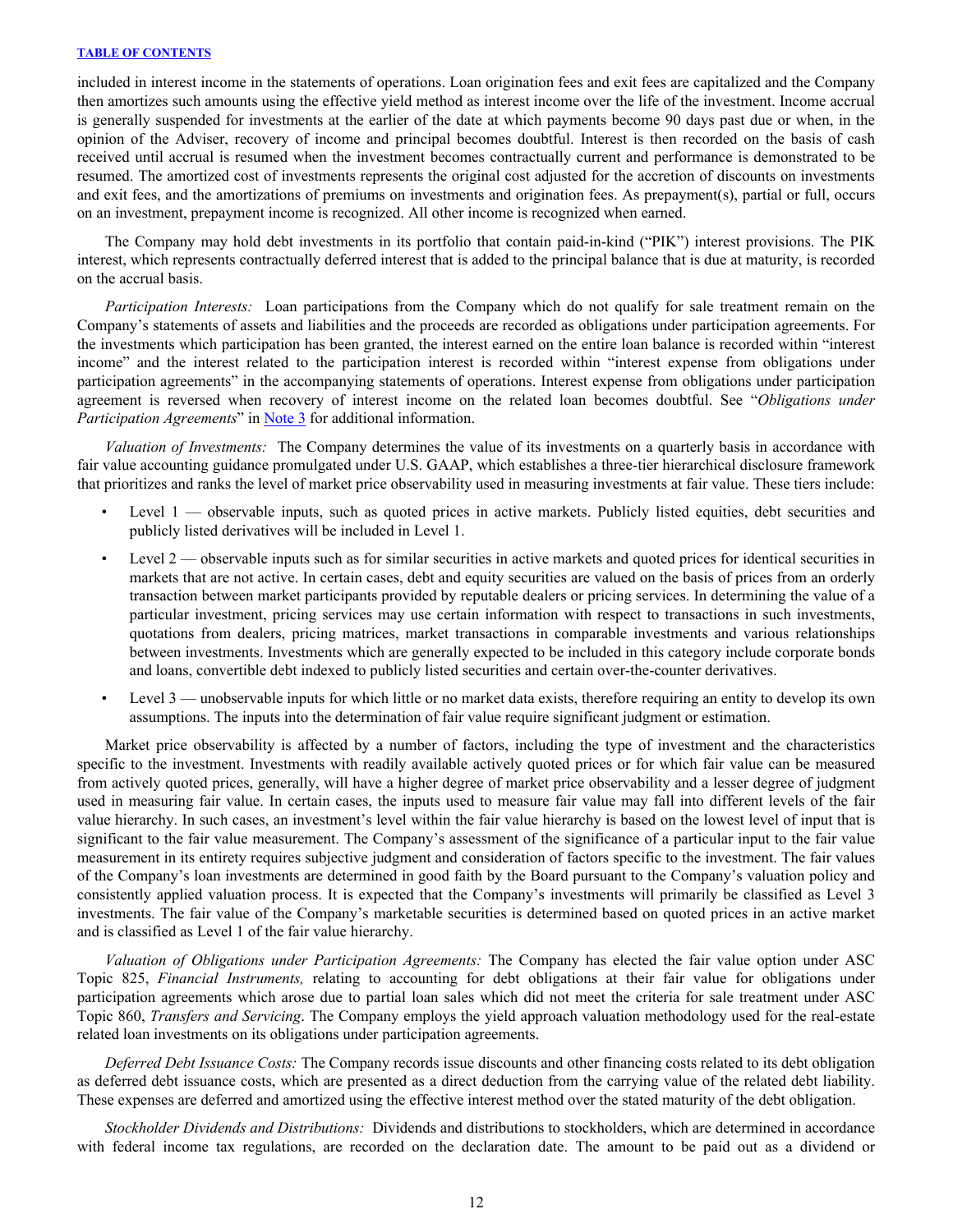distribution is approved by the Board. Net realized capital gains, if any, are generally distributed or deemed distributed at least annually. The Company adopted an "opt in" DRIP pursuant to which stockholders may elect to have the full amount of stockholders cash distributions reinvested in additional shares of common stock. Participants in the DRIP are free to elect to participate or terminate participation in the plan within a reasonable time as specified in the plan. For stockholders who have opted in to the DRIP, they have their cash distributions reinvested in additional shares of common stock, rather than receiving the cash distributions. Pursuant to the DRIP, shares are issued at a price equal to the Company's most recently disclosed net asset value ("NAV") per share of its common stock immediately prior to the applicable distribution payment date.

 *Incentive Fee on Capital Gains:* Pursuant to the terms of the Investment Advisory Agreement, the incentive fee on capital gains is determined and payable in arrears as of the end of each fiscal year (or upon termination of the Investment Advisory Agreement). This fee equals 20.0% of the Company's incentive fee on capital gains, which equals the realized capital gains on a cumulative basis from inception, calculated as of the end of the applicable period, computed net of all realized capital losses and unrealized capital depreciation on a cumulative basis, less the aggregate amount of any previously paid capital gains incentive fees. On a quarterly basis, the Company accrues (but does not pay) for the capital gains incentive fee by calculating such fee as if it were due and payable as of the end of such period. While the Investment Advisory Agreement neither includes nor contemplates the inclusion of unrealized gains in the calculation of the capital gains incentive fee, pursuant to an interpretation of an American Institute of Certified Public Accountants Technical Practice Aid for investment companies, the Company accrues for this incentive fee to include unrealized gains in the calculation of the capital gains incentive fee expense and related accrued capital gains incentive fee. This accrual reflects the incentive fees that would be payable to Terra Income Advisors if the Company's entire portfolio were liquidated at its fair value as of the balance sheet date even though Terra Income Advisors is not entitled to an incentive fee with respect to unrealized gains unless and until such gains are actually realized.

*Servicing Fee:* The Company paid Terra Capital Markets a servicing fee at an annual rate of 1.125% of the most recently published NAV per share, excluding shares sold through the DRIP, in exchange for providing certain administrative support services [\(Note 4\)](#page-18-0) to stockholders such as establishing and maintaining stockholder accounts, customer service support and assisting stockholders in changing account options, account designations and account addresses. The servicing fee is recorded as expense on the statements of operations in the period in which it was incurred.

On December 23, 2020, Terra Capital Markets assigned to us certain of its administration support services and certain obligations under the Dealer Manager Agreement, including making future payments of the previously reallowed servicing fee under the servicing plan directly to selected dealers, effectively reducing the servicing fee to  $0.75\%$  ([Note 4\)](#page-18-0).

*Income Taxes:* The Company elected to be taxed as a REIT under the Code commencing with its short taxable year beginning October 1, 2018 and ending December 31, 2018. In order to qualify as a REIT, the Company is required, among other things, to distribute at least 90% of its REIT net taxable income to the stockholders and meet certain tests regarding the nature of its income and assets. To the extent any of the Company's taxable income was not previously distributed, the Company will make a dividend declaration pursuant to Section  $858(a)(1)$  of the Code, allowing the Company to treat certain dividends that are to be distributed after the close of a taxable year as having been paid during the taxable year. As a REIT, the Company is not subject to U.S. federal income taxes on income and gains distributed to the stockholders as long as certain requirements are satisfied, principally relating to the nature of income and the level of distributions, as well as other factors. If the Company fails to qualify as a REIT in any taxable year and does not qualify for certain statutory relief provisions, the Company will be subject to U.S. federal and state income taxes at regular corporate rates beginning with the year in which it fails to qualify and may be precluded from being able to elect to be treated as a REIT for the Company's four subsequent taxable years. For the three and nine months ended September 30, 2021 and 2020, the Company satisfied all the requirements for a REIT.

The Company holds certain portfolio company investments through consolidated taxable REIT subsidiaries ("TRSs"). Such subsidiaries may be subject to U.S. federal and state corporate-level income taxes. These consolidated subsidiaries recognize deferred tax assets and liabilities for the estimated future tax effects attributable to temporary differences between the tax basis of certain assets and liabilities and the reported amounts included in the accompanying consolidated statements of assets and liabilities using the applicable statutory tax rates in effect for the year in which any such temporary differences are expected to reverse.

The Company did not have any uncertain tax positions that met the recognition or measurement criteria under accounting for income taxes, nor did the Company have any unrecognized tax benefits as of the periods presented herein. The Company recognizes interest and penalties, if any, related to unrecognized tax liabilities as income tax expense in its statements of operations. For the three and nine months ended September 30, 2021 and 2020, the Company did not incur any interest or penalties. Although the Company files federal and state tax returns, its major tax jurisdiction is federal. The Company's 2017-2020 federal tax years remain subject to examination by the Internal Revenue Service and the state department of revenue.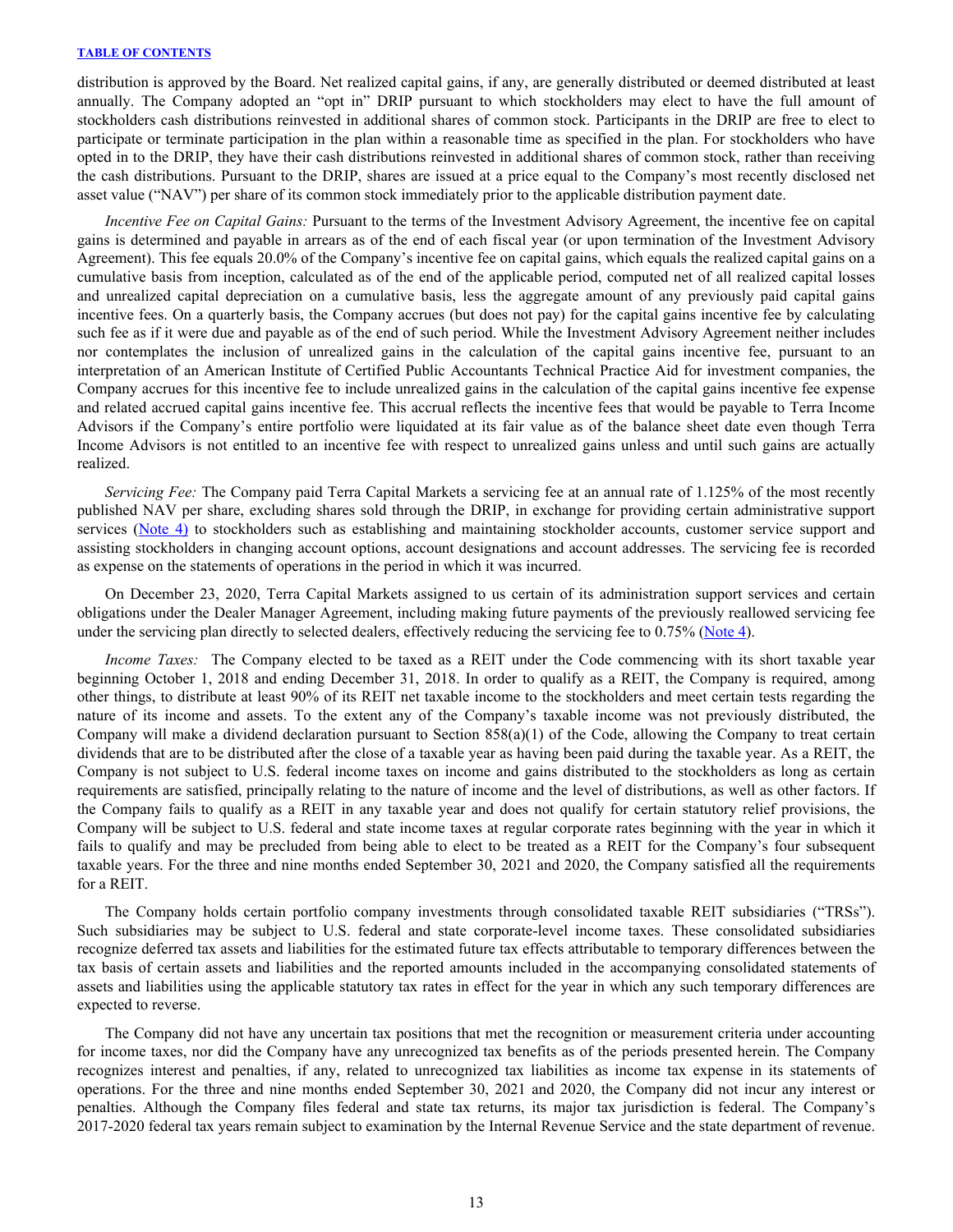*Use of Estimates:* The preparation of the consolidated financial statements in conformity with U.S. GAAP requires management to make estimates and assumptions that affect the reported amounts of assets and liabilities, and disclosure of contingent assets and liabilities at the date of the consolidated financial statements, and reported amounts of income, expenses and gains and losses during the reporting period. Actual results may ultimately differ from those estimates, and those differences could be material.

The coronavirus ("COVID-19") pandemic has had a significant impact on local, national and global economies and has resulted in a world-wide economic slowdown. However, after more than a year into the COVID-19 pandemic, the real estate market has started to recover from the dislocation it experienced over the past year. A strong pace of vaccination along with aggressive fiscal stimulus, has improved the outlook for the real estate market. The Company continues to closely monitor the impact of the COVID-19 pandemic on all aspects of its investments and operations. The Company believes the estimates and assumptions underlying its consolidated financial statements are reasonable and supportable based on the information available as of September 30, 2021; however, the extent to which the COVID-19 pandemic may impact the Company's investments and operations going forward will depend on future developments, which are highly uncertain and cannot be predicted with confidence. These developments include the duration of the outbreak, the impact of the global vaccination effort, any new strains of the virus that are resistant to available vaccines, the impact of government stimulus, new information that may emerge concerning the severity of the COVID-19 pandemic, and actions taken by federal, state and local agencies as well as the general public to contain the COVID-19 pandemic or treat its impact, among others. Accordingly, any estimates and assumptions as of September 30, 2021 inherently less certain than they would be absent the current and potential impacts of the COVID-19 pandemic.

The consolidated financial statements include loan investments at fair value of \$89.2 million and \$66.2 million at September 30, 2021 and December 31, 2020, respectively, and obligations under participation agreements at fair value of \$4.3 million at December 31, 2020. There were no obligations under participation agreements at September 30, 2021. These fair values have been determined in good faith by the Board. Because of the inherent uncertainty of valuation, the determined values may differ significantly from the values that would have been used had a ready market existed for the investments and obligations under participation agreements, and the differences could be material.

*Recent Accounting Pronouncements:* LIBOR is a benchmark interest rate referenced in a variety of agreements that are used by all types of entities. In July 2017, the U.K. Financial Conduct Authority, which regulates the LIBOR administrator, ICE Benchmark Administration Limited ("IBA"), announced that it would cease to compel banks to participate in setting LIBOR as a benchmark by the end of 2021. Such announcement indicates that market participants cannot rely on LIBOR being published after 2021. On December 4, 2020, the IBA published a consultation on its intention to cease the publication of LIBOR. For the most commonly used tenors (overnight and one, three, six and 12 months) of U.S. dollar LIBOR, the IBA is proposing to cease publication immediately after June 30, 2023, anticipating continued rate submissions from panel banks for these tenors of U.S. dollar LIBOR. The IBA's consultation also proposes to cease publication of all other U.S. dollar LIBOR tenors, and of all non-U.S. dollar LIBOR rates, after December 31, 2021. Other interest rates used globally could also be discontinued for similar reasons. In March 2020, the FASB issued ASU 2020-04, Reference Rate Reform (Topic 848) — Facilitation of the Effects of Reference Rate Reform on Financial Reporting ("ASU 2020-04"). The amendments in ASU 2020-04 provide optional expedients and exceptions for applying U.S. GAAP to contracts, hedging relationships, and other transactions affected by reference rate reform if certain criteria are met. The amendments apply only to contracts, hedging relationships, and other transactions that reference LIBOR or another reference rate expected to be discontinued because of reference rate reform. In January 2021, the FASB issued ASU No. 2021-01, Reference Rate Reform (Topic 848), which expanded the scope of Topic 848 to include derivative instruments impacted by discounting transition ("ASU 2021-01"). ASU 2020-04 and ASU 2021-01 are effective for all entities through December 31, 2022. The expedients and exceptions provided by the amendments do not apply to contract modifications and hedging relationships entered into or evaluated after December 31, 2022, except for hedging transactions as of December 31, 2022, that an entity has elected certain optional expedients for and that are retained through the end of the hedging relationship. In the event LIBOR is unavailable, the Company's investment documents provide for a substitute index, on a basis generally consistent with market practice, intended to put the Company in substantially the same economic position as LIBOR. As a result, the Company does not expect the reference rate reform and the adoption of ASU 2020-04 and ASU 2021-01 to have a material impact on its consolidated financial statements and disclosures.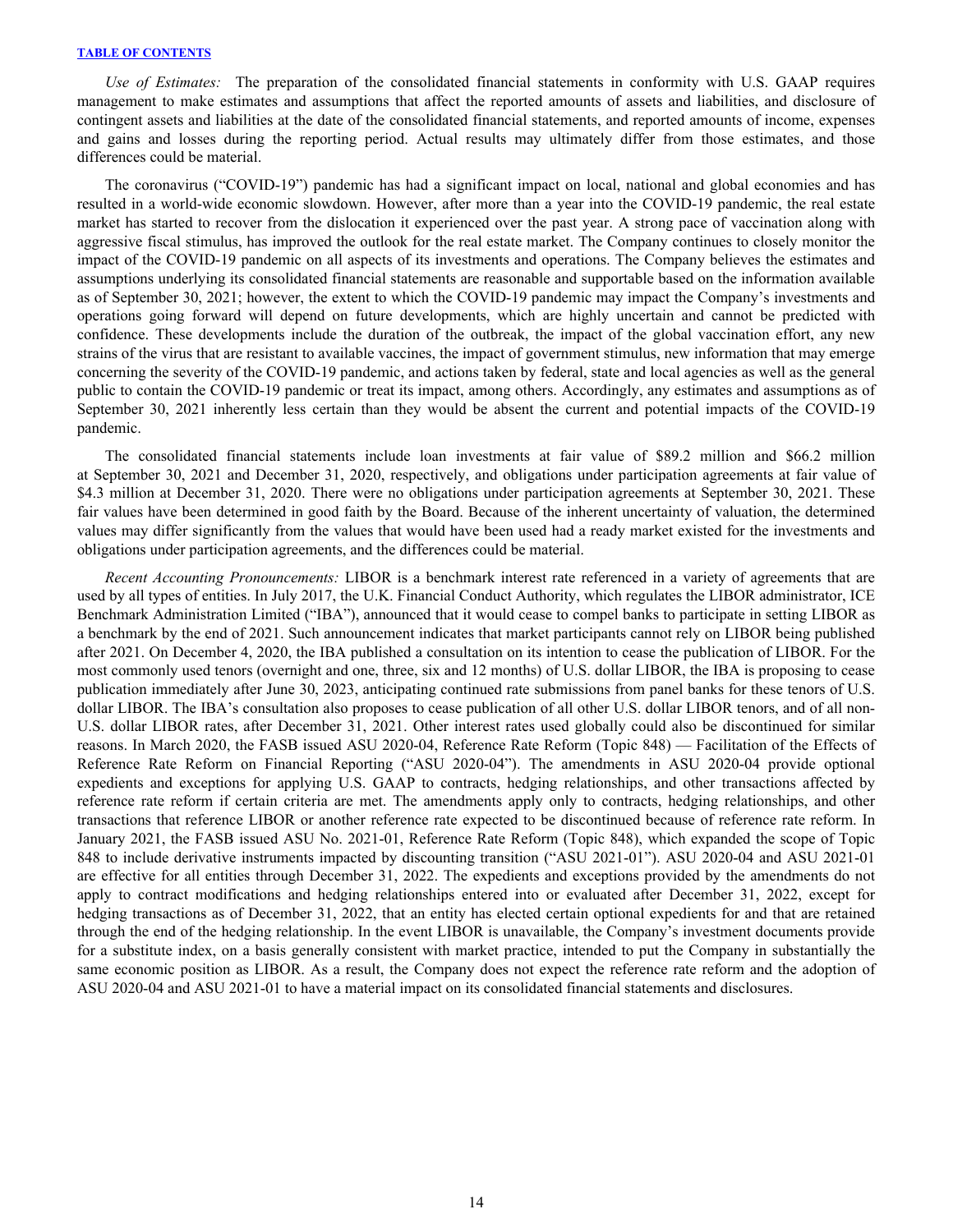# <span id="page-15-0"></span>**Note 3. Investments and Fair Value**

The following tables show the composition of the investment portfolio, at amortized cost and fair value at September 30, 2021 and December 31, 2020, respectively (with corresponding percentage of total portfolio investments):

|                                                 |                                                | <b>September 30, 2021</b>              |              |                                            |                                    |
|-------------------------------------------------|------------------------------------------------|----------------------------------------|--------------|--------------------------------------------|------------------------------------|
|                                                 | Investments at<br><b>Amortized Cost</b>        | Percentage of<br><b>Amortized Cost</b> |              | <b>Investments at</b><br><b>Fair Value</b> | Percentage of<br><b>Fair Value</b> |
| Loans                                           | \$<br>34,119,108                               | $36.3 \%$ \$                           |              | 34,477,901                                 | 36.6%                              |
| Loans through participation interest $(Note 4)$ | 55,240,116                                     | 58.7 %                                 |              | 54,687,585                                 | 58.1 %                             |
| Marketable securities                           | 4,717,808                                      | 5.0 $%$                                |              | 4,944,975                                  | 5.3 %                              |
| Total                                           | 94,077,032                                     | $100.0 \%$                             |              | 94,110,461                                 | 100.0 %                            |
|                                                 |                                                | <b>December 31, 2020</b>               |              |                                            |                                    |
|                                                 | <b>Investments at</b><br><b>Amortized Cost</b> | Percentage of<br><b>Amortized Cost</b> |              | Investments at<br><b>Fair Value</b>        | Percentage of<br><b>Fair Value</b> |
| Loans                                           | \$<br>20,118,124                               | $29.9\%$                               | <sup>S</sup> | 20,209,473                                 | 30.1%                              |
| Loans through participation interest (Note 4)   | 46,486,623                                     | 68.9 %                                 |              | 45,963,805                                 | 68.6 %                             |
| Marketable securities                           | 789,335                                        | $1.2 \%$                               |              | 864,170                                    | 1.3 %                              |
|                                                 |                                                |                                        |              |                                            |                                    |

#### *Obligations under Participation Agreements*

 The Company has elected the fair value option relating to accounting for debt obligations at their fair value for its obligations under participation agreements which arose due to partial loan sales which did not meet the criteria for sale treatment. The Company employs the same yield approach valuation methodology used for the real estate-related loan investments on the Company's obligations under participation agreements. As of September 30, 2021, the Company did not have any outstanding obligations under participation agreements. As of December 31, 2020, obligations under participation agreements at fair value was \$4.3 million and the weighted average contractual interest rate on the obligations under participation agreements was 13.0%. For the nine months ended September 30, 2021, the Company transferred \$21.2 million of investments to affiliates through participation agreements and made \$25.7 million of repayments on obligations under participation agreements. For the nine months ended September 30, 2020, the Company transferred \$1.1 million of investments to affiliates through participation agreements and did not make any repayments on obligations under participation agreements.

### *Valuation Methodology*

 The fair value of the Company's investment in preferred stock and common stock within the marketable securities portfolio is determined based on quoted prices in an active market and is classified as Level 1 of the fair value hierarchy. Additionally, the fair value of the Company's unsecured notes payable is determined based on quoted price in an active market and is also classified as Level 1.

Market quotations are not readily available for the Company's real estate-related loan investments, all of which are included in Level 3 of the fair value hierarchy, and therefore these investments are valued utilizing a yield approach, i.e. a discounted cash flow methodology to arrive at an estimate of the fair value of each respective investment in the portfolio using an estimated market yield. In following this methodology, investments are evaluated individually, and management takes into account, in determining the risk-adjusted discount rate for each of the Company's investments, relevant factors, including available current market data on applicable yields of comparable debt/preferred equity instruments; market credit spreads and yield curves; the investment's yield; covenants of the investment, including prepayment provisions; the portfolio company's ability to make payments, net operating income and debt service coverage ratio; construction progress reports and construction budget analysis; the nature, quality and realizable value of any collateral (and loan-to-value ratio); the forces that influence the local markets in which the asset (the collateral) is purchased and sold, such as capitalization rates, occupancy rates, rental rates and replacement costs; and the anticipated duration of each real estate-related loan investment.

These valuation techniques are applied in a consistent and verifiable manner to all investments that are categorized within Level 3 of the fair value hierarchy and Terra Income Advisors provides the valuation committee of the Board (which is made up exclusively of independent directors) with portfolio security valuations that are based on this discounted cash flow methodology. Valuations are prepared quarterly, or more frequently as needed, with each asset in the portfolio subject to a valuation prepared by a third-party valuation service at a minimum of once during every 12-month period. The valuation committee reviews the preliminary valuation with Terra Income Advisors and, together with an independent valuation firm, if applicable, responds and supplements the preliminary valuation to reflect any comments provided by the valuation committee. The Board discusses valuations and determines the fair value of each investment in the portfolio in good faith based on various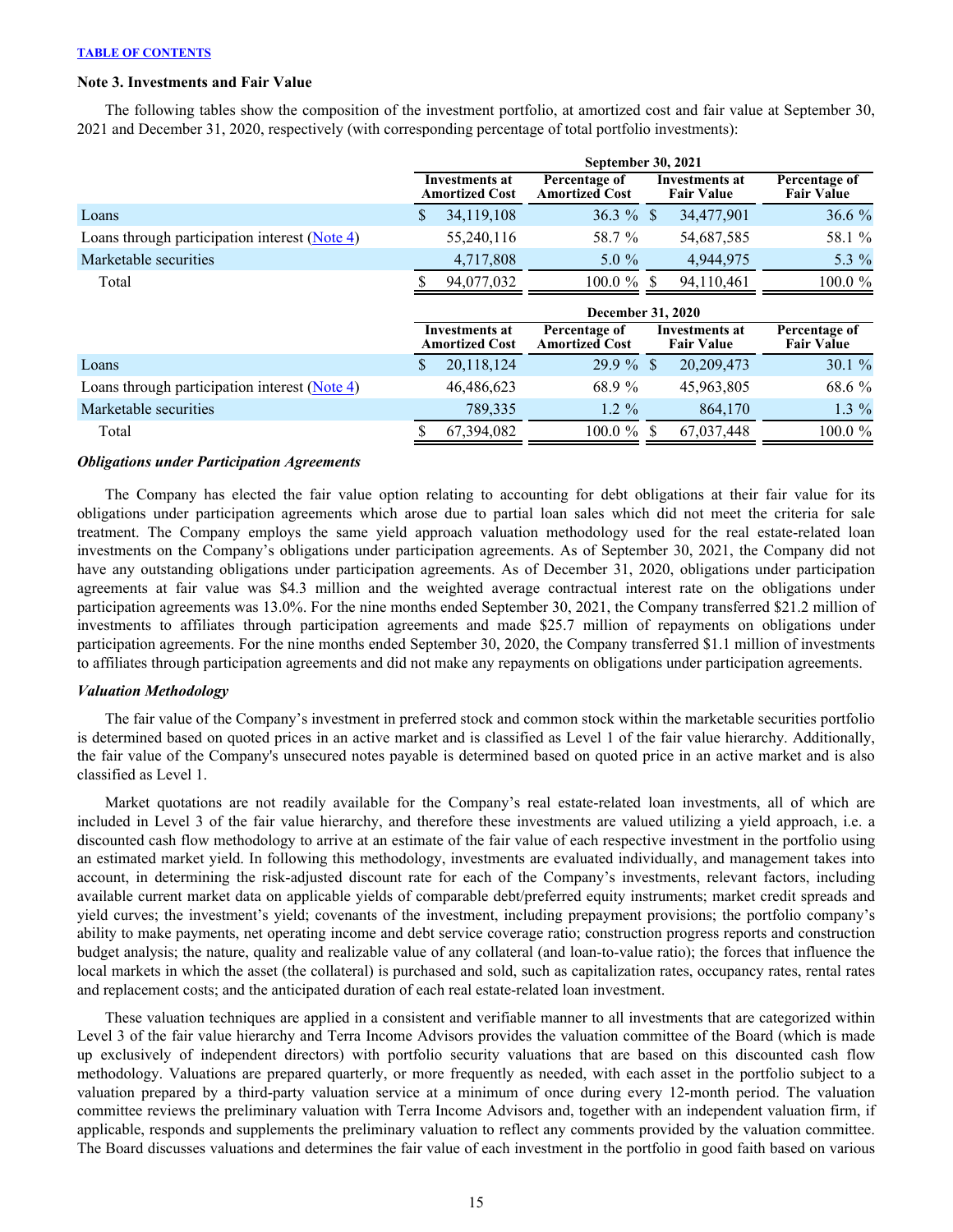statistical and other factors, including the input and recommendation provided by Terra Income Advisors, the valuation committee and any third-party valuation firm, if applicable.

The following tables present fair value measurements of investments, by major class, as of September 30, 2021 and December 31, 2020, according to the fair value hierarchy:

|                                            | <b>September 30, 2021</b>      |                |  |         |   |              |    |              |  |  |  |  |  |
|--------------------------------------------|--------------------------------|----------------|--|---------|---|--------------|----|--------------|--|--|--|--|--|
|                                            | <b>Fair Value Measurements</b> |                |  |         |   |              |    |              |  |  |  |  |  |
|                                            |                                | <b>Level 1</b> |  | Level 2 |   | Level 3      |    | <b>Total</b> |  |  |  |  |  |
| Investments:                               |                                |                |  |         |   |              |    |              |  |  |  |  |  |
| Loans                                      | \$                             | $\frac{1}{2}$  |  |         | S | 34,477,901   | S. | 34,477,901   |  |  |  |  |  |
| Loans through participation interest       |                                |                |  |         |   | 54,687,585   |    | 54,687,585   |  |  |  |  |  |
| Marketable securities                      |                                | 4,944,975      |  |         |   |              |    | 4,944,975    |  |  |  |  |  |
| <b>Total Investments</b>                   |                                | 4,944,975      |  |         |   | 89, 165, 486 |    | 94,110,461   |  |  |  |  |  |
|                                            |                                |                |  |         |   |              |    |              |  |  |  |  |  |
| Obligations under participation agreements |                                |                |  |         |   |              |    |              |  |  |  |  |  |
| <b>Total Debt</b>                          |                                |                |  |         |   |              |    |              |  |  |  |  |  |
|                                            |                                |                |  |         |   |              |    |              |  |  |  |  |  |

| December 31, 2020              |                |   |                |  |              |    |              |  |  |
|--------------------------------|----------------|---|----------------|--|--------------|----|--------------|--|--|
| <b>Fair Value Measurements</b> |                |   |                |  |              |    |              |  |  |
|                                | <b>Level 1</b> |   | <b>Level 2</b> |  | Level 3      |    | <b>Total</b> |  |  |
|                                |                |   |                |  |              |    |              |  |  |
| \$                             |                | S |                |  | 20,209,473   | S. | 20,209,473   |  |  |
|                                |                |   |                |  | 45,963,805   |    | 45,963,805   |  |  |
|                                | 864,170        |   |                |  |              |    | 864,170      |  |  |
|                                | 864,170        |   |                |  | 66, 173, 278 |    | 67,037,448   |  |  |
|                                |                |   |                |  |              |    |              |  |  |
|                                |                |   |                |  | 4,293,971    |    | 4,293,971    |  |  |
|                                |                |   | $-$ \$         |  | $-$ \$       |    |              |  |  |

Changes in the Company's Level 3 investments for the nine months ended September 30, 2021 and 2020 were as follows:

|                                                                                                                                                                           | Nine Months Ended September 30, 2021 |                                          |                                         |                                                                   |  |  |  |
|---------------------------------------------------------------------------------------------------------------------------------------------------------------------------|--------------------------------------|------------------------------------------|-----------------------------------------|-------------------------------------------------------------------|--|--|--|
|                                                                                                                                                                           | Loans                                | Loans<br><b>Through</b><br>Participation | <b>Total Loan</b><br><b>Investments</b> | <b>Obligations</b><br>under<br>Participation<br><b>Agreements</b> |  |  |  |
| Balance as of January 1, 2021                                                                                                                                             | \$20,209,473                         | \$45,963,805                             | \$66,173,278                            | 4,293,971<br>$\mathbb{S}$                                         |  |  |  |
| Purchases of investments                                                                                                                                                  | 65,985,000                           | 27,384,684                               | 93,369,684                              |                                                                   |  |  |  |
| Repayments of investments                                                                                                                                                 | (52, 520, 000)                       | (18, 871, 678)                           | (71, 391, 678)                          |                                                                   |  |  |  |
| Net change in unrealized appreciation (depreciation) on<br>investments                                                                                                    | 267,447                              | (29, 714)                                | 237,733                                 |                                                                   |  |  |  |
| PIK interest income, net                                                                                                                                                  |                                      | 94,524                                   | 94,524                                  |                                                                   |  |  |  |
| Amortization and accretion of investment-related fees, net                                                                                                                | 535,981                              | 314,070                                  | 850,051                                 | 219,171                                                           |  |  |  |
| Realized loss on loan repayment                                                                                                                                           |                                      | (168, 106)                               | (168, 106)                              |                                                                   |  |  |  |
| Proceeds from obligations under participation agreements                                                                                                                  |                                      |                                          |                                         | 21,223,404                                                        |  |  |  |
| Repayment of obligations under participation agreements                                                                                                                   |                                      |                                          |                                         | (25, 728, 138)                                                    |  |  |  |
| Net change in unrealized depreciation on obligations under<br>participation agreements                                                                                    |                                      |                                          |                                         | (8, 408)                                                          |  |  |  |
| Balance as of September 30, 2021                                                                                                                                          | $\overline{\$}$ 34,477,901           | \$54,687,585                             | \$89,165,486                            | $\sqrt{S}$                                                        |  |  |  |
| Net change in unrealized appreciation or depreciation for<br>the period relating to those Level 3 assets that were still<br>held by the Company at the end of the period: |                                      |                                          |                                         |                                                                   |  |  |  |
| Net change in unrealized depreciation or appreciation on<br>loan investments and obligations under participation<br>agreements                                            | \$<br>325,200                        | $(18,660)$ \$<br>\$                      | 306,540                                 | S                                                                 |  |  |  |
|                                                                                                                                                                           |                                      |                                          |                                         |                                                                   |  |  |  |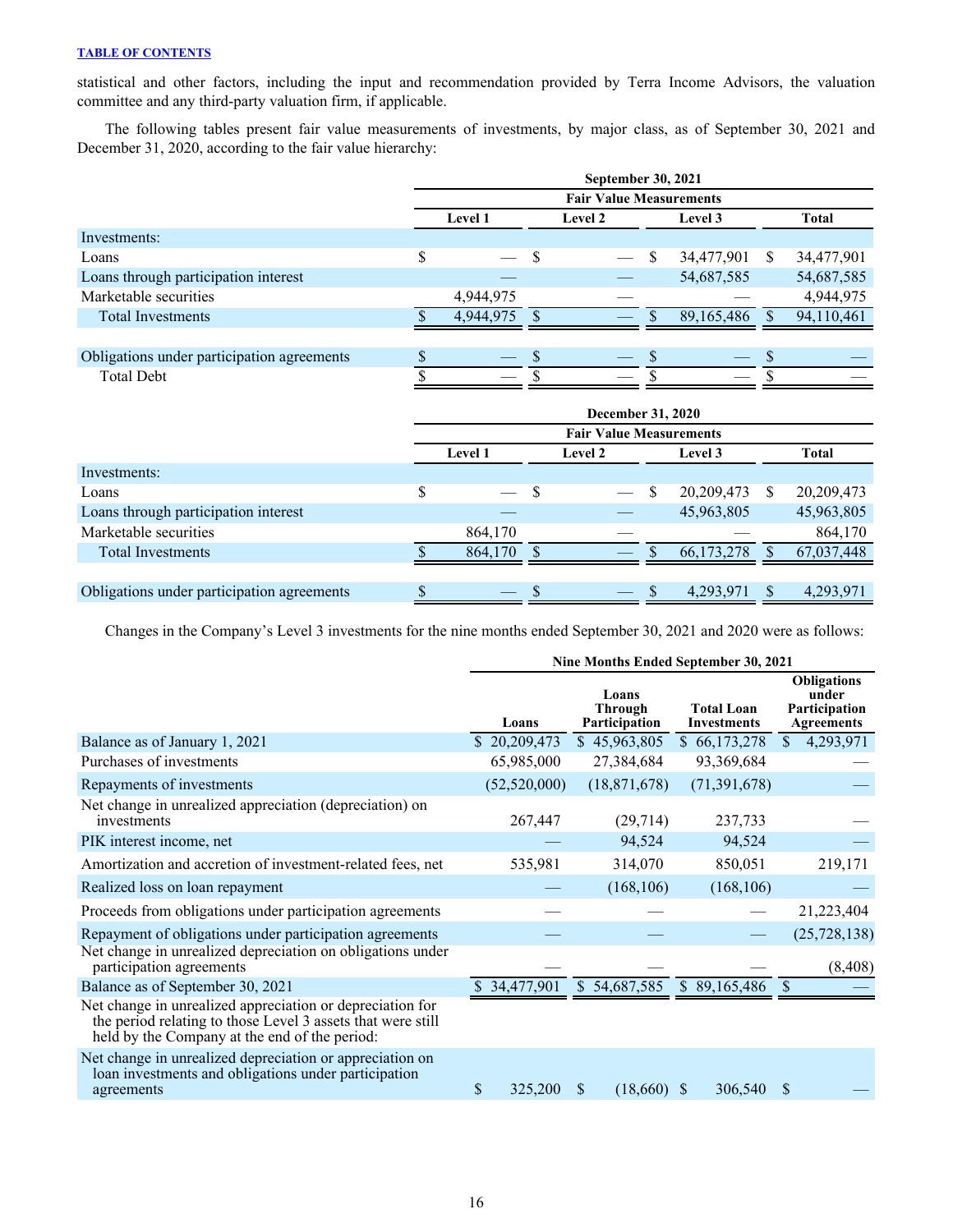|                                                                                                                                                                           | Nine Months Ended September 30, 2020 |                                   |                                         |                                                                   |  |  |  |
|---------------------------------------------------------------------------------------------------------------------------------------------------------------------------|--------------------------------------|-----------------------------------|-----------------------------------------|-------------------------------------------------------------------|--|--|--|
|                                                                                                                                                                           | Loans                                | Loans<br>Through<br>Participation | <b>Total Loan</b><br><b>Investments</b> | <b>Obligations</b><br>under<br>Participation<br><b>Agreements</b> |  |  |  |
| Balance as of January 1, 2020                                                                                                                                             | \$18,598,767                         | \$43,237,452                      | \$61,836,219                            | 3,204,263<br><sup>S</sup>                                         |  |  |  |
| Purchases of investments                                                                                                                                                  | 4,516,448                            | 1,817,620                         | 6,334,068                               |                                                                   |  |  |  |
| Repayments of investments                                                                                                                                                 | (2,500,000)                          | (558, 889)                        | (3,058,889)                             |                                                                   |  |  |  |
| Net change in unrealized depreciation on investments                                                                                                                      | (570, 419)                           | (484, 123)                        | (1,054,542)                             |                                                                   |  |  |  |
| PIK interest income, net                                                                                                                                                  |                                      | 286,340                           | 286,340                                 |                                                                   |  |  |  |
| Amortization and accretion of investment-related fees, net                                                                                                                | 96,226                               | 145,355                           | 241,581                                 | 22,105                                                            |  |  |  |
| Amortization of discount and premium on investments, net                                                                                                                  | 42,856                               |                                   | 42,856                                  |                                                                   |  |  |  |
| Proceeds from obligations under participation agreements                                                                                                                  |                                      |                                   |                                         | 1,129,112                                                         |  |  |  |
| Net change in unrealized depreciation on obligations under<br>participation agreements                                                                                    |                                      |                                   |                                         |                                                                   |  |  |  |
| Balance as of September 30, 2020                                                                                                                                          | 20,183,878<br>S.                     | \$44,443,755                      | \$64,627,633                            | S.<br>4,355,480                                                   |  |  |  |
| Net change in unrealized appreciation or depreciation for<br>the period relating to those Level 3 assets that were still<br>held by the Company at the end of the period: |                                      |                                   |                                         |                                                                   |  |  |  |
| Net change in unrealized depreciation on loan investments<br>and obligations under participation agreements                                                               | \$<br>(321,158)                      | $(484, 123)$ \$<br>-S             | (805, 281)                              | (59,844)<br><sup>S</sup>                                          |  |  |  |

 Transfers between levels, if any, are recognized at the beginning of the period in which transfers occur. For the nine months ended September 30, 2021 and 2020, there were no transfers.

# *Significant Unobservable Inputs*

The following table summarizes the significant unobservable inputs used by the Company to value the Level 3 investments as of September 30, 2021 and December 31, 2020. The table is not intended to be all-inclusive, but instead identifies the significant unobservable inputs relevant to the determination of fair values.

| <b>September 30, 2021</b>            |                   |                      |                    |                |                |          |  |  |
|--------------------------------------|-------------------|----------------------|--------------------|----------------|----------------|----------|--|--|
|                                      |                   | Primary<br>Valuation |                    | Range          |                | Weighted |  |  |
| <b>Asset Category</b>                | <b>Fair Value</b> | Technique            | Unobservable Input | <b>Minimum</b> | <b>Maximum</b> | Average  |  |  |
| Assets:                              |                   |                      |                    |                |                |          |  |  |
| Loans                                | \$ 34,477,901     | Discounted cash flow | Discount rate      | 11.15 $%$      | $15.00 \%$     | 14.04 %  |  |  |
| Loans through participation interest | 54.687.585        | Discounted cash flow | Discount rate      | $12.42 \%$     | $15.00\%$      | 14.52 %  |  |  |
| <b>Total Level 3 Assets</b>          | 89,165,486        |                      |                    |                |                |          |  |  |

| <b>December 31, 2020</b>                   |                    |                      |                    |                |                |          |  |  |
|--------------------------------------------|--------------------|----------------------|--------------------|----------------|----------------|----------|--|--|
|                                            |                    | Primary<br>Valuation |                    | Range          |                | Weighted |  |  |
| <b>Asset Category</b>                      | <b>Fair Value</b>  | Technique            | Unobservable Input | <b>Minimum</b> | <b>Maximum</b> | Average  |  |  |
| Assets:                                    |                    |                      |                    |                |                |          |  |  |
| Loans                                      | S.<br>20, 209, 473 | Discounted cash flow | Discount rate      | 10.90%         | 12.89 %        | 12.59 %  |  |  |
| Loans through participation interest       | 45,963,805         | Discounted cash flow | Discount rate      | $12.13\%$      | $20.05 \%$     | 14.71%   |  |  |
| <b>Total Level 3 Assets</b>                | 66,173,278         |                      |                    |                |                |          |  |  |
| <b>Liabilities:</b>                        |                    |                      |                    |                |                |          |  |  |
| Obligations under participation agreements | 4,293,971          | Discounted cash flow | Discount rate      | 12.89 %        | 12.89 %        | 12.89 %  |  |  |

 If the weighted average discount rate used to value the Company's investments were to increase, the fair value of the Company's investments would decrease. Conversely, if the weighted average discount rate used to value the Company's investments were to decrease, the fair value of Company's investments would increase.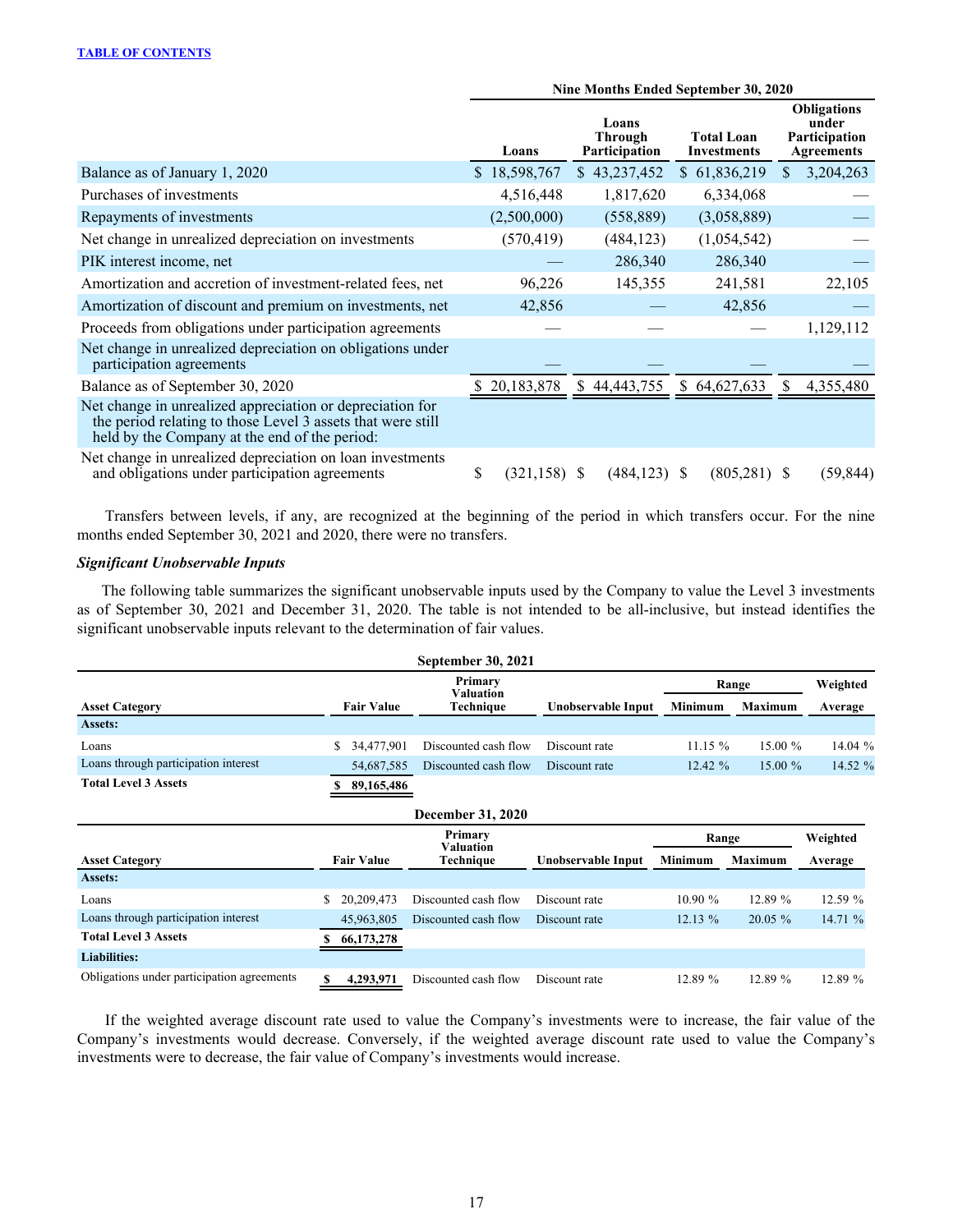$\mathcal{L}_\text{max}$  and  $\mathcal{L}_\text{max}$ 

### <span id="page-18-0"></span>*Financial Instruments Not Carried at Fair Value*

As of September 30, 2021, the Company had \$38.4 million of unsecured notes payable and \$5.0 million of term loan payable outstanding [\(Note 5](#page-22-0)). The Company has not elected the fair value option for its unsecured notes payable and term loan payable. The table below presents detailed information regarding the unsecured notes payable and term loan payable at September 30, 2021:

|                                  |       | <b>September 30, 2021</b> |            |                       |            |  |                   |  |  |  |
|----------------------------------|-------|---------------------------|------------|-----------------------|------------|--|-------------------|--|--|--|
|                                  | Level | <b>Principal Balance</b>  |            | <b>Carrying Value</b> |            |  | <b>Fair Value</b> |  |  |  |
| Unsecured notes payable $(1)(2)$ |       |                           | 38,375,000 |                       | 36,406,554 |  | 39,679,750        |  |  |  |
| Term loan payable $(3)(4)$       |       |                           | 5,000,000  |                       | 4,127,804  |  | 5,000,000         |  |  |  |
|                                  |       |                           | 43,375,000 |                       | 40,534,358 |  | 44,679,750        |  |  |  |

(1) Amount is net of unamortized issue discount of \$1.1 million and unamortized deferred financing costs of \$0.9 million.

- (2) Valuation falls under Level 1 of the fair value hierarchy, which is based on the trading price of \$25.85 as of the close of business day on September 30, 2021.
- (3) Amount is net of unamortized issue discount of \$0.6 million and unamortized deferred financing costs of \$0.3 million.
- (4) Valuation falls under Level 3 of the fair value hierarchy, which is based on a discounted cash flow model with a discount rate of 5.625%.

# **Note 4. Related Party Transactions**

The Company entered into various agreements with Terra Income Advisors whereby the Company pays and reimburses Terra Income Advisors for certain fees and expenses. Additionally, the Company paid Terra Capital Markets certain fees providing certain administrative support services.

 The following table presents a summary of such fees and reimbursements in accordance with the terms of the related agreements:

|                                                                       | Three Months Ended September 30, |          |  |          | Nine Months Ended September 30, |           |  |           |
|-----------------------------------------------------------------------|----------------------------------|----------|--|----------|---------------------------------|-----------|--|-----------|
|                                                                       |                                  | 2021     |  | 2020     |                                 | 2021      |  | 2020      |
| <b>Amounts Included in the Statements of Operations</b>               |                                  |          |  |          |                                 |           |  |           |
| Base management fees                                                  | \$                               | 566.213  |  | 383.244  |                                 | 1.606.881 |  | 1,132,896 |
| (Reversal of incentive fee) incentive on capital gains <sup>(1)</sup> |                                  | (90,614) |  | (18,620) |                                 | 167,393   |  | 42,997    |
| Operating expense reimbursement to Adviser <sup>(2)</sup>             |                                  | 255,947  |  | 213,746  |                                 | 896.524   |  | 638,508   |
| Servicing fees $(3)$                                                  |                                  | 125,197  |  | 189,572  |                                 | 380,562   |  | 557,377   |

<sup>(1)</sup> For the three months ended September 30, 2021 and 2020, the Company reversed previously accrued incentive fees on capital gains of \$90,614 and \$18,620, respectively. Incentive fees on capital gains are based on 20% of net realized and unrealized capital gains. No incentive fees on capital gains are actually payable by the Company with respect to unrealized gains unless and until those gains are realized.

(2) Amounts were primarily compensation for time spent supporting the Company's day-to-day operations.

(3) As discussed in "*Servicing Plan*" below, on September 30, 2017, the Company adopted the servicing plan. The servicing fee is recorded as expense on the statements of operations in the period in which it was incurred. As of both September 30, 2021 and December 31, 2020, unpaid servicing fees were \$0.3 million and were included in accrued expenses on the consolidated statements of assets and liabilities. Starting on December 23, 2020, the Company pays the servicing fees to brokers directly.

### *Due to / Due from Adviser*

 $\mathcal{L}_\text{max}$  , where  $\mathcal{L}_\text{max}$ 

The Company determined that it has the right of offset on the amounts due to and due from Terra Income Advisors under the guidance in ASC Topic 210, *Balance Sheet*. As such, the net amount is presented as Due to Adviser, net on the consolidated statements of assets and liabilities.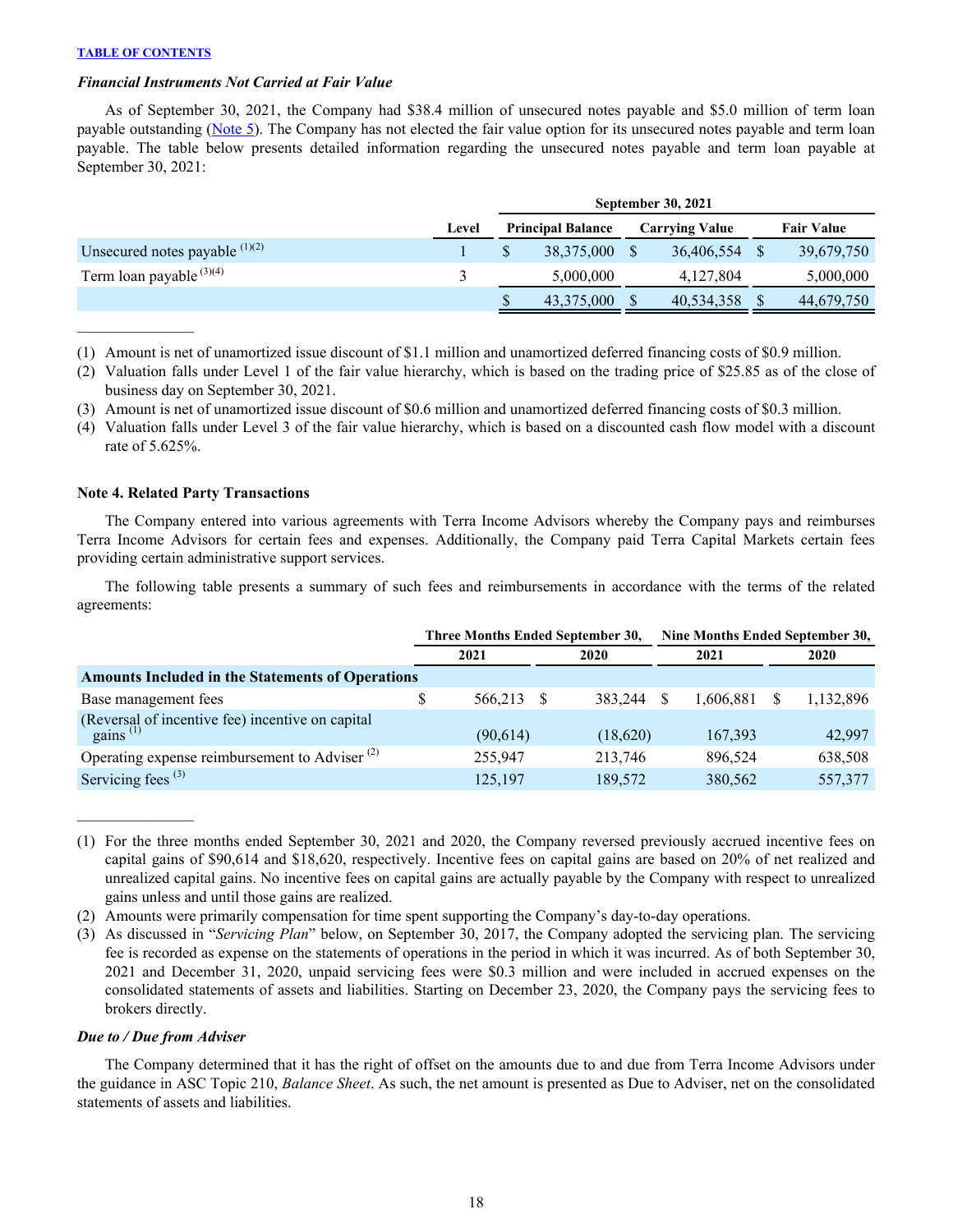The following table presents a summary of Due to Adviser, net as of September 30, 2021 and December 31, 2020:

|                                                             | <b>September 30, 2021</b> | <b>December 31, 2020</b> |         |
|-------------------------------------------------------------|---------------------------|--------------------------|---------|
| Due to Adviser:                                             |                           |                          |         |
| Base management fee and expense reimbursement payable       | 505.292 \$                |                          | 342.157 |
| Incentive fees on capital gains <sup><math>(1)</math></sup> | 167.393                   |                          | 161,735 |
|                                                             | 672.685                   |                          | 503,892 |

(1) Incentive fees on capital gains are based on 20% of accumulated net realized and unrealized capital gains of \$0.8 million and \$0.8 million as of September 30, 2021 and December 31, 2020, respectively. No incentive fees on capital gains are actually payable by the Company with respect to unrealized gains unless and until those gains are realized.

### *Management and Incentive Fee Compensation to Adviser*

Pursuant to the Investment Advisory Agreement, Terra Income Advisors is responsible for the Company's day-to-day operations. Pursuant to the Investment Advisory Agreement, Terra Income Advisors is paid for its services in two components — a base management fee and an incentive fee. The base management fee is calculated at an annual rate of 2.0% of the Company's average gross assets. The base management fee is payable quarterly in arrears and calculated based on the average value of the Company's gross assets at the end of the two most recently completed calendar quarters.

The incentive fee consists of two parts. The first part, which is referred to as the subordinated incentive fee on income, is calculated and payable quarterly in arrears based upon the Company's "pre-incentive fee net investment income" for the immediately preceding quarter. The subordinated incentive fee on income is subject to a quarterly hurdle rate, expressed as a rate of return on adjusted capital at the beginning of the most recently completed calendar quarter, of 2.0% (8.0% annualized), subject to a "catch-up" feature. For this purpose, "pre-incentive fee net investment income" means interest income, dividend income and any other income (including any other fees, other than fees for providing managerial assistance, such as commitment, origination, structuring, diligence and consulting fees or other fees that the Company receives from portfolio companies) accrued during the calendar quarter, minus the Company's operating expenses for the quarter (including the base management fee, expenses reimbursed to Terra Income Advisors under the Investment Advisory Agreement and any interest expense and dividends paid on any issued and outstanding preferred stock, but excluding the incentive fee). Pre-incentive fee net investment income includes, in the case of investments with a deferred interest feature (such as original issue discount, debt instruments with PIK interest and zero-coupon securities), accrued income that the Company has not yet received in cash. Preincentive fee net investment income does not include any realized capital gains, realized capital losses or unrealized capital appreciation or depreciation. The calculation of the subordinated incentive fee on income for each quarter is as follows:

- No incentive fee is payable to Terra Income Advisors in any calendar quarter in which the Company's pre-incentive fee net investment income does not exceed the hurdle rate of 2.0% (8.0% annualized);
- 100% of the Company's pre-incentive fee net investment income, if any, that exceeds the hurdle rate but is less than or equal to 2.5% in any calendar quarter (10.0% annualized) is payable to Terra Income Advisors, all or any portion of which may be waived or deferred in Terra Income Advisors' discretion. This portion of the pre-incentive fee net investment income (which exceeds the hurdle rate but is less than or equal to 2.5%) is referred to as the "catch-up." The catch-up provision is intended to provide Terra Income Advisors with an incentive fee of 20.0% on all of the Company's pre-incentive fee net investment income when the Company's pre-incentive fee net investment income reaches 2.5% in any calendar quarter; and
- 20.0% of the amount of the Company's pre-incentive fee net investment income, if any, that exceeds 2.5% in any calendar quarter (10.0% annualized) is payable to Terra Income Advisors once the hurdle rate is reached and the catchup is achieved.

The second part of the incentive fee, which is referred to as the incentive fee on capital gains, is an incentive fee on capital gains earned on liquidated investments from the portfolio and is determined and payable in arrears as of the end of each calendar year (or upon termination of the Investment Advisory Agreement). This fee equals 20.0% of the Company's incentive fee on capital gains, which equals the realized capital gains on a cumulative basis from inception, calculated as of the end of the applicable period, computed net of all realized capital losses and unrealized capital depreciation on a cumulative basis, less the aggregate amount of any previously paid capital gains incentive fees. On a quarterly basis, the Company accrues (but does not pay) for the unrealized capital gains incentive fee by calculating such fee as if it were due and payable as of the end of such period.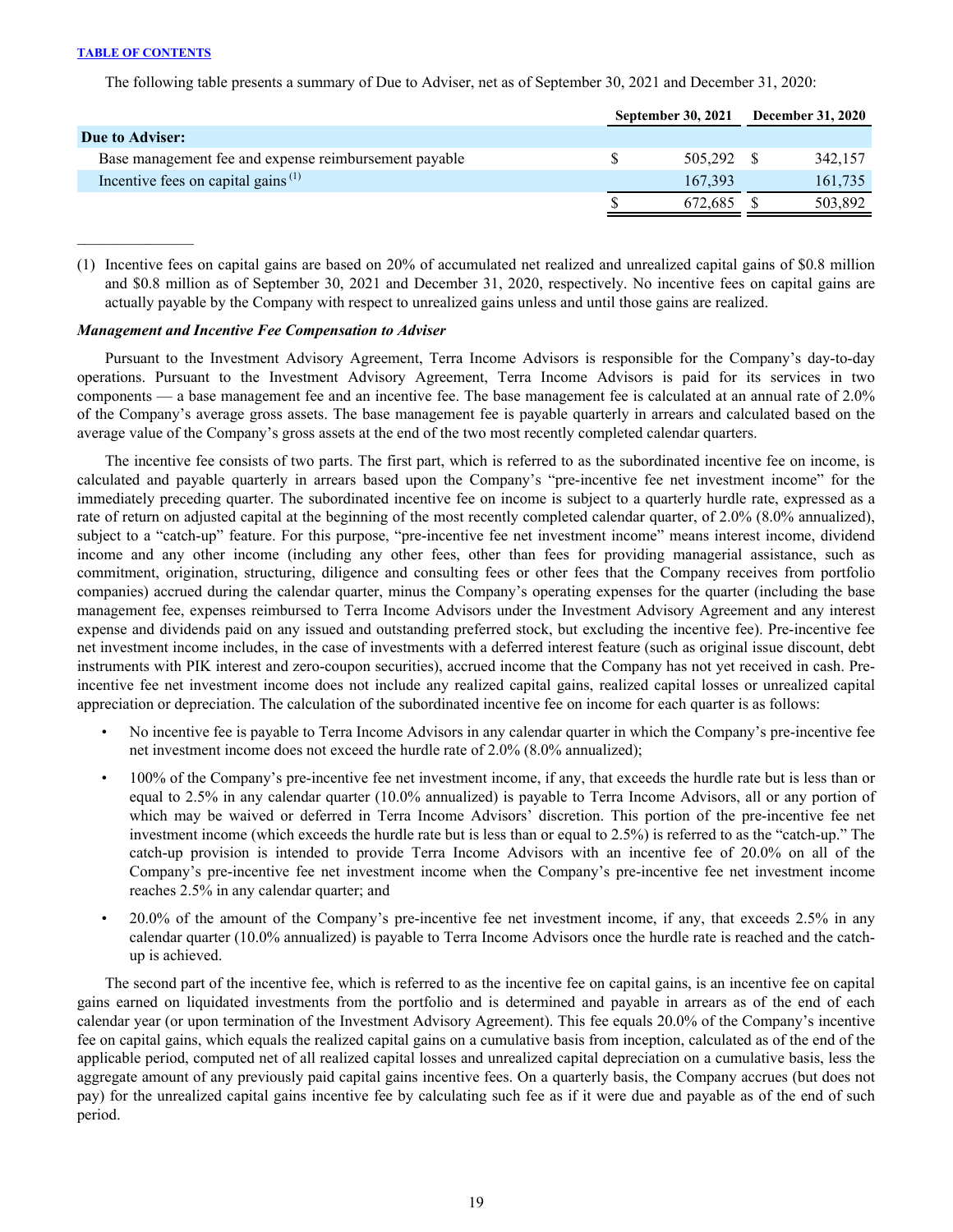#### *Operating Expenses*

The Company reimburses Terra Income Advisors for operating expenses incurred in connection with administrative services provided to the Company, including compensation to administrative personnel. The Company does not reimburse Terra Income Advisors for personnel costs in connection with services for which Terra Income Advisors receives a separate fee. In addition, the Company does not reimburse Terra Income Advisors for (i) rent or depreciation, capital equipment or other costs of Terra Income Advisors' own administrative items, or (ii) salaries, fringe benefits, travel expenses and other administrative items incurred or allocated to any controlling person of Terra Income Advisors.

#### *Servicing Plan*

On September 30, 2017, the Board adopted the servicing plan (the "Servicing Plan"). Pursuant to the Servicing Plan, Terra Capital Markets was entitled to receive a servicing fee at an annual rate of 1.125% of the most recently published NAV per share of the Company's common stock, of which up to 0.75% is reallowed to selected dealers, in exchange for providing certain administrative support services. With respect to each share sold, excluding shares sold through the DRIP, the servicing fee is payable annually on the anniversary of the applicable month of purchase. The Servicing Plan will remain in effect for so long as such continuance is approved quarterly by the Board, including a majority of the directors who are not "interested persons" as defined in the 1940 Act and who have no direct or indirect financial interest in the operation of the Servicing Plan or in any agreements entered into in connection therewith. In addition, the Board will review all payments made pursuant to the Servicing Plan at least quarterly. The Company will no longer incur the annual servicing fee upon the earlier of (i) the aggregate underwriting compensation from all sources, including selling commissions, dealer manager fees, broker-dealer fees, and servicing fees would exceed 10% of the gross proceeds in the Offering, (ii) with respect to a specific share, the date that such share is redeemed or is no longer outstanding, and (iii) the date, if any, upon which a liquidity event occurs.

On December 23, 2020, Terra Capital Markets assigned to us certain of its administration support services and certain obligations under the Dealer Manager Agreement, including making future payments of the previously reallowed servicing fee under the Servicing Plan directly to selected dealers, effectively reducing the servicing fee to 0.75%.

#### *Participation Agreements*

The Company may enter into participation agreements with related and unrelated parties, primarily other affiliated funds of Terra Income Advisors. The participation agreements provide the Company with the opportunity to invest along the same terms, conditions, price and rights in the specified investment. The purpose of the participation agreements is to allow the Company and an affiliate to originate a specified investment when, individually, the Company does not have the liquidity to do so or to achieve a certain level of portfolio diversification. The Company may transfer portions of its investments to other participants or it may be a participant to an investment held by another entity.

ASC Topic 860, *Transfers and Servicing* ("ASC 860")*,* establishes accounting and reporting standards for transfers of financial assets. ASC 860-10 provides consistent standards for distinguishing transfers of financial assets that are sales from transfers that are secured borrowings. The Company has determined that the participation agreements it enters into are accounted for as secured borrowings under ASC Topic 860 (see "*Participation Interests*" in [Note 2](#page-11-0) and "*Obligations under Participation Agreements*" in [Note 3\)](#page-15-0).

*Participation interest purchased by the Company:* The below tables list the investment interests participated by the Company via participation agreement (each, a "PA") as of September 30, 2021 and December 31, 2020. In accordance with the terms of each PA, each participant's rights and obligations, including interest income and other income (*e.g.*, exit fee and prepayment income) and related fees/expenses are based upon its respective pro-rata participation interest in such investments, as specified in the respective PA. The Company's share of the investment is repayable only from the proceeds received from the related borrower/issuer of the investment, and therefore the Company is also subject to the credit risk (*i.e.*, risk of default by the underlying borrower/issuer).

Pursuant to each PA, the affiliated fund receives and allocates the interest income and other related investment incomes in respect of the investment to the Company. The Company pays related expenses (*i.e.*, the base management fee) directly to Terra Income Advisors.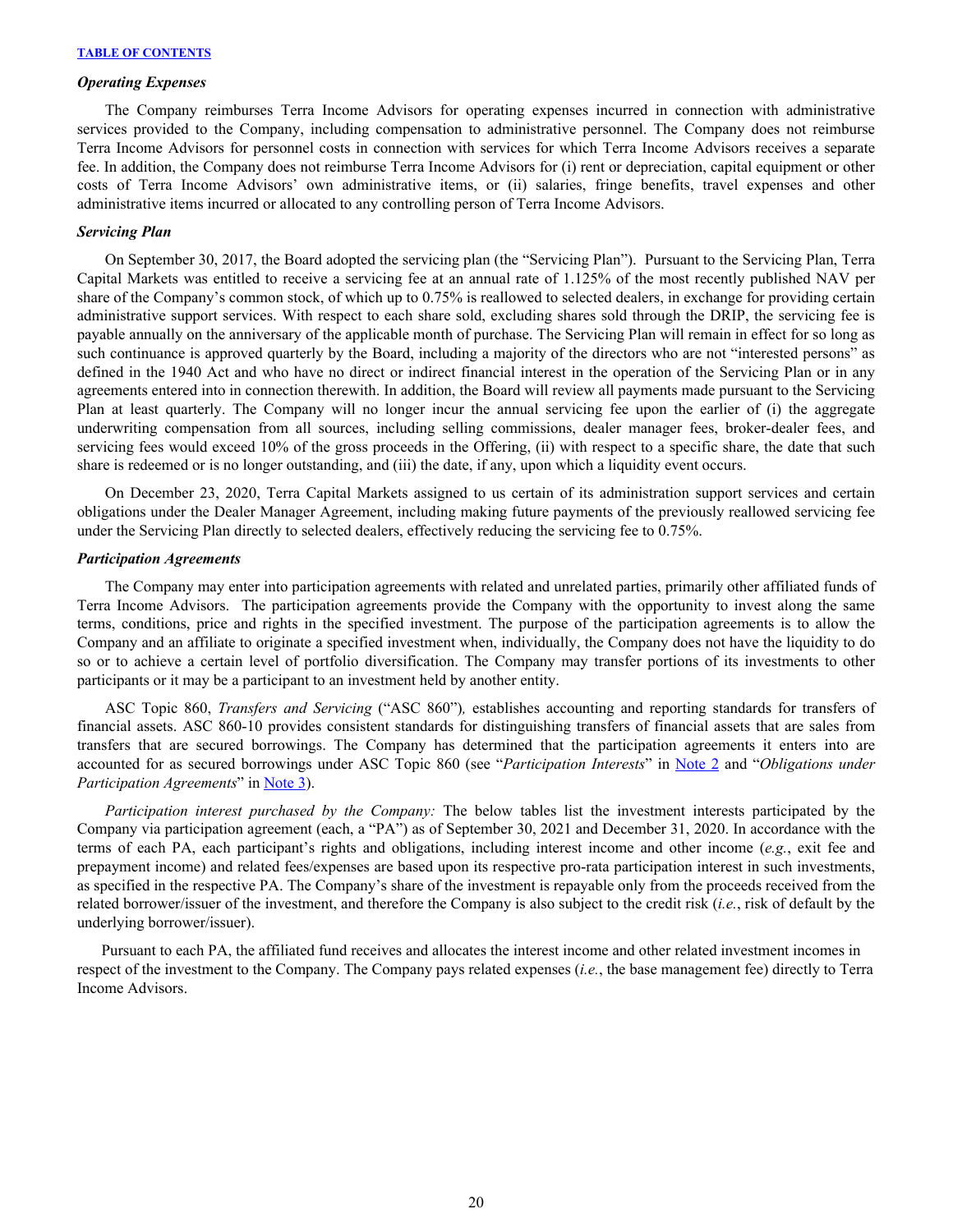|                                                                     |                            | <b>September 30, 2021</b>   |               | <b>December 31, 2020</b>                                         |              |               |  |  |
|---------------------------------------------------------------------|----------------------------|-----------------------------|---------------|------------------------------------------------------------------|--------------|---------------|--|--|
|                                                                     | Participating<br>Interests | Principal<br><b>Balance</b> | Fair<br>Value | Principal<br>Participating<br><b>Balance</b><br><b>Interests</b> |              | Fair<br>Value |  |  |
| BW Property Owner LLC and<br>BW 2 Property Owner LLC <sup>(1)</sup> | 40.4 $\%$                  | \$21,000,000                | \$21,187,497  | $-$ % \$                                                         |              | \$            |  |  |
| 370 Lex Part Deux, LLC $(1)$                                        | 35.0 %                     | 20,446,917                  | 19,537,108    | 35.0 $%$                                                         | 18,856,077   | 18, 177, 257  |  |  |
| Havemeyer TSM LLC <sup>(2)</sup>                                    | 23.0%                      | 6,808,000                   | 6,878,371     | 23.0 %                                                           | 6,295,100    | 6,347,853     |  |  |
| RS JZ Driggs, LLC $(1)$                                             | 50.0 %                     | 7,022,227                   | 7,084,609     | 50.0 %                                                           | 4,272,257    | 4,306,434     |  |  |
| <b>Stonewall Station Mezz</b><br>$LLC$ <sup>(1)(3)(4)</sup>         | $- \frac{9}{6}$            |                             |               | 44.0 %                                                           | 4,594,729    | 4,607,695     |  |  |
| Orange Grove Property Investors,<br>LLC <sup>(1)(4)</sup>           | $- \frac{9}{6}$            |                             |               | $80.0 \%$                                                        | 8,480,000    | 8,565,819     |  |  |
| City Gardens 333 LLC $^{(1)(4)}$                                    | $-$ %                      |                             |               | 14.0 $%$                                                         | 3,962,508    | 3,958,747     |  |  |
| Total                                                               |                            | \$55,277,144                | \$54,687,585  |                                                                  | \$46,460,671 | \$45,963,805  |  |  |
|                                                                     |                            |                             |               |                                                                  |              |               |  |  |

(1) The loan is held in the name of Terra Property Trust, Inc., an affiliated entity managed by a subsidiary of Terra Capital Partners.

(2) The loan is held in the name of Mavik Real Estate Special Opportunities Fund REIT, LLC (formerly known as Terra Real Estate Credit Opportunities Fund REIT, LLC) via a participation agreement.

(3) The principal amount includes PIK interest of \$0.2 million as of December 31, 2020.

(4) The loan was repaid in 2021.

 $\mathcal{L}_\text{max}$  and  $\mathcal{L}_\text{max}$ 

*Transfers of participation interests by the Company:* As of September 30, 2021, there was no transfer of participation interests by the Company. The following table summarizes the investments that were subject to PAs with investment partnerships affiliated with Terra Income Advisors as of December 31, 2020:

|                               |                  |                   | <b>December 31, 2020</b>                                                  |           |  |  |  |  |
|-------------------------------|------------------|-------------------|---------------------------------------------------------------------------|-----------|--|--|--|--|
|                               |                  |                   | <b>Transfers treated as</b><br>obligations under participation agreements |           |  |  |  |  |
|                               | <b>Principal</b> | <b>Fair Value</b> | <b>Fair Value</b><br>% Transferred<br><b>Principal</b>                    |           |  |  |  |  |
| LD Milpitas Mezz, LP $^{(1)}$ | 17,000,000       | 17.175.880        | $25.0 \%$                                                                 | 4.293.971 |  |  |  |  |

(1) On June 27, 2018, the Company entered into a participation agreement with Terra Property Trust, Inc. to sell a 25% participation interest, or \$4.3 million, in a \$17.0 million mezzanine loan. This obligation under participation agreement was repaid in May 2021.

# *Co-investment*

As a BDC, the Company is subject to certain regulatory restrictions in making its investments. For example, the Company may be prohibited under the 1940 Act from knowingly participating in certain transactions with its affiliates without the prior approval of its Board who are not interested persons and, in some cases, prior approval by the SEC. The SEC has granted the Company exemptive relief permitting it, subject to satisfaction of certain conditions, to co-invest in certain privately negotiated investment transactions with certain affiliates of Terra Income Advisors, including Terra Secured Income Fund, LLC, Terra Secured Income Fund 2, LLC, Terra Secured Income Fund 3, LLC, Terra Secured Income Fund 4, LLC, Terra Secured Income Fund 5, LLC, Terra Secured Income Fund 5 International, Terra Income Fund International and Terra Secured Income Fund 7, LLC, Terra Property Trust, Inc. and any future BDC or closed-end management investment company that is registered under the 1940 Act and is advised by Terra Income Advisors or its affiliated investment advisers (the "Co-Investment Affiliates"). However, the Company will be prohibited from engaging in certain transactions with its affiliates even under the terms of this exemptive order. The Company believes this relief will not only enhance its ability to further its investment objectives and strategy, but may also increase favorable investment opportunities for the Company, in part by allowing the Company to participate in larger investments, together with its Co-Investment Affiliates, than would be available to the Company if it had not obtained such relief.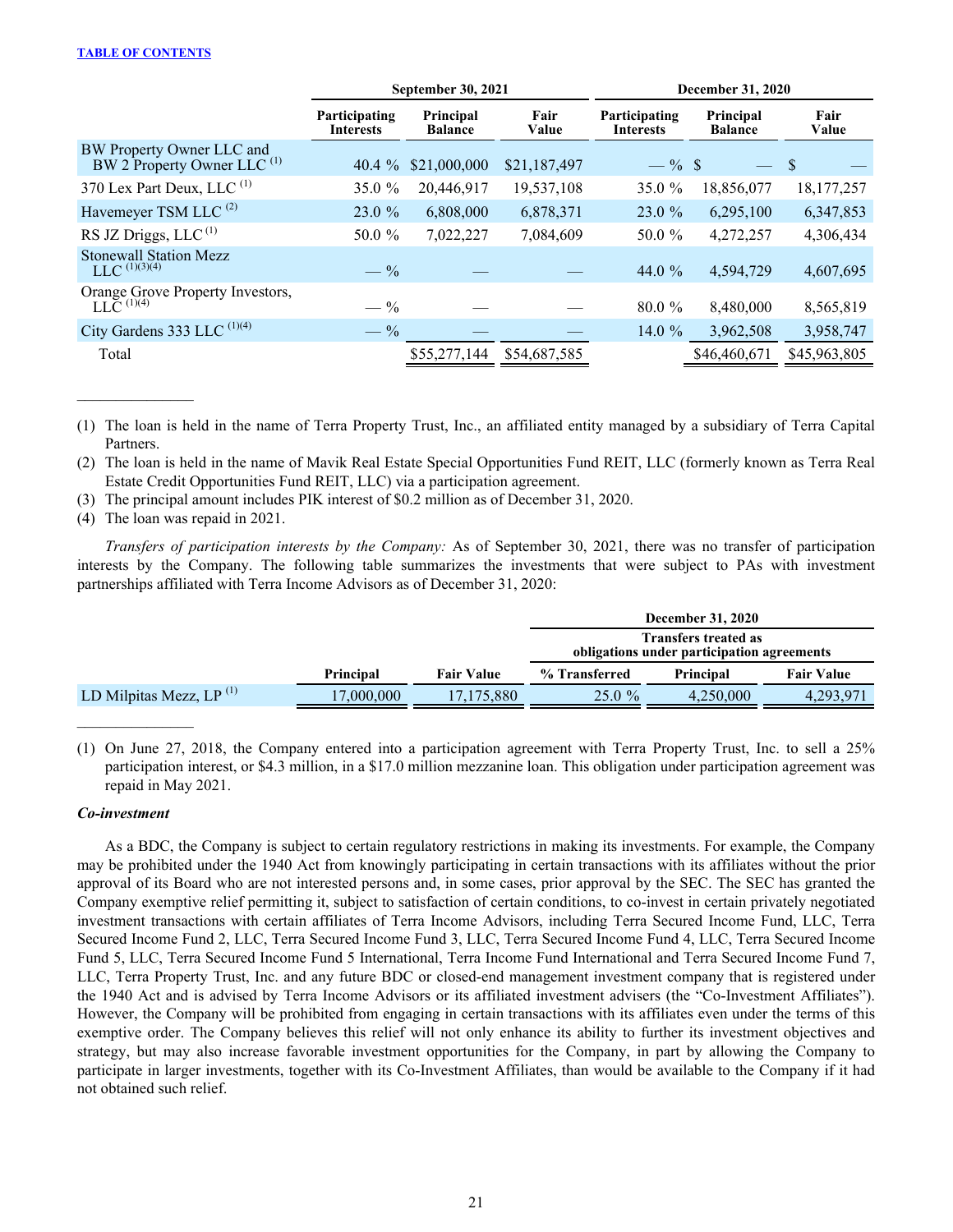#### <span id="page-22-0"></span>**Note 5. Debt**

### *Senior Unsecured Notes*

On February 10, 2021, the Company issued \$34.8 million in aggregate principal amount of 7.00% fixed-rate notes due 2026, for net proceeds of \$33.7 million after deducting underwriting commissions of \$1.1 million. On February 26, 2021, the underwriters exercised the option to purchase an additional \$3.6 million of the notes for net proceeds of \$3.5 million, after deducting underwriting commissions of \$0.1 million. Interest on the notes is paid quarterly in arrears every March 30, June 30, September 30 and December 30, at a rate of 7.00% per year, beginning June 30, 2021. The notes mature on March 31, 2026. The notes may be redeemed in whole or in part at any time or from time to time at the Company's option on or after February 10, 2023. In connection with the issuance of the notes, the Company incurred deferred financing costs totaling \$1.0 million, to be amortized to interest expense over the term of the notes.

In accordance with the 1940 Act, the Company is allowed to borrow amounts such that its asset coverage, calculated pursuant to the 1940 Act, is at least 200% after such borrowing. Additionally, under the Indenture between the Company and the trustee, the Company is required to maintain a minimum asset coverage ratio of 200%. As of September 30, 2021, the Company's asset coverage ratio was 264.9%. As such, the Company was in compliance with the asset coverage ratio requirement under the Indenture as well as the 1940 Act.

For the three and nine months ended September 30, 2021, the components of interest expense were as follows:

|                                   | <b>Three Months Ended</b><br><b>September 30, 2021</b> |            | <b>Nine Months Ended</b><br><b>September 30, 2021</b> |
|-----------------------------------|--------------------------------------------------------|------------|-------------------------------------------------------|
| Stated interest expense           | \$                                                     | 671,564    | \$<br>1,716,216                                       |
| Amortization of issue discount    |                                                        | 43,772     | 135,750                                               |
| Amortization of financing costs   |                                                        | 18,275     | 88,524                                                |
| <b>Total interest expense</b>     |                                                        | 733,611    | 1,940,490                                             |
| Weighted average debt outstanding | \$                                                     | 38,375,000 | \$<br>32,539,835                                      |
| Cash paid for interest expense    | \$                                                     | 671,564    | \$<br>1,716,216                                       |
| Stated interest rate              |                                                        | $7.00\%$   | $7.00\%$                                              |
| Effective interest rate $(1)$     |                                                        | $7.63\%$   | $7.63\%$                                              |

(1) The effective interest rate of the debt component is equal to the stated interest rate plus the amortization of issue discount.

# *Term Loan*

 $\mathcal{L}_\text{max}$  and  $\mathcal{L}_\text{max}$ 

On April 9, 2021, the Company, as borrower, entered into a credit agreement (the "Credit Agreement") with Eagle Point Credit Management LLC, as the administrative agent and collateral agent ("Eagle Point"), and certain funds and accounts managed by Eagle Point, as lenders (in such capacity, collectively, the "Lenders"). The Credit Agreement provides for (i) a delayed draw term loan to the Company of \$25.0 million (the "Term Loan") and (ii) additional incremental loans in a minimum amount of \$1.0 million and multiples of \$0.5 million in excess thereof, which may be approved by a Lender in its sole discretion ("Incremental Loans," and together with the Term Loan, the "Loans").

The scheduled maturity date of the Loans is April 9, 2025. The Loans bear interest on the outstanding principal amount thereof at a rate equal to 5.625% per annum; provided that if at any time the Company is rated below investment grade, the interest rate shall increase to 6.625% until the rating is no longer below investment grade. In connection with the entry into the Credit Agreement, the Company also agreed to pay Eagle Point an upfront fee in an amount equal to 2.50% of the loan commitment amount on the initial borrowing date as described in the Credit Agreement. The Company also pays, with respect to any unused portion of the Term Loan, a commitment fee of 0.75% per annum.

In connection with entering into the Credit Agreement, the Company incurred deferred financing costs totaling \$0.3 million, to be amortized to interest expense over the term of the Term Loan. On August 31, 2021, the Company made an initial draw on the Term Loan of \$5.0 million and incurred an upfront fee of \$0.6 million, which was deducted from proceeds from borrowings under the Term Loan. The discount will be amortized to interest expense over the term of the Term Loan. As of September 30, 2021, the amount outstanding under the Term Loan was \$5.0 million.

The Company may prepay any Loan, in whole or in part, together with all accrued but unpaid interest thereon, upon at least 30 but not more than 60 days' prior notice to the Agent. If the Company elects to make such prepayments prior to October 9,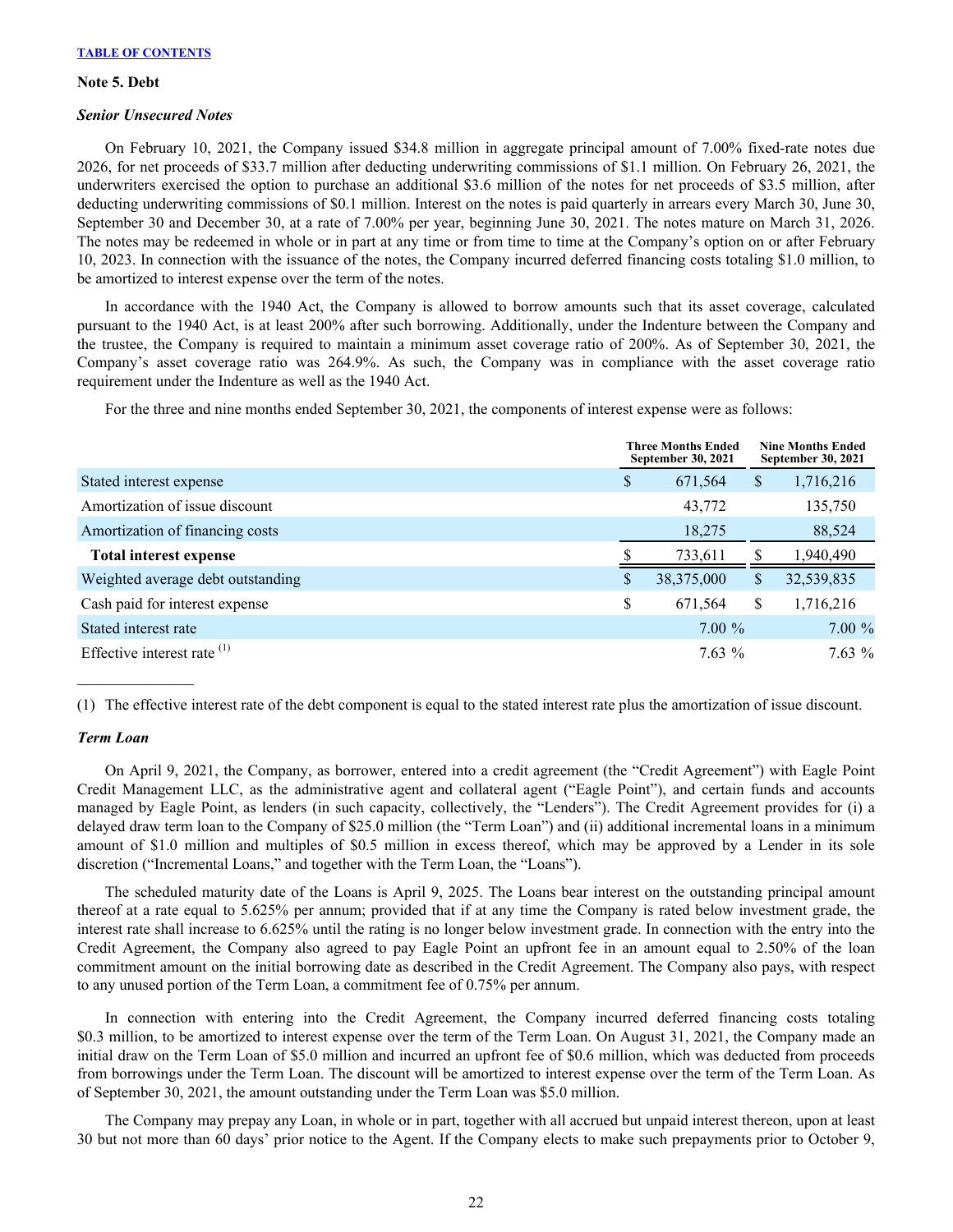<span id="page-23-0"></span>2023, the Company will also be required to pay a make whole premium, being the present value at such date of (1) the principal amount being prepaid of such Loan, plus (2) all remaining required interest payments due on the principal amount being prepaid of such Loan through the maturity date (excluding accrued but unpaid interest to the date on which the make whole premium becomes owed), computed using a discount rate equal to the applicable U.S. Treasury rate (as set forth in the Credit Agreement) plus 50 basis points, over (B) the principal amount being prepaid of such Loan; provided that the make whole premium may in no event be less than zero.

In connection with its entry into the Credit Agreement, the Company also entered into a security agreement (the "Security Agreement"), by and among the Company, as grantor, and Eagle Point, as administrative agent, for the benefit of the Lenders, their affiliates and Eagle Point as the secured parties thereunder. Pursuant to the Security Agreement, the Company pledged substantially all of its now owned and hereafter acquired property as security for the obligations of the Company under the Credit Agreement, subject to certain limitations and restrictions set forth in the Security Agreements.

The Credit Agreement contains customary representations, warranties, reporting requirements, borrowing conditions and affirmative, negative and financial covenants, including REIT status requirements and minimum asset coverage ratio requirements. As of September 30, 2021, the Company is in compliance with these covenants. The Credit Agreement also includes usual and customary events of default and remedies for credit agreements of this nature. Events of default under the Credit Agreement include, but are not limited to: (i) the failure by the Company to make any payments when due under the Credit Agreement; (ii) the failure of the Company to perform or observe any term, covenant or agreement under the Credit Agreement or any other loan document, subject to applicable cure periods; (iii) an event of default on other material indebtedness of the Company; (iv) the bankruptcy or insolvency of the Company; and (v) judgments and attachments, with customary limits and grace periods, against the Company or its property. In addition, the Loans are subject to mandatory prepayment, at the option of each Lender, upon a change in control of the Company (as defined by the Credit Agreement).

For the three and nine months ended September 30, 2021, the components of interest expense were as follows:

|                                        | <b>Three Months Ended</b><br>September 30, 2021 |    | <b>Nine Months Ended</b><br>September 30, 2021 |  |
|----------------------------------------|-------------------------------------------------|----|------------------------------------------------|--|
| Stated interest expense                | \$<br>23,438                                    | \$ | 23,438                                         |  |
| Amortization of issue discount         | 14,205                                          |    | 14,205                                         |  |
| Amortization of financing costs        | 18,995                                          |    | 35,926                                         |  |
| Unused fee                             | 44,792                                          |    | 87,500                                         |  |
| <b>Total interest expense</b>          | 101,430                                         |    | 161,069                                        |  |
| Weighted average debt outstanding      | \$<br>1,684,783                                 | \$ | 567,766                                        |  |
| Cash paid for interest expense         | \$<br>68,230                                    | \$ | 110,938                                        |  |
| Stated interest rate                   | 5.625 $%$                                       |    | 5.625 $%$                                      |  |
| Effective interest rate <sup>(1)</sup> | $6.25 \%$                                       |    | $6.25 \%$                                      |  |

(1) The effective interest rate of the debt component is equal to the stated interest rate plus the amortization of issue discount.

# **Note 6. Commitments and Contingencies**

#### *Impact of COVID-19*

 $\mathcal{L}_\text{max}$  and  $\mathcal{L}_\text{max}$ 

The full extent of the impact of the COVID-19 pandemic on the global economy generally, and the Company's business in particular, will depend on future developments, which are highly uncertain and cannot be predicted with confidence. As of September 30, 2021, no contingencies have been recorded on the Company's balance sheet as a result of the COVID-19 pandemic, however as the pandemic continues, it may have long-term impacts on the Company's financial condition, results of operations, and cash flows. Refer to [Note 2](#page-11-0) for further discussion of the COVID-19 pandemic.

#### *Funding Commitments*

In the ordinary course of business, the Company may enter into future funding commitments, which are subject to the borrower meeting certain performance-related metrics that are monitored by the Company. As of September 30, 2021 and December 31, 2020, the Company had \$5.6 million and \$1.1 million of unfunded commitments, respectively. The Company maintained sufficient cash on hand to fund such unfunded commitments, including matching these commitments with principal repayments on outstanding loans.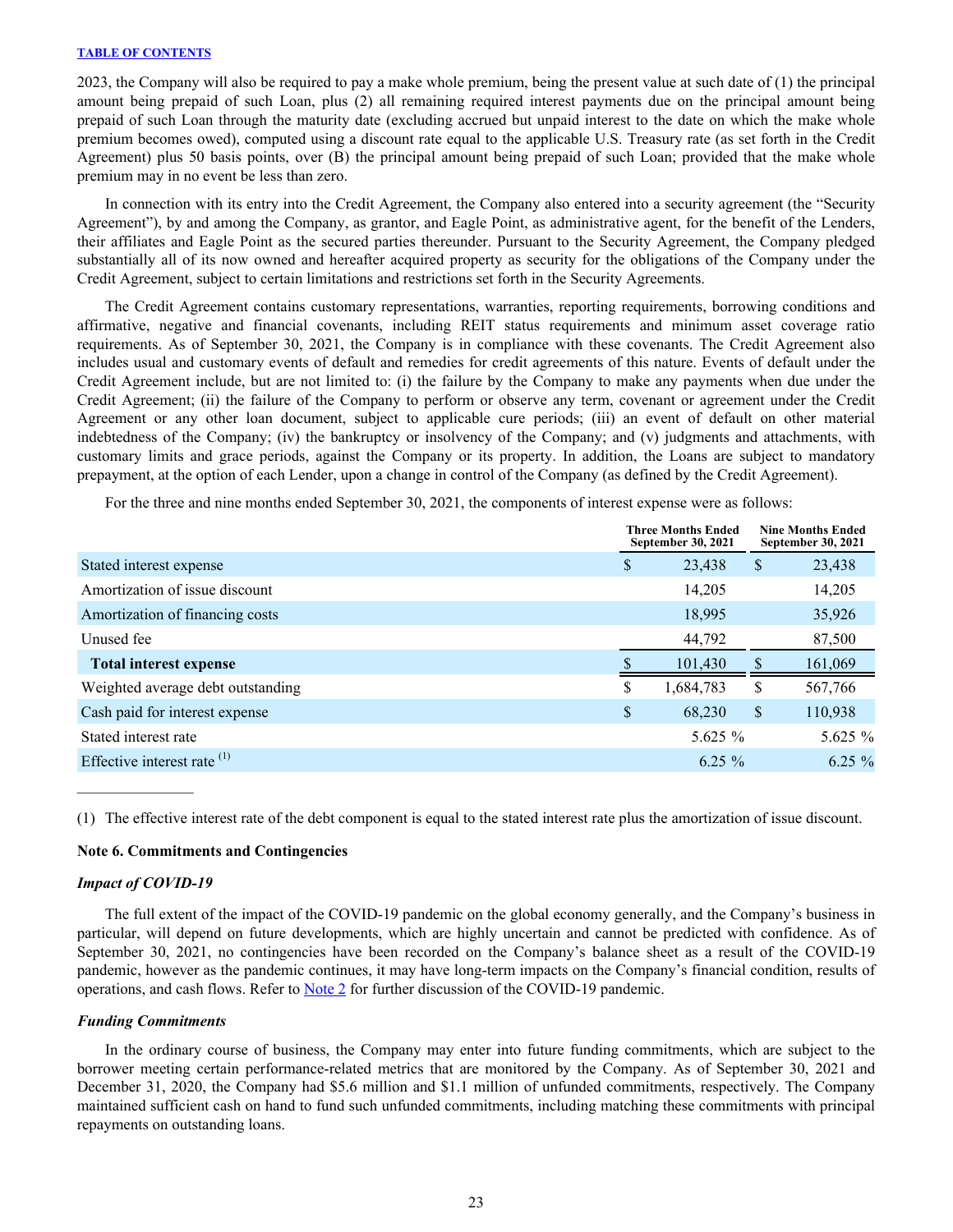#### *Other*

The Company enters into contracts that contain a variety of indemnification provisions. The Company's maximum exposure under these arrangements is unknown; however, the Company has not had prior claims or losses pursuant to these contracts. Management of Terra Income Advisors has reviewed the Company's existing contracts and expects the risk of loss to the Company to be remote.

The Company is not currently subject to any material legal proceedings and, to the Company's knowledge, no material legal proceedings are threatened against the Company. From time to time, the Company may be a party to certain legal proceedings in the ordinary course of business, including proceedings relating to the enforcement of the Company's rights under contracts with its portfolio companies. While the outcome of any legal proceedings cannot be predicted with certainty, the Company does not expect that any such proceedings will have a material adverse effect upon its financial condition or results of operations.

See [Note 4.](#page-18-0) "Related Party Transactions", for a discussion of the Company's commitments to Terra Income Advisors.

### **Note 7. Income Taxes**

 $\mathcal{L}_\text{max}$  and  $\mathcal{L}_\text{max}$ 

The Company elected to be taxed as a REIT under the Code commencing with its short taxable year beginning October 1, 2018 and ending December 31, 2018. In order to qualify as a REIT, the Company is required, among other things, to distribute at least 90% of its REIT net taxable income to the stockholders and meet certain tests regarding the nature of its income and assets. Because federal income tax regulations differ from U.S. GAAP, distributions in accordance with tax regulations may differ from net investment for financial reporting purposes. Differences may be permanent or temporary in nature. Permanent differences are reclassified among capital accounts in the consolidated financial statements to reflect their tax character. Differences in classification may also result from the treatment of short-term gains as ordinary income for tax purposes.

Taxable income generally differs from net increase in net assets resulting from operations for financial reporting purposes due to temporary and permanent differences in the recognition of income and expenses and generally excludes unrealized appreciation (depreciation) on investments as investment gains and losses are not included in taxable income until they are realized.

The following table reconciles net increase in net assets resulting from operations to taxable income:

|                                                                                        | Nine Months Ended September 30, |            |              |            |  |
|----------------------------------------------------------------------------------------|---------------------------------|------------|--------------|------------|--|
|                                                                                        |                                 | 2021       |              | 2020       |  |
| Net increase in net assets resulting from operations                                   | S                               | 2,252,681  | <sup>8</sup> | 4,119,293  |  |
| Net change in unrealized (appreciation) depreciation on investments                    |                                 | (390, 245) |              | 1,025,547  |  |
| Net change in unrealized depreciation on obligations under participation<br>agreements |                                 | (8, 408)   |              | (59, 844)  |  |
| Incentive fees on capital gains                                                        |                                 | 167,393    |              | 42.997     |  |
| Other temporary differences <sup>(1)</sup>                                             |                                 | 268,279    |              | (248, 549) |  |
| Total taxable income                                                                   |                                 | 2,289,700  |              | 4,879,444  |  |

(1) Other temporary differences primarily related to capitalization and amortization of transaction-related fees.

The following table reflects, for tax purposes, the estimated sources of the cash distributions that the Company has paid on its common stock:

|                               | Nine Months Ended September 30, |                                              |               |      |                                              |                 |  |  |  |  |  |
|-------------------------------|---------------------------------|----------------------------------------------|---------------|------|----------------------------------------------|-----------------|--|--|--|--|--|
|                               |                                 | 2021                                         |               | 2020 |                                              |                 |  |  |  |  |  |
| <b>Source of Distribution</b> |                                 | <b>Distribution</b><br>Amount <sup>(1)</sup> | $\frac{6}{6}$ |      | <b>Distribution</b><br>Amount <sup>(1)</sup> | $\frac{0}{0}$   |  |  |  |  |  |
| Return of capital             | S                               | 577,226                                      | $20.1 \%$ \$  |      |                                              | $- \frac{9}{6}$ |  |  |  |  |  |
| Net investment income         |                                 | 2,289,700                                    | 79.9 %        |      | 3,673,258                                    | $100.0 \%$      |  |  |  |  |  |
| Distributions on a tax basis: | \$                              | 2,866,926                                    | $100.0 \%$ \$ |      | 3,673,258                                    | $100.0 \%$      |  |  |  |  |  |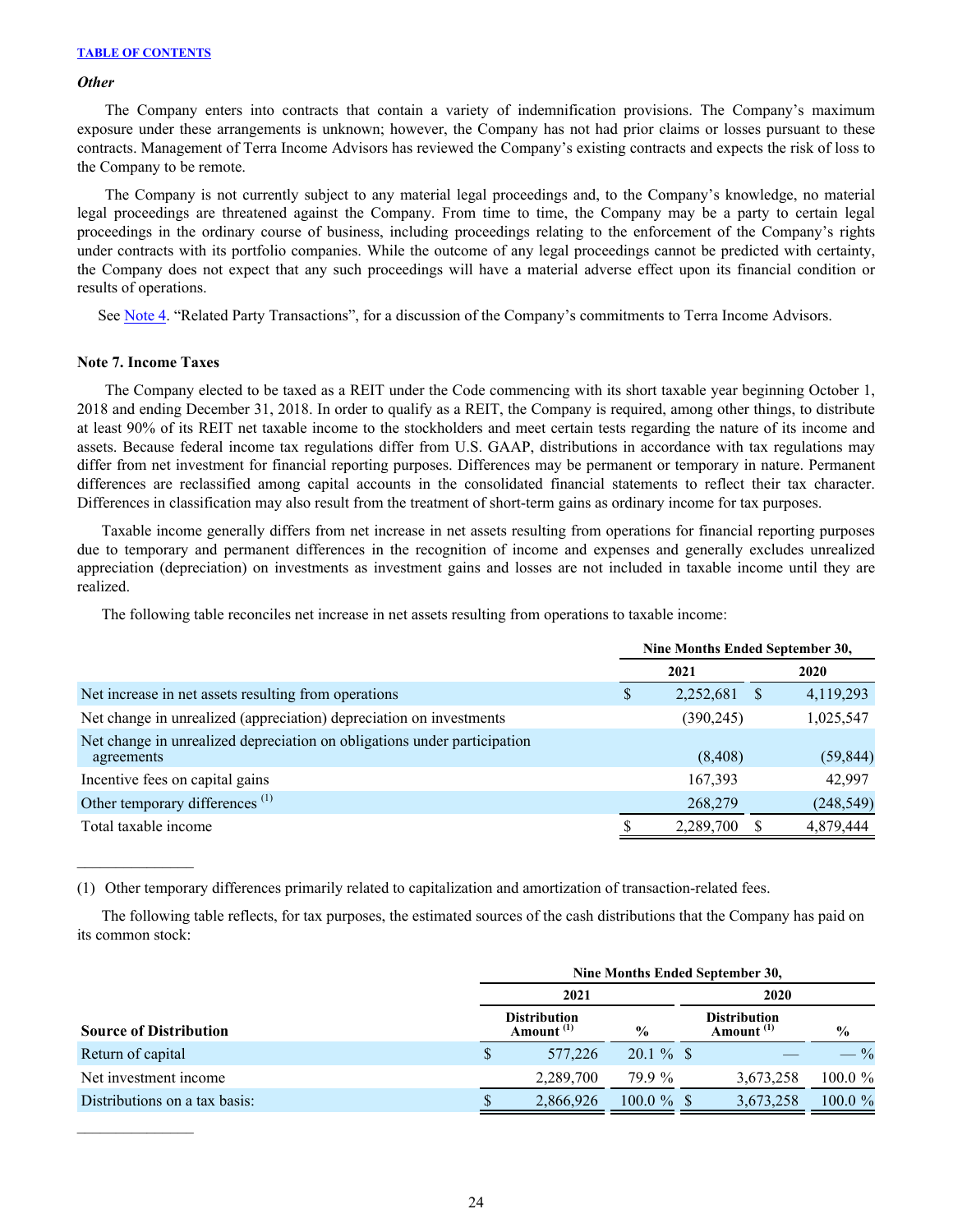(1) The Distribution Amount and Percentage reflected are estimated figures. The actual source of distributions is calculated in connection with the filing of the Company's tax return.

 As of September 30, 2021 and December 31, 2020, the Company did not have differences between amortized cost basis and tax basis cost of investments.

#### **Taxable REIT Subsidiary**

The Company holds certain portfolio company investments through consolidated taxable REIT subsidiaries. Such subsidiaries may be subject to U.S. federal and state corporate-level income taxes. These consolidated subsidiaries recognize deferred tax assets and liabilities for the estimated future tax effects attributable to temporary differences between the tax basis of certain assets and liabilities and the reported amounts included in the accompanying consolidated statements of assets and liabilities using the applicable statutory tax rates in effect for the year in which any such temporary differences are expected to reverse. As of September 30, 2021, the Company had one TRS which the Company formed to hold an unsecured corporate credit facility. For the three and nine months ended September 30, 2021, pre-tax income attributable to the TRS was \$0.5 million. Based on the statutory income tax rate of 21%, provision for income tax for the TRS was \$0.1 million. Additionally, for the three and nine months ended September 30, 2021, the Company had temporary differences between the tax basis and book basis of certain assets and liabilities totaling \$64.4 thousand, resulting in a deferred tax liability, net of a deferred tax asset, and corresponding provision for deferred income tax of \$13.5 thousand. The Company has not provided a valuation allowance for the deferred tax asset because the Company expects the deferred tax asset to be realized in future periods. There was no such provision for income tax for the three and nine months ended September 30, 2020.

#### **Note 8. Directors' Fees**

The Company's directors who do not serve in an executive officer capacity for the Company or Terra Income Advisors are entitled to receive annual cash retainer fees, fees for attending board and committee meetings and annual fees for serving as a committee chairperson. These directors receive an annual fee of \$20,000, plus \$2,500 for each board meeting attended in person, \$1,000 for each board meeting attended via teleconference and \$1,000 for each committee meeting attended. In addition, the chairman of the audit committee receives an annual fee of \$7,500 and the chairman of each of the nominating and corporate governance and the valuation committees, and any other committee, receives an annual fee of \$2,500 for their additional services. For the three months ended September 30, 2021 and 2020, the Company recorded \$0.03 million and \$0.03 million of directors' fees expense, respectively. For the nine months ended September 30, 2021 and 2020, the Company recorded \$0.09 million and \$0.09 million of directors' fees expense, respectively.

The Company will also reimburse each of the above directors for all reasonable and authorized business expenses in accordance with the Company policies as in effect from time to time, including reimbursement of reasonable out-of-pocket expenses incurred in connection with attending each board meeting and each committee meeting not held concurrently with a board meeting.

The Company does not pay compensation to the directors who also serve in an executive officer capacity for the Company or Terra Income Advisors.

#### **Note 9. Capital**

As of September 30, 2021, the Company had 8,262,960 shares of common stock outstanding.

#### **Share Repurchase Program**

 The Company implemented a share repurchase program whereby every quarter the Company offers to repurchase up to 2.5% of the weighed-average number of shares outstanding in the prior calendar year at a price per share equal to the most recently disclosed NAV per share of its common stock immediately prior to the date of repurchase. The purpose of the share repurchase program is to provide stockholders with liquidity, because there is otherwise no public market for the Company's common stock. In addition, the Board may amend, suspend or terminate the share repurchase program upon 30 days' notice. On March 25, 2020, the Board unanimously approved the suspension of the operation of the share repurchase program, effective as of April 30, 2020. On May 11, 2021, the Board unanimously approved the resumption of the share repurchase program effective as of June 30, 2021.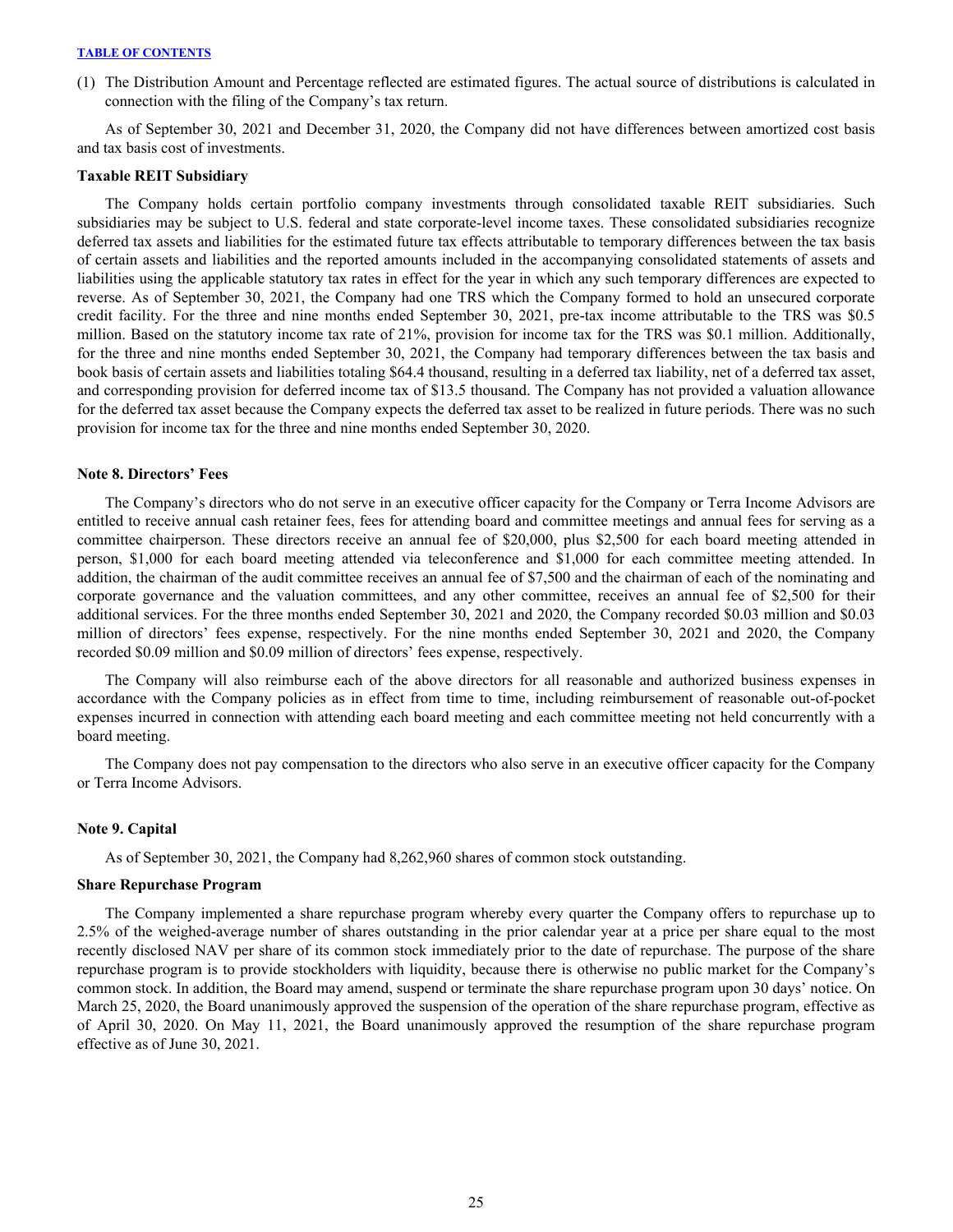$\mathcal{L}_\text{max}$  and  $\mathcal{L}_\text{max}$ 

The following table provides information with respect to the repurchases of the Company's common stock for the nine months ended September 30, 2021.

| Period                                                               | <b>Total Number of</b><br><b>Shares</b><br>Repurchased | <b>Average Price</b><br>Paid per Share | <b>Maximum Number of</b><br><b>Shares Allowed to be</b><br>Repurchased |
|----------------------------------------------------------------------|--------------------------------------------------------|----------------------------------------|------------------------------------------------------------------------|
| Nine Months Ended September 30, 2021:                                |                                                        |                                        |                                                                        |
| Three Months Ended March 31, 2021                                    |                                                        |                                        |                                                                        |
| Three Months Ended June 30, 2021                                     | 682 \$                                                 | 9.07                                   |                                                                        |
| Three Months Ended September 30, 2021 <sup><math>(1)(2)</math></sup> | 209,978 \$                                             | 9.03                                   | 207,656                                                                |

(1) A total of 846,743 shares were validly tendered and not withdrawn, an amount that exceeded the maximum number of shares the Company offered to purchase. In accordance with the terms of the tender offer, the Company purchased a total of 207,646 shares validly tendered and not withdrawn on a pro rata basis. Approximately 24.5% of the number of shares tendered by each stockholder who participated in the tender offer was repurchased by the Company.

(2) Subsequent to the close of the tender offer, the Company discovered an administrative error in which a tender request was not processed. The Company honored the tender request in October and accordingly another 2,332 shares were repurchased.

As a result of an adjustment from the Q4 2019 tender offering, the Company repurchased 1,600 shares of the Company's common stock at a price of \$9.15 per share in the first quarter of 2020. There was no common stock repurchased for the three months ended June 30, September 30, 2020 and December 31, 2020.

# **Note 10. Net Increase in Net Assets**

Income per share is computed by dividing income available to common stockholders by the weighted average number of shares outstanding during the period. Other potentially dilutive shares, and the related impact to earnings, are considered when calculating earnings per share on a diluted basis. As of September 30, 2021 and December 31, 2020, there were no dilutive shares.

The following information sets forth the computation of the weighted average net increase in net assets per share from operations for the three and nine months ended September 30, 2021 and 2020:

|                                                                   | Three Months Ended September 30, |           |  |           | Nine Months Ended September 30, |           |  |           |
|-------------------------------------------------------------------|----------------------------------|-----------|--|-----------|---------------------------------|-----------|--|-----------|
| <b>Basic</b>                                                      |                                  | 2021      |  | 2020      |                                 | 2021      |  | 2020      |
| Net increase in net assets resulting from operations              |                                  | 755.256   |  | 2,137,128 |                                 | 2,252,681 |  | 4,119,293 |
| Weighted average common shares outstanding                        |                                  | 8.454.068 |  | 8.324.079 |                                 | 8,430,186 |  | 8,290,934 |
| Net increase in net assets per share resulting from<br>operations |                                  | 0.09      |  | 0.26      |                                 | 0.27      |  | 0.50      |

# **Note 11. Distributions**

Distributions from net investment income and capital gain distributions are determined in accordance with U.S. federal income tax regulations, which differ from U.S. GAAP.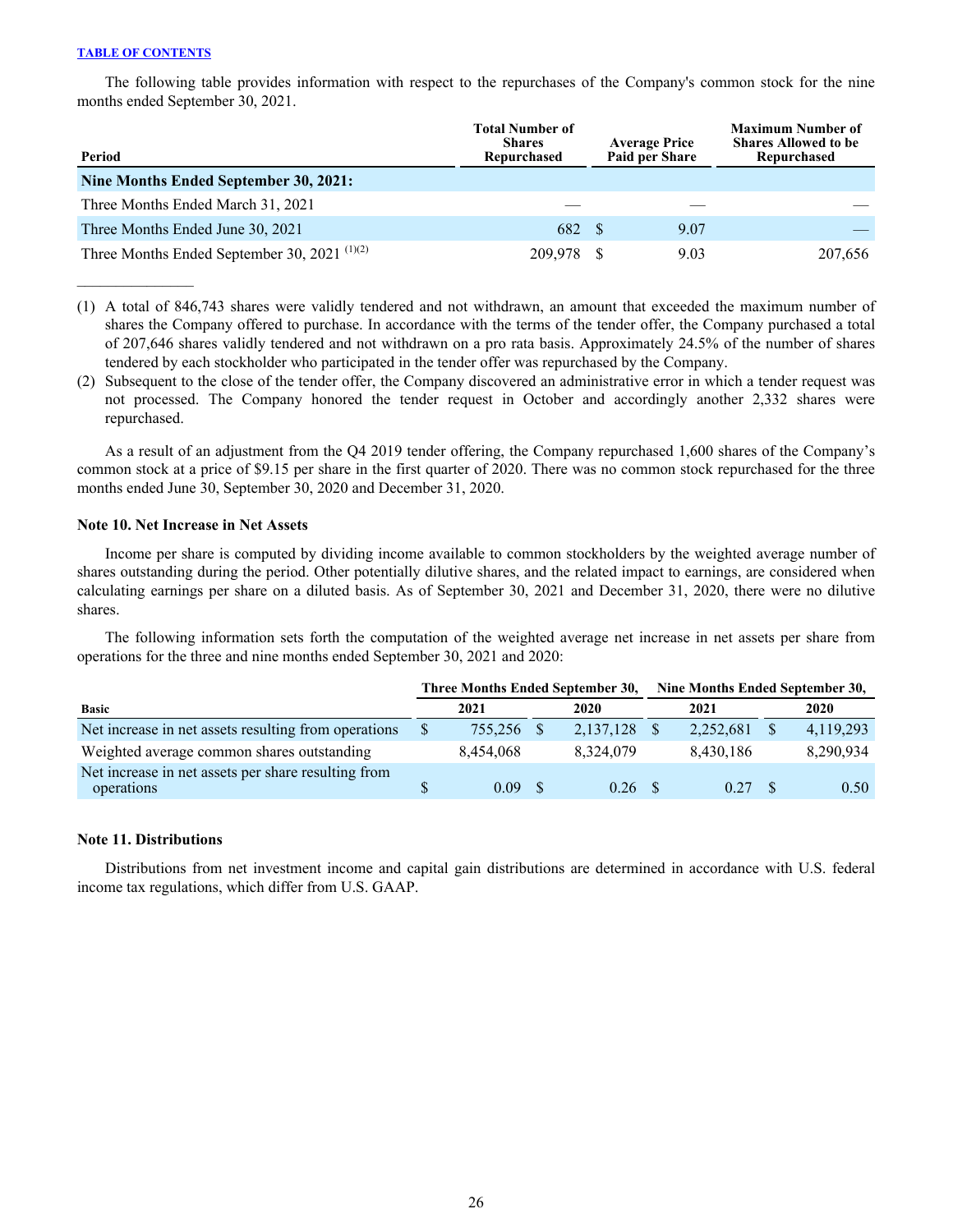The following table reflects the Company's distributions for the nine months ended September 30, 2021 and 2020:

| <b>Record Date</b>                          | <b>Payment Date</b> |   | Per Share<br>Per Day |    | <b>Distributions</b><br>Paid in Cash |    | <b>Distributions</b><br>Paid through<br>the DRIP |     | <b>Total</b><br><b>Distributions</b><br>Paid/Accrued |
|---------------------------------------------|---------------------|---|----------------------|----|--------------------------------------|----|--------------------------------------------------|-----|------------------------------------------------------|
| <b>Nine Months Ended September 30, 2021</b> |                     |   |                      |    |                                      |    |                                                  |     |                                                      |
| January 28, 2021                            | January 31, 2021    | S | 0.001239             | \$ | 241,041                              | -S | 81,397                                           | \$  | 322,438                                              |
| February 25, 2021                           | February 28, 2021   |   | 0.001239             |    | 219,664                              |    | 73,721                                           |     | 293,385                                              |
| March 26, 2021                              | March 31, 2021      |   | 0.001247             |    | 244,162                              |    | 80,961                                           |     | 325,123                                              |
| April 27, 2021                              | April 30, 2021      |   | 0.001247             |    | 237,113                              |    | 77,707                                           |     | 314,820                                              |
| May 26, 2021                                | May 29, 2021        |   | 0.001247             |    | 245,704                              |    | 80,070                                           |     | 325,774                                              |
| June 25, 2021                               | June 30, 2021       |   | 0.001247             |    | 238,662                              |    | 76,745                                           |     | 315,407                                              |
| July 27, 2021                               | July 30, 2021       |   | 0.001247             |    | 247,172                              |    | 79,458                                           |     | 326,630                                              |
| August 26, 2021                             | August 31, 2021     |   | 0.001247             |    | 248,285                              |    | 78,498                                           |     | 326,783                                              |
| September 27, 2021                          | September 30, 2021  |   | 0.001247             |    | 243,889                              |    | 72,677                                           |     | 316,566                                              |
|                                             |                     |   |                      | S  | 2,165,692                            |    | 701,234                                          | \$. | 2,866,926                                            |

| <b>Record Date</b>                   | <b>Payment Date</b> | Per Share<br>Per Day |    | <b>Distributions</b><br>Paid in Cash | <b>Distributions</b><br>Paid through<br>the DRIP |           | Total<br><b>Distributions</b><br>Paid/Accrued |           |
|--------------------------------------|---------------------|----------------------|----|--------------------------------------|--------------------------------------------------|-----------|-----------------------------------------------|-----------|
| Nine Months Ended September 30, 2020 |                     |                      |    |                                      |                                                  |           |                                               |           |
| January 28, 2020                     | January 31, 2020    | \$<br>0.002383       | -S | 430,201                              | -S                                               | 177,853   | S                                             | 608,054   |
| February 25, 2020                    | February 28, 2020   | 0.002383             |    | 407,142                              |                                                  | 163,022   |                                               | 570,164   |
| March 26, 2020                       | March 31, 2020      | 0.002383             |    | 446,503                              |                                                  | 164,293   |                                               | 610,796   |
| April 27, 2020                       | April 30, 2020      | 0.001239             |    | 223,554                              |                                                  | 84,855    |                                               | 308,409   |
| May 26, 2020                         | May 29, 2020        | 0.001239             |    | 231,182                              |                                                  | 87,375    |                                               | 318,557   |
| June 25, 2020                        | June 30, 2020       | 0.001239             |    | 226,467                              |                                                  | 82,177    |                                               | 308,644   |
| July 28, 2020                        | July 31, 2020       | 0.001239             |    | 234,745                              |                                                  | 84,546    |                                               | 319,291   |
| <b>August 26, 2020</b>               | August 21, 2020     | 0.001239             |    | 235,402                              |                                                  | 84,252    |                                               | 319,654   |
| September 25, 2020                   | September 30, 2020  | 0.001239             |    | 228,063                              |                                                  | 81,626    |                                               | 309,689   |
|                                      |                     |                      |    | 2,663,259                            |                                                  | 1,009,999 | S                                             | 3,673,258 |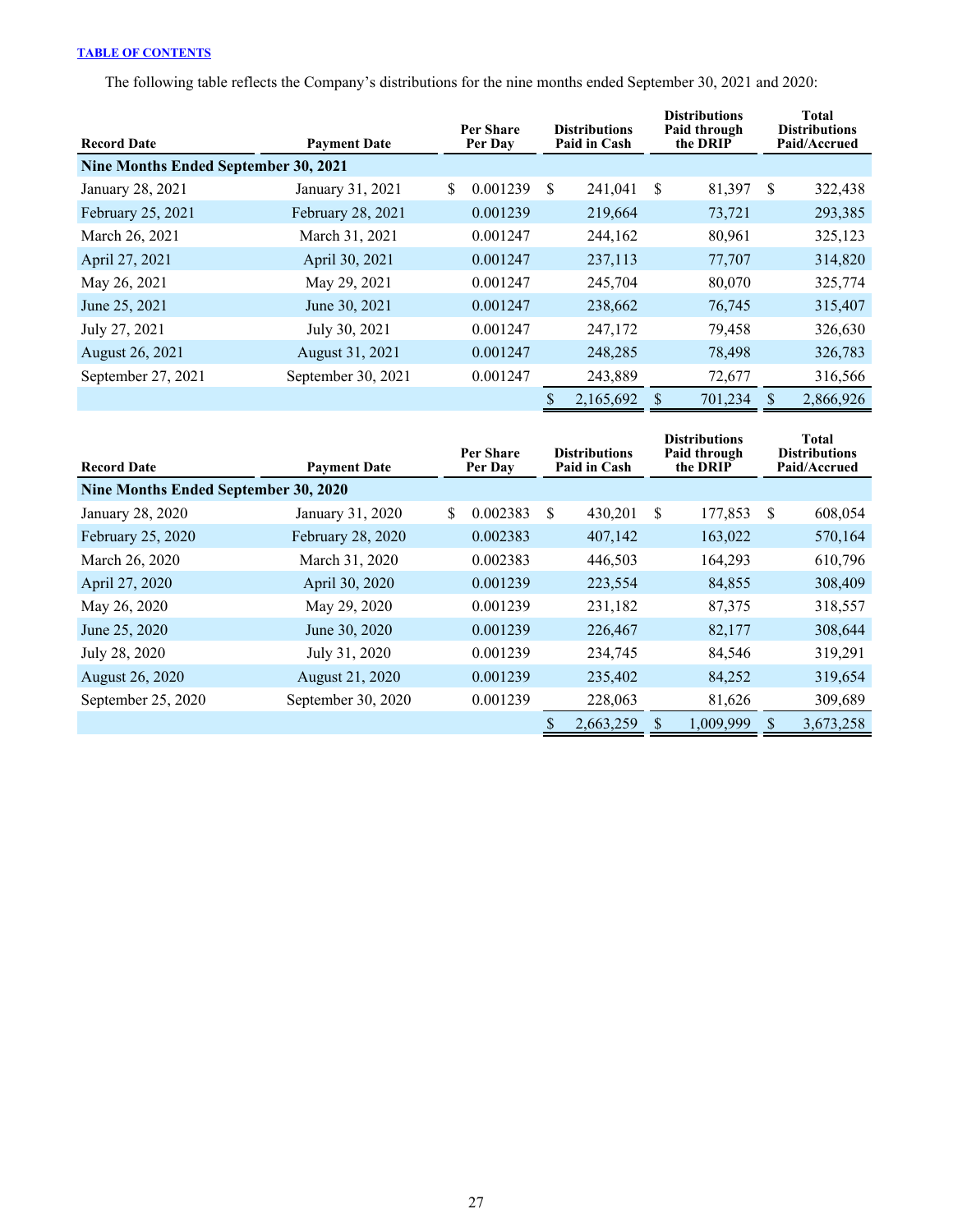# **Note 12. Financial Highlights**

The following is a schedule of financial highlights for the nine months ended September 30, 2021 and 2020:

|                                                                                                       | Nine Months Ended September 30, |              |            |  |  |
|-------------------------------------------------------------------------------------------------------|---------------------------------|--------------|------------|--|--|
|                                                                                                       | 2021                            |              | 2020       |  |  |
| Per share data:                                                                                       |                                 |              |            |  |  |
| Net asset value at beginning of period                                                                | \$<br>9.07                      | \$           | 9.16       |  |  |
| Results of operations $(1)$ :                                                                         |                                 |              |            |  |  |
| Net investment income                                                                                 | 0.19                            |              | 0.47       |  |  |
| Net change in unrealized appreciation (depreciation) on investments                                   | 0.05                            |              | (0.12)     |  |  |
| Net realized gain on investments                                                                      | 0.03                            |              | 0.14       |  |  |
| Net change in unrealized depreciation on obligations under participation<br>agreements <sup>(2)</sup> |                                 |              | 0.01       |  |  |
| Net increase in net assets resulting from operations                                                  | 0.27                            |              | 0.50       |  |  |
| Stockholder distributions $(3)$ :                                                                     |                                 |              |            |  |  |
| Distributions from return of capital                                                                  | (0.07)                          |              |            |  |  |
| Distributions from net investment income                                                              | (0.27)                          |              | (0.45)     |  |  |
| Net decrease in net assets resulting from stockholder distributions                                   | (0.34)                          |              | (0.45)     |  |  |
| Net asset value, end of period                                                                        | 9.00                            | \$           | 9.21       |  |  |
| Shares outstanding at end of period                                                                   | 8,262,960                       |              | 8,342,227  |  |  |
| Total return <sup>(4)</sup>                                                                           | $3.00 \%$                       |              | 5.56 $%$   |  |  |
| Ratio/Supplemental data:                                                                              |                                 |              |            |  |  |
| Net assets, end of period                                                                             | \$<br>74,360,438                | $\mathbb{S}$ | 76,819,482 |  |  |
| Ratio of net investment income to average net assets (5)                                              | 2.88 %                          |              | 6.97%      |  |  |
| Ratio of operating expenses to average net assets $(5)(6)(7)$                                         | 14.13 %                         |              | $7.03\%$   |  |  |
| Portfolio turnover                                                                                    | 101.65 %                        |              | 13.78 %    |  |  |

(1) The per share data was derived by using the weighted average shares outstanding during the applicable period.

- (2) The impact on net asset value was approximately \$0.001 for the nine months ended September 30, 2021.
- (3) The per share data for distributions reflects the actual amount of distributions declared per share during the period.
- (4) Total return is calculated assuming a purchase of shares of common stock at the current net asset value on the first day and a sale at the current net asset value on the last day of the periods reported. Distributions, if any, are assumed for purposes of this calculation to be reinvested at prices obtained under the DRIP. The total return does not consider the effect of any selling commissions or charges that may have been incurred in connection with the sale of shares of our common stock.
- (5) These ratios are calculated using annualized net investment income and operating expenses.
- (6) Excluding accrued incentive fees on capital gains for the nine months ended September 30, 2021 and 2020, the ratio of operating expenses to average net assets was 13.91% and 6.97%, respectively.
- (7) Excluding accrued incentive fees on capital gains and interest expense on debt, the ratio of operating expenses to average net assets was 7.68% for the nine months ended September 30, 2021.

# **Note 13. Subsequent Events**

The management of the Company has evaluated events and transactions through the date the consolidated financial statements were issued and has determined that there are no material events that would require adjustment to or disclosure in the Company's consolidated financial statements.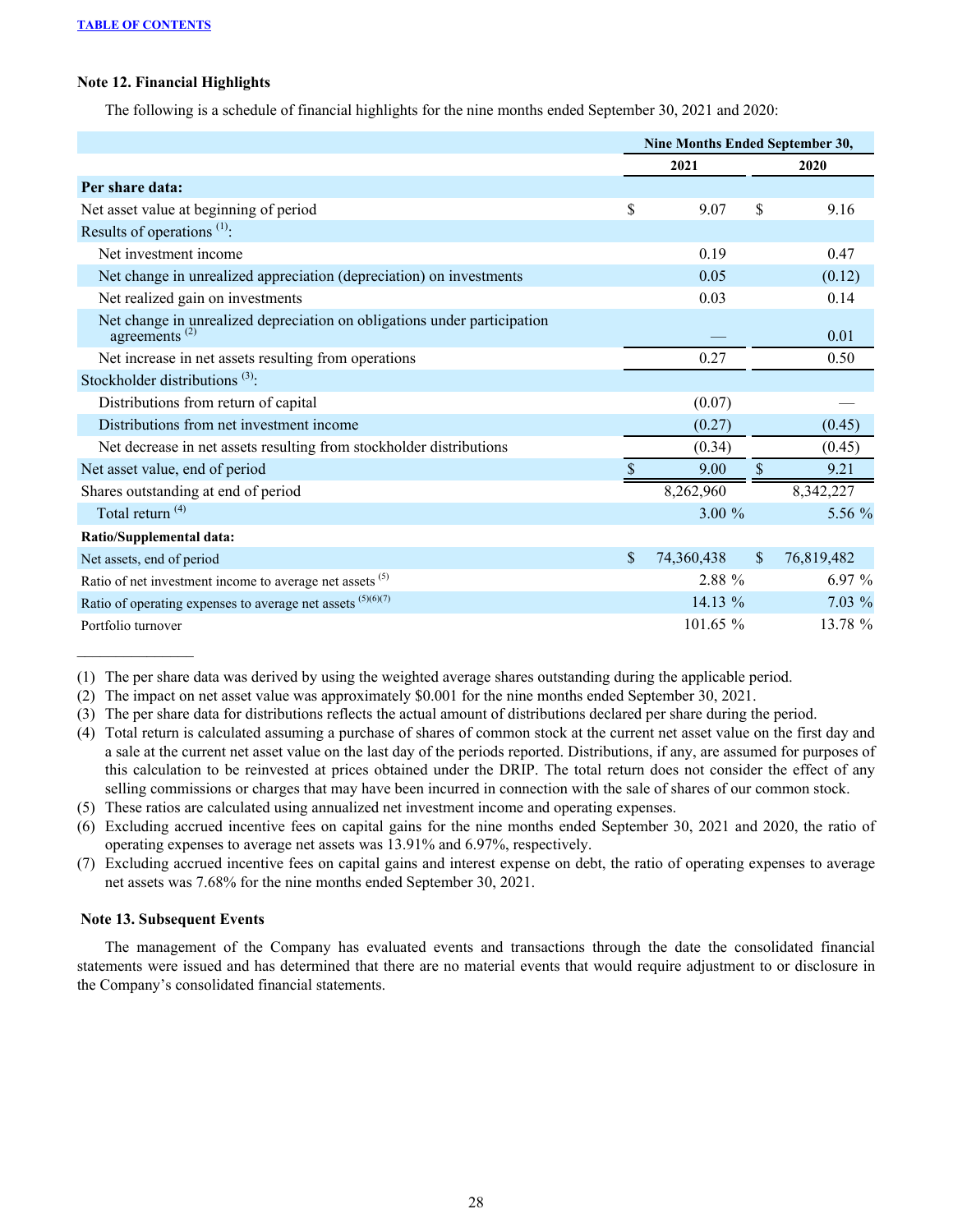# <span id="page-29-0"></span>**Item 2. Management**'**s Discussion and Analysis of Financial Condition and Results of Operations.**

The information contained in this section should be read in conjunction with our unaudited consolidated financial statements and related notes thereto and other financial information included elsewhere in this quarterly report on Form 10-Q. In this report, "we," "us" and "our" refer to Terra Income Fund 6, Inc.

# **FORWARD-LOOKING STATEMENTS**

Some of the statements in this quarterly report on Form 10-Q constitute forward-looking statements because they relate to future events or our future performance or financial condition. The forward-looking statements contained in this quarterly report on Form 10-Q may include, but are not limited to, statements as to:

- our future operating results;
- the potential negative impacts of COVID-19 on the global economy and the impacts of COVID-19 on our financial condition, results of operations, liquidity and capital resources and business operations;
- actions that may be taken by governmental authorities to contain the COVID-19 pandemic or to treat its impact;
- our business prospects and the prospects of our portfolio companies;
- the impact of the investments that we expect to make;
- the ability of our portfolio companies to achieve their objectives;
- our current and expected financings and investments;
- the adequacy of our cash resources, financing sources and working capital;
- the timing and amount of cash flows, distributions and dividends, if any, from our portfolio companies;
- our contractual arrangements and relationships with third parties;
- actual and potential conflicts of interest with any of the following affiliated entities: Terra Income Advisors, LLC, our investment adviser ("Terra Income Advisors"); Terra Capital Partners, LLC ("Terra Capital Partners"), our sponsor; Terra REIT Advisors, LLC, a subsidiary of Terra Capital Partners; Terra Fund Advisors, LLC, an affiliate of Terra Capital Partners; Terra JV, LLC and, together with, Terra Secured Income Fund 5, LLC, Terra Secured Income Fund 5 International, Terra Income Fund International and Terra Secured Income Fund 7, LLC, the "Terra Income Funds"; Terra Property Trust Inc; Terra Offshore Funds REIT, LLC (formerly known as Terra International Fund 3 REIT, LLC); Mavik Real Estate Special Opportunities Fund, LP (formerly known as Terra Real Estate Credit Opportunities Fund, LP).; or any of their affiliates;
- the dependence of our future success on the general economy and its effect on our investments;
- our use of financial leverage;
- the ability of Terra Income Advisors to locate suitable investments for us and to monitor and administer our investments;
- the ability of Terra Income Advisors or its affiliates to attract and retain highly talented professionals;
- our ability to elect to be taxed as, and maintain thereafter, our qualification as a real estate investment trust ("REIT") under the Internal Revenue Code of 1986, as amended (the "Code") and as a business development company under the Investment Company Act of 1940;
- the impact on our business of the Dodd-Frank Wall Street Reform and Consumer Protection Act of 2010 and the rules and regulations issued thereunder;
- the effect of changes to tax legislation and our tax position; and
- the tax status of the enterprises in which we invest.

In addition, words such as "anticipate," "believe," "expect" and "intend" indicate a forward-looking statement, although not all forward-looking statements include these words. The forward-looking statements contained in this quarterly report on Form 10-Q involve risks and uncertainties. Our actual results could differ materially from those implied or expressed in the forward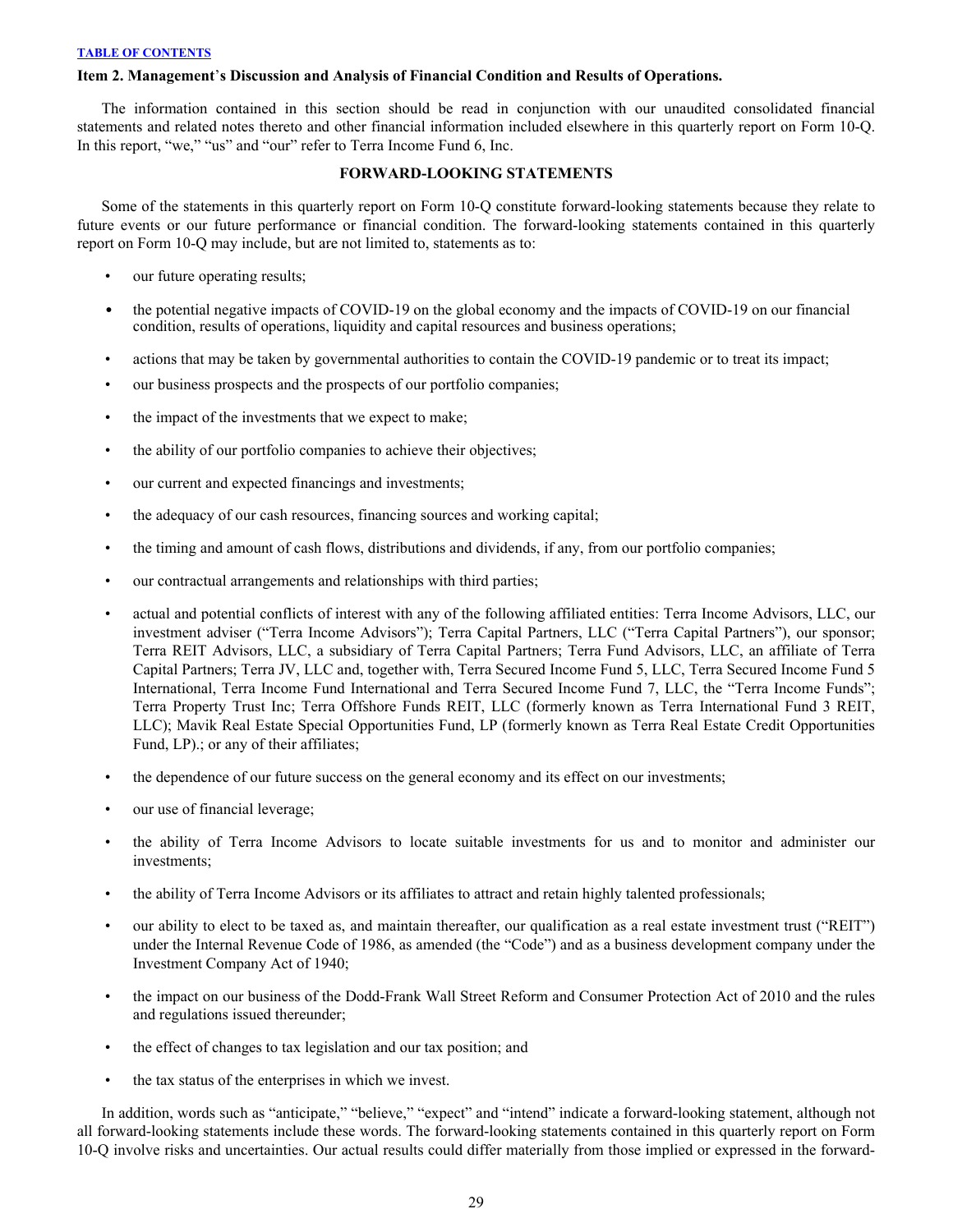looking statements for any reason, including the factors set forth as "Risk Factors" in our Annual Report on Form 10-K. Other factors that could cause actual results to differ materially include:

- changes in the economy;
- risks associated with possible disruption in our operations or the economy generally due to terrorism or natural disasters; and
- future changes in laws or regulations and conditions in our operating areas.

We have based the forward-looking statements included in this quarterly report on Form 10-Q on information available to us on the date of this quarterly report on Form 10-Q. Except as required by the federal securities laws, we undertake no obligation to revise or update any forward-looking statements, whether as a result of new information, future events or otherwise. Stockholders are advised to consult any additional disclosures that we may make directly to stockholders or through reports that we may file in the future with the Securities and Exchange Commission (the "SEC"), including annual reports on Form 10-K, quarterly reports on Form 10-Q and current reports on Form 8-K. The forward-looking statements and projections contained in this quarterly report on Form 10-Q are excluded from the safe harbor protection provided by Section 27A of the Securities Act of 1933, as amended, and Section 21E of the Securities Exchange Act of 1934, as amended (the "Exchange Act").

### **Overview**

We were incorporated under the general corporation laws of the State of Maryland on May 15, 2013 and commenced operations on June 24, 2015. Prior to June 24, 2015, we had no operations except for matters relating to our organization and registration. We are an externally managed, non-diversified, closed-end management investment company that has elected to be regulated as a business development company ("BDC") under the Investment Company Act of 1940, as amended (the "1940 Act"), and previously elected to be taxed for federal income tax purposes, beginning with our taxable year ended September 30, 2015, and qualified annually thereafter, as a regulated investment company ("RIC") under Subchapter M of the Code. On December 31, 2018, we announced our intention to change our tax election from taxation as a RIC to taxation as a REIT. The REIT tax election allows us to benefit from the preferential tax treatment afforded to RICs and REITs without us being subject to RIC-specific diversification restrictions. We elected to be taxed as a REIT under the Code commencing with our short taxable year beginning October 1, 2018 and ending December 31, 2018 and believe we have operated so as to qualify to be taxed as a REIT under Subchapter M of the Code. Concurrent with the change in tax election, we changed our fiscal year end from September 30 to December 31 to satisfy the REIT requirement.

 Our investment activities are externally managed by Terra Income Advisors and supervised by our board of directors (the "Board"), a majority of whom are independent. Under the investment advisory and administration services agreement (the "Investment Advisory Agreement"), we have agreed to pay Terra Income Advisors an annual base management fee based on our average quarterly gross assets, as well as incentive fees based on our performance. We are also responsible for future payments of the servicing fee to selected dealers under the servicing plan as a result of the assignment by Terra Capital Markets, LLC ("Terra Capital Markets") to us of certain administrative functions and other obligations under the second amended and restated dealer manager agreement dated September 30, 2017 between us and Terra Capital Markets (the "Dealer Manager Agreement") and related selected dealer agreements. See "— Related Party Transactions — Compensation of Terra Income Advisors and Terra Capital Markets" below.

On April 1, 2021, Mavik Capital Management, LP ("Mavik"), an entity controlled by Vikram S. Uppal, our Chief Executive Officer, completed a series of related transactions that resulted in all of the outstanding interests in Terra Capital Partners being acquired by Mavik for a combination of cash and interests in Mavik (the "Recapitalization"). Following the series of transactions described below, Terra Income Advisors is ultimately controlled by Mavik.

Prior to the Recapitalization, Terra Capital Partners was the immediate parent and managing member of Terra Income Advisors, and was ultimately controlled by Axar Real Estate Capital Group LLC ("Axar RE Manager"). In connection with the Recapitalization, Axar RE Manager assumed direct control of Terra Income Advisors by becoming its manager. Thus, the same parties that controlled Terra Income Advisors prior to the consummation of the Recapitalization maintained control of Terra Income Advisors, and by the terms of the Recapitalization continued to do so until a new investment advisory and administrative services agreement between us and Terra Income Advisors (the "New Advisory Agreement") was approved by the affirmative vote of a majority of the outstanding shares of common stock entitled to vote at our 2021 annual meeting of stockholders on September 22, 2021. Subsequent to the approval of the New Advisory Agreement, Axar RE Manager ceased to be the manager of the Advisor and Terra Capital Partners again became the managing member of Terra Income Advisors.

Our primary investment objectives are to pay attractive and stable cash distributions and to preserve, protect and return capital contributions to stockholders. Our investment strategy is to originate and manage a diversified portfolio consisting of (i)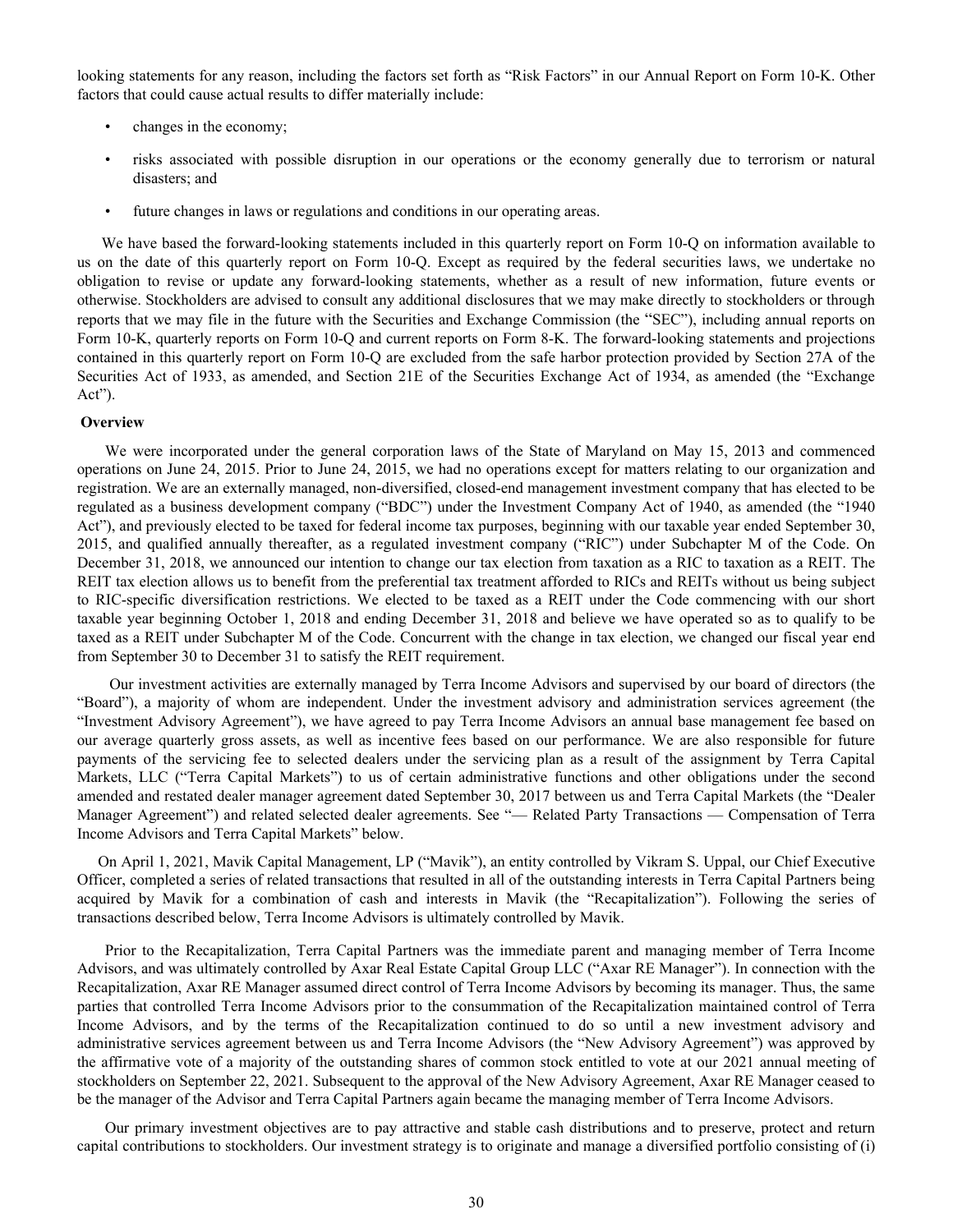commercial real estate loans to U.S. companies qualifying as "eligible portfolio companies" under the 1940 Act, including mezzanine loans, first and second lien mortgage loans, subordinated mortgage loans, bridge loans and other commercial real estate-related loans related to or secured by high quality commercial real estate in the United States and (ii) preferred equity real estate investments in U.S. companies qualifying as "eligible portfolio companies" under the 1940 Act. We may also purchase select commercial real estate-related debt securities, such as commercial mortgage-backed securities or collateralized debt obligations.

The level of our investment activity depends on many factors, including the amount of debt and equity capital available to prospective borrowers, the level of refinancing activity for such companies, the availability of credit to finance transactions, the general economic environment and the competitive environment for the types of investments we make. Our distributions may exceed our earnings. Therefore, portions of the distributions that we make may represent a return of capital to investors for tax purposes, which will lower investors' tax basis in their shares.

The coronavirus (COVID-19) pandemic has had a significant impact on local, national and global economies and has resulted in a world-wide economic slowdown. While certain economies have exhibited growth of late when compared to earlier months of 2020, the amount of economic recovery will continue to be impacted by reductions and restrictions in economic activity resulting from increased COVID-19 cases. We continue to closely monitor the impact of the COVID-19 pandemic on all aspects of our investments and operations. The extent to which the COVID-19 pandemic may impact our investments and operations going forward will depend on future developments, which are highly uncertain and cannot be predicted with confidence. These developments include the duration of the outbreak, the impact of the global vaccination effort, any new strains of the virus that are resistant to available vaccines, the impact of government stimulus, new information that may emerge concerning the severity of COVID-19, and actions taken by federal, state and local agencies as well as the general public to contain COVID-19 or treat its impact, among others.

#### *Revenues*

We generate revenue primarily in the form of interest on the debt securities that we hold. We make debt investments that bear interest at fixed and floating rates. Interest on debt securities is generally payable monthly. The principal amount of the debt securities and any accrued but unpaid interest generally become due at the maturity date. In addition, we may generate revenue in the form of exit fees payable upon repayment of the loans we hold, origination fees for loans we originate, commitment and other fees in connection with transactions, all of which are recorded as interest income. As prepayment(s), partial or full, occurs on an investment, prepayment income is recognized. Preferred returns earned on any preferred equity investments, if any, is recognized on an accrual basis to the extent that we expect to collect such amounts.

#### *Expenses*

Our primary operating expenses include interest expense on unsecured notes payable, interest expense from obligations under participation agreements, professional fees, payment of fees and reimbursement of expenses to Terra Income Advisors and other expenses necessary for our operations. We bear other expenses, which include, among other things:

- the cost of calculating our net asset value ("NAV"), including the related fees and cost of any third-party valuation services;
- the cost of effecting sales and repurchases of shares of our common stock and other securities;
- fees payable to third parties relating to, or associated with, monitoring our financial and legal affairs;
- making investments and valuing investments, including fees and expenses associated with performing due diligence reviews of prospective investments;
- interest payable on debt, if any, incurred to finance our investments;
- transfer agent and custodial fees;
- fees and expenses associated with marketing efforts;
- servicing fees;
- federal and state registration fees;
- federal, state and local taxes;
- independent directors' fees and expenses, including travel expenses;
- costs of director and stockholder meetings, proxy statements, stockholders' reports and notices;
- costs of fidelity bonds, directors and officers/errors and omissions liability insurance and other insurance premiums;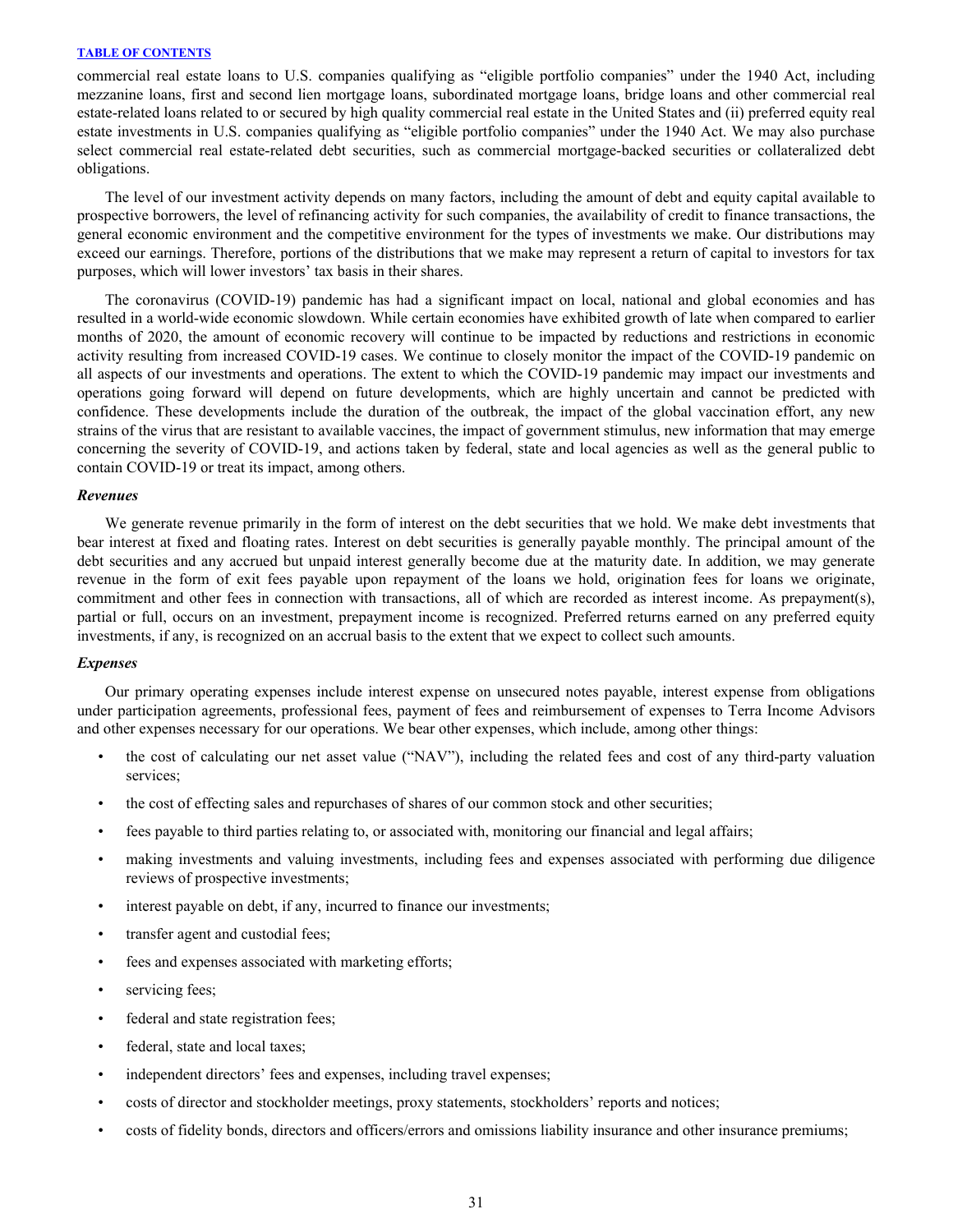- direct costs, including those relating to printing of stockholder reports and advertising or sales materials, mailing and long-distance telephone expenses;
- fees and expenses associated with independent audits and outside legal costs, including compliance with the Sarbanes-Oxley Act, the 1940 Act and applicable federal and state securities laws;
- costs associated with our chief compliance officer;
- brokerage commissions for our investments; and
- all other expenses incurred by us or Terra Income Advisors in connection with administering our investment portfolio, including expenses incurred by Terra Income Advisors in performing certain of its obligations under the Investment Advisory Agreement.

We reimburse Terra Income Advisors for expenses necessary to perform services related to our administration and operation. The amount of this reimbursement is set at the lesser of (i) Terra Income Advisors' actual costs incurred in providing such services and (ii) the amount that our Board, including a majority of our independent directors, estimates we would be required to pay alternative service providers for comparable services in the same geographic location. Terra Income Advisors is required to allocate the cost of such services to us based on objective factors, such as total assets, revenues, time allocations and/or other reasonable metrics. Our Board then assesses the reasonableness of such reimbursements based on the breadth, depth and quality of such services as compared to the estimated cost to us of obtaining similar services from third-party providers known to be available. In addition, our Board considers whether any single third-party service provider would be capable of providing all such services at comparable cost and quality. Finally, our Board compares the total amount paid to Terra Income Advisors for such services as a percentage of our net assets to the same ratio as reported by other comparable BDCs. We do not reimburse Terra Income Advisors for any services for which it receives a separate fee, or for rent, depreciation, utilities, capital equipment or other administrative items allocated to a controlling person of Terra Income Advisors.

# **Net Loan Investment Portfolio**

 The tables below present our investment portfolio on a net investment basis, which represents our proportionate share of the investments, based on our economic ownership of these investments. This measure is used in reports to our executive management and is used as a component to the asset base from which we calculate our base management fee. We believe that this measure provides useful information to investors because it represents our total assets under management and the financial exposure of each investment individually.

|                                                                   |                   |                               |                   | <b>September 30, 2021</b>                                                                  |                             |              |  |
|-------------------------------------------------------------------|-------------------|-------------------------------|-------------------|--------------------------------------------------------------------------------------------|-----------------------------|--------------|--|
|                                                                   |                   | <b>Gross Loan Investments</b> |                   | <b>Transfers Treated as</b><br><b>Obligations Under</b><br><b>Participation Agreements</b> | <b>Net Loan Investments</b> |              |  |
|                                                                   | Amortized<br>Cost | <b>Fair Value</b>             | Amortized<br>Cost | <b>Fair Value</b>                                                                          | Amortized<br>Cost           | Fair value   |  |
| American Gilsonite Company                                        | \$21,250,000      | \$21,412,143                  | \$                |                                                                                            | \$21,250,000                | \$21,412,143 |  |
| BW Property Owner LLC and BW 2<br>Property Owner LLC <sup>'</sup> | 20,946,732        | 21,187,497                    |                   |                                                                                            | 20,946,732                  | 21,187,497   |  |
| 370 Lex Part Deux, LLC                                            | 20,438,686        | 19,537,108                    |                   |                                                                                            | 20,438,686                  | 19,537,108   |  |
| Post Brothers Holdings, LLC                                       | 9,869,108         | 10,064,353                    |                   |                                                                                            | 9,869,108                   | 10,064,353   |  |
| RS JZ Driggs, LLC                                                 | 7,063,227         | 7,084,609                     |                   |                                                                                            | 7,063,227                   | 7,084,609    |  |
| Havemeyer TSM LLC                                                 | 6,791,471         | 6,878,371                     |                   |                                                                                            | 6,791,471                   | 6,878,371    |  |
| Dwight Mezz II LLC                                                | 3,000,000         | 3,001,405                     |                   |                                                                                            | 3,000,000                   | 3,001,405    |  |
| Total loan investments                                            | 89,359,224        | 89, 165, 486                  |                   |                                                                                            | 89,359,224                  | 89,165,486   |  |
| Marketable securities                                             | 4,717,808         | 4,944,975                     |                   |                                                                                            | 4,717,808                   | 4,944,975    |  |
| Total investments                                                 | \$94,077,032      | \$94,110,461                  | S                 |                                                                                            | \$94,077,032                | \$94,110,461 |  |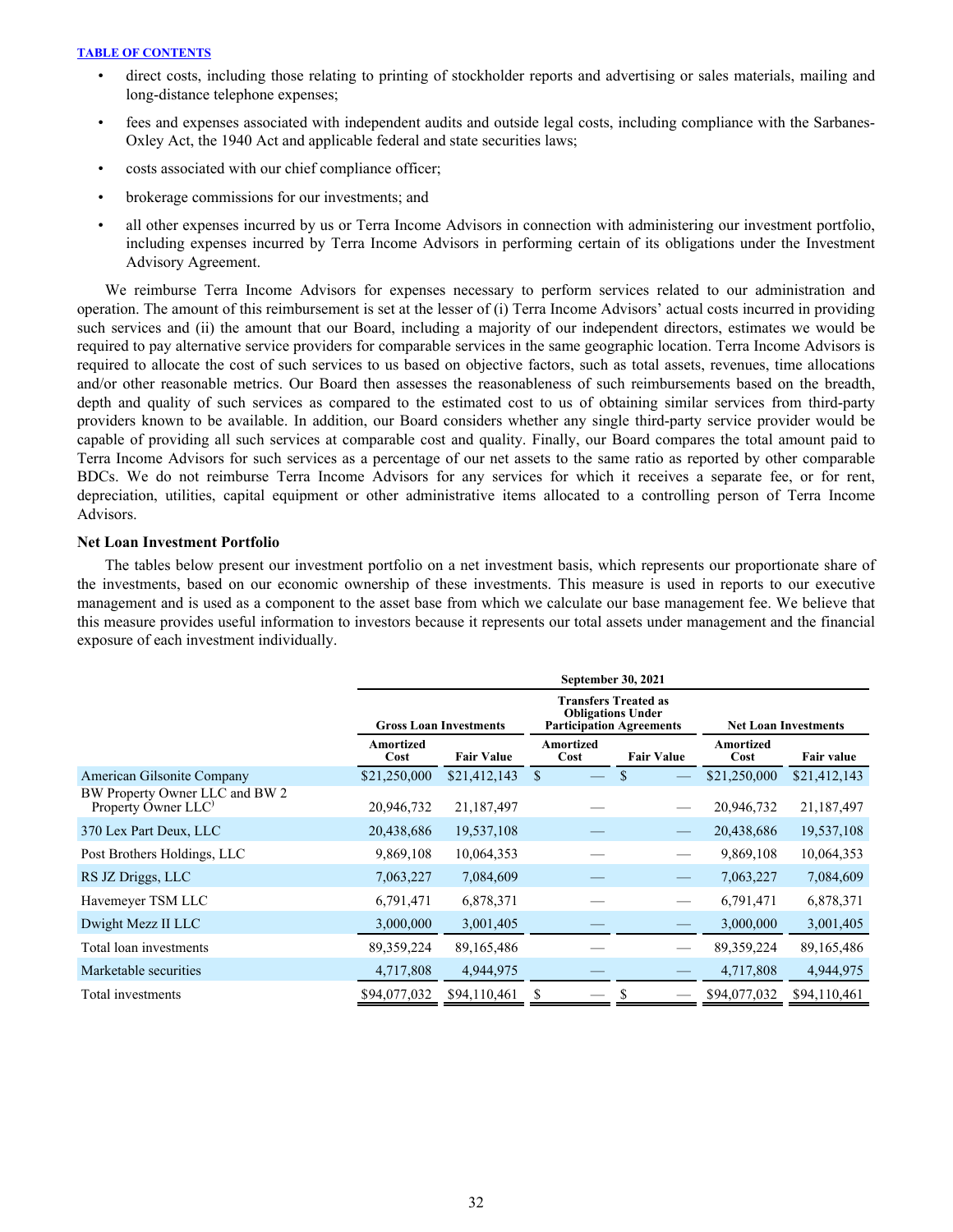|                                      |                   |                               |                                               | <b>December 31, 2020</b>                                                                   |                             |                   |  |
|--------------------------------------|-------------------|-------------------------------|-----------------------------------------------|--------------------------------------------------------------------------------------------|-----------------------------|-------------------|--|
|                                      |                   | <b>Gross Loan Investments</b> |                                               | <b>Transfers Treated as</b><br><b>Obligations Under</b><br><b>Participation Agreements</b> | <b>Net Loan Investments</b> |                   |  |
|                                      | Amortized<br>Cost | <b>Fair Value</b>             | <b>Amortized</b><br><b>Fair Value</b><br>Cost |                                                                                            | Amortized<br>Cost           | <b>Fair value</b> |  |
| 370 Lex Part Deux, LLC               | \$18,829,330      | \$18,177,257                  | <sup>\$</sup>                                 | \$                                                                                         | \$18,829,330                | \$18,177,257      |  |
| LD Milpitas Mezz, LP                 | 17,118,124        | 17,175,880                    | 4,285,562                                     | 4,293,971                                                                                  | 12,832,562                  | 12,881,909        |  |
| Orange Grove Property Investors, LLC | 8,539,823         | 8,565,819                     |                                               |                                                                                            | 8,539,823                   | 8,565,819         |  |
| Havemeyer TSM LLC                    | 6,222,830         | 6,347,853                     |                                               |                                                                                            | 6,222,830                   | 6,347,853         |  |
| <b>Stonewall Station Mezz LLC</b>    | 4,623,925         | 4,607,695                     |                                               |                                                                                            | 4,623,925                   | 4,607,695         |  |
| RS JZ Driggs, LLC                    | 4,313,257         | 4,306,434                     |                                               |                                                                                            | 4,313,257                   | 4,306,434         |  |
| City Gardens 333 LLC                 | 3,957,458         | 3,958,747                     |                                               |                                                                                            | 3,957,458                   | 3,958,747         |  |
| Dwight Mezz II LLC                   | 3,000,000         | 3,033,593                     |                                               |                                                                                            | 3,000,000                   | 3,033,593         |  |
| Total loan investments               | 66,604,747        | 66,173,278                    | 4,285,562                                     | 4,293,971                                                                                  | 62,319,185                  | 61,879,307        |  |
| Marketable securities                | 789,335           | 864,170                       |                                               |                                                                                            | 789,335                     | 864,170           |  |
| Total investments                    | \$67,394,082      | \$67,037,448                  | \$4,285,562                                   | \$4,293,971                                                                                | \$63,108,520                | \$62,743,477      |  |

|                                            | Three Months Ended September 30,               |             |                                           |                                                |              |                                           |  |  |  |
|--------------------------------------------|------------------------------------------------|-------------|-------------------------------------------|------------------------------------------------|--------------|-------------------------------------------|--|--|--|
|                                            |                                                | 2021        |                                           | 2020                                           |              |                                           |  |  |  |
|                                            | Weighted<br><b>Average Principal</b><br>Amount |             | Weighted<br><b>Average Coupon</b><br>Rate | Weighted<br><b>Average Principal</b><br>Amount |              | Weighted<br><b>Average Coupon</b><br>Rate |  |  |  |
| Gross loan investments                     |                                                | 107,234,831 | 13.4%                                     |                                                | 65,551,561   | $12.3\%$                                  |  |  |  |
| Obligations under participation agreements |                                                | (4,515,618) | 13.2%                                     |                                                | (4,250,000)  | 13.0%                                     |  |  |  |
| Net loan investments                       |                                                | 102,719,213 | 13.4%                                     |                                                | 61, 301, 561 | 12.2%                                     |  |  |  |

|                                            | Nine Months Ended September 30,                |             |                                           |                                                |             |                                           |  |  |  |
|--------------------------------------------|------------------------------------------------|-------------|-------------------------------------------|------------------------------------------------|-------------|-------------------------------------------|--|--|--|
|                                            |                                                | 2021        |                                           | 2020                                           |             |                                           |  |  |  |
|                                            | Weighted<br><b>Average Principal</b><br>Amount |             | Weighted<br><b>Average Coupon</b><br>Rate | Weighted<br><b>Average Principal</b><br>Amount |             | Weighted<br><b>Average Coupon</b><br>Rate |  |  |  |
| Gross loan investments                     | S.                                             | 77,976,512  | 12.8%                                     |                                                | 65,148,016  | 12.3%                                     |  |  |  |
| Obligations under participation agreements |                                                | (3.570.537) | 13.0%                                     |                                                | (4,085,391) | 13.0%                                     |  |  |  |
| Net loan investments                       |                                                | 74,405,975  | 12.7%                                     |                                                | 61,062,625  | $12.2\%$                                  |  |  |  |

Many companies, and in particular those in the hospitality and office sectors, have been negatively impacted by the COVID-19 pandemic. Our portfolio is concentrated in a limited number of industries and borrowers, and, as a result, a downturn in any particular industry or borrower in which we are heavily invested may significantly impact the aggregate returns we realize. If an industry in which we are heavily invested suffers from adverse business or economic conditions (as a result of the COVID-19 pandemic or otherwise), a material portion of our investment could be affected adversely, which, in turn, could adversely affect our financial position and results of operations. For example, as of September 30, 2021, our investments secured by land and office properties represented approximately 28.5% and 26.3%, respectively, of our net assets. In addition, as of September 30, 2021, we held only seven investments and our largest loan investment represented approximately 28.8% of our net assets and our top three loan investments represented approximately 83.6% of our net assets.

# **Portfolio Investment Activity**

For the three months ended September 30, 2021 and 2020, we invested \$68.3 million and \$0.6 million in new and add-on loans, and had \$41.6 million and \$2.6 million of loan repayments, resulting in net investment of \$26.7 million and net repayments of \$2.0 million, respectively. Additionally, for the three months ended September 30, 2021 and 2020, we sold \$4.2 million and \$0.2 million of marketable securities, respectively; and for the three months ended September 30, 2020, we purchased \$1.2 million of marketable securities.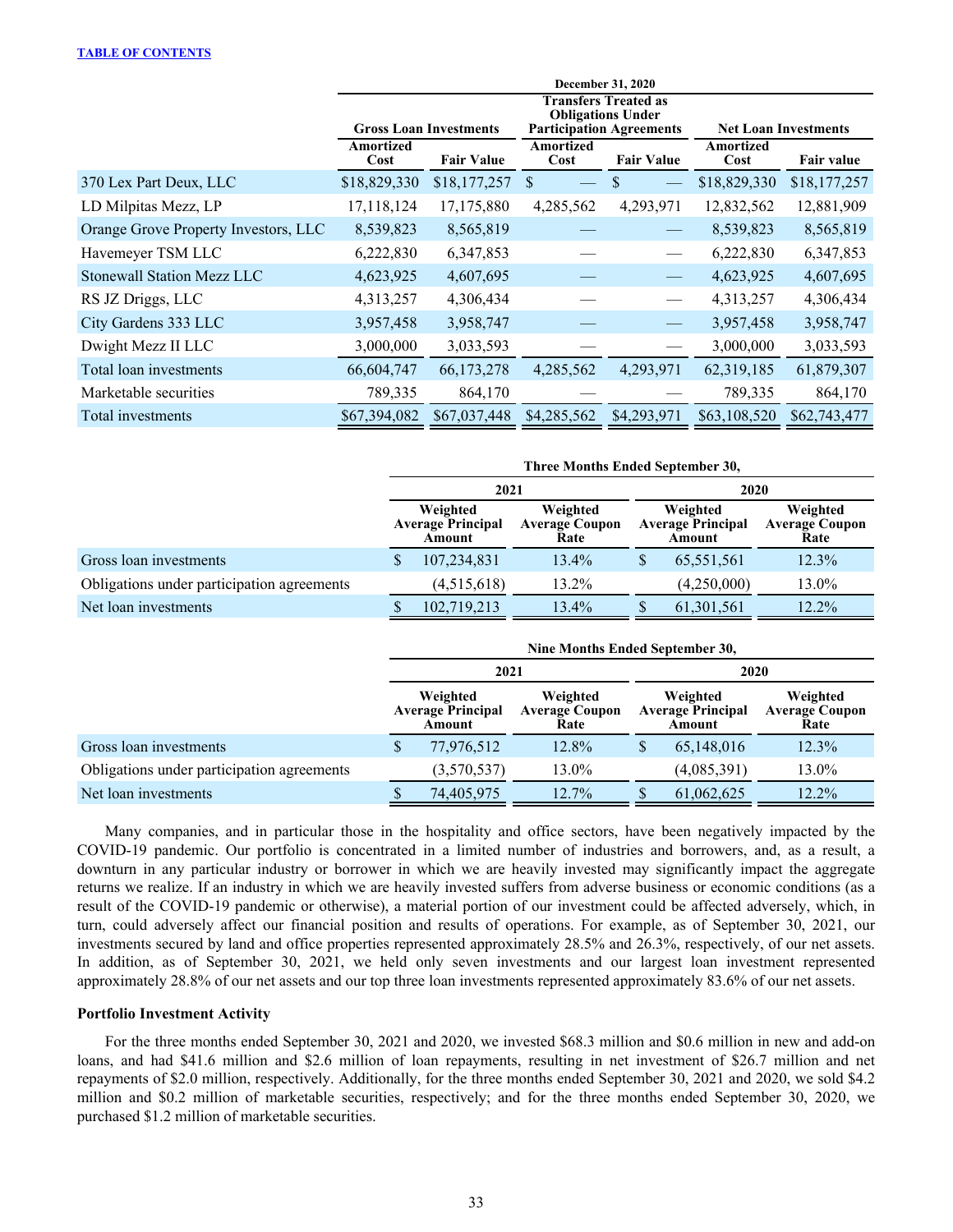For the nine months ended September 30, 2021 and 2020, we invested \$93.4 million and \$6.3 million in new and add-on loans, and had \$71.4 million and \$3.1 million of loan repayments, resulting in resulting in net investments of \$22.0 million and \$3.3 million, respectively. Additionally, for the nine months ended September 30, 2021 and 2020, we purchased \$10.0 million and \$6.0 million in marketable securities, and sold \$6.5 million and \$6.0 million of marketable securities, respectively.

In February 2021, we issued \$38.4 million in aggregate principal amount of 7.00% fixed-rate notes due 2026, for net proceeds of \$37.2 million after deducting underwriting commissions of \$1.2 million.

|                                         |                              | <b>September 30, 2021</b>                  |                                                   | <b>December 31, 2020</b>     |                                     |                                                   |  |  |
|-----------------------------------------|------------------------------|--------------------------------------------|---------------------------------------------------|------------------------------|-------------------------------------|---------------------------------------------------|--|--|
|                                         | Investments<br>at Fair Value | Percentage of<br>Total<br><b>Portfolio</b> | Weighted<br>Average<br>Coupon Rate <sup>(1)</sup> | Investments<br>at Fair Value | Percentage of<br>Total<br>Portfolio | Weighted<br>Average<br>Coupon Rate <sup>(1)</sup> |  |  |
| Loans                                   | \$34,477,901                 | $36.6\%$                                   |                                                   | 14.0 % \$20,209,473          | $30.1 \%$                           | 12.7%                                             |  |  |
| Loans through participation<br>interest | 54,687,585                   | 58.1 %                                     | 13.1%                                             | 45,963,805                   | 68.6 %                              | $10.1 \%$                                         |  |  |
| Marketable securities                   | 4,944,975                    | 5.3 $\%$                                   | $7.8 \%$                                          | 864,170                      | $1.3\%$                             | $8.5\%$                                           |  |  |
| Total                                   | \$94,110,461                 | $100.0 \%$                                 |                                                   | 13.1 % \$67,037,448          | $100.0 \%$                          | 10.8 %                                            |  |  |

Our portfolio composition, based on fair value at September 30, 2021 and December 31, 2020 was as follows:

(1) Based upon the principal value of our investments.

The following table shows the portfolio composition by property type grouping based on fair value at September 30, 2021 and December 31, 2020:

|                        | <b>September 30, 2021</b>           |                                            | <b>December 31, 2020</b>                   |                                     |  |  |
|------------------------|-------------------------------------|--------------------------------------------|--------------------------------------------|-------------------------------------|--|--|
|                        | Investments at<br><b>Fair Value</b> | Percentage of<br>Total<br><b>Portfolio</b> | <b>Investments at</b><br><b>Fair Value</b> | Percentage of<br>Total<br>Portfolio |  |  |
| Land                   | 21,187,497<br>S.                    | $22.5 \%$ \$                               | 4,607,695                                  | 6.9%                                |  |  |
| Infrastructure         | 21,412,143                          | 22.8 %                                     |                                            | $-$ %                               |  |  |
| Office                 | 19,537,108                          | 20.8 %                                     | 18, 177, 257                               | 27.1 %                              |  |  |
| Multifamily            | 17,148,962                          | 18.2 %                                     | 4,306,434                                  | 6.4%                                |  |  |
| Mixed use              | 6,878,371                           | $7.2\%$                                    | 6,347,853                                  | $9.5\%$                             |  |  |
| Student housing        | 3,001,405                           | $3.2 \%$                                   | 6,992,340                                  | 10.4 %                              |  |  |
| Hotel - extended stay  |                                     | $- \frac{9}{6}$                            | 17,175,880                                 | 25.6 %                              |  |  |
| Condominium            |                                     | $-$ %                                      | 8,565,819                                  | 12.8 %                              |  |  |
| Total loan investments | 89,165,486                          | 94.7 %                                     | 66,173,278                                 | 98.7 %                              |  |  |
| Marketable securities  | 4,944,975                           | 5.3 %                                      | 864,170                                    | $1.3\%$                             |  |  |
| Total investments      | 94,110,461                          | $100.0 \%$ \$                              | 67,037,448                                 | 100.0 %                             |  |  |

### **Senior Unsecured Notes**

In February 2021, we issued \$38.4 million in aggregate principal amount of 7.00% fixed-rate notes due 2026, for net proceeds of \$37.2 million after deducting underwriting commissions of \$1.2 million. Interest on the notes is paid quarterly in arrears every March 30, June 30, September 30 and December 30, at a rate of 7.00% per year, beginning June 30, 2021. The notes mature on March 31, 2026. The notes may be redeemed in whole or in part at any time or from time to time at our option on or after February 10, 2023.

### **Term Loan**

In April 2021, we entered into a credit agreement with a lender to provide for a delayed draw term loan of \$25.0 million (the "Term Loan"). The Term Loan currently bears interest at a rate equal to 5.625% and matures on April 9, 2025. As of September 30, 2021, the amount outstanding under the Term Loan was \$5.0 million.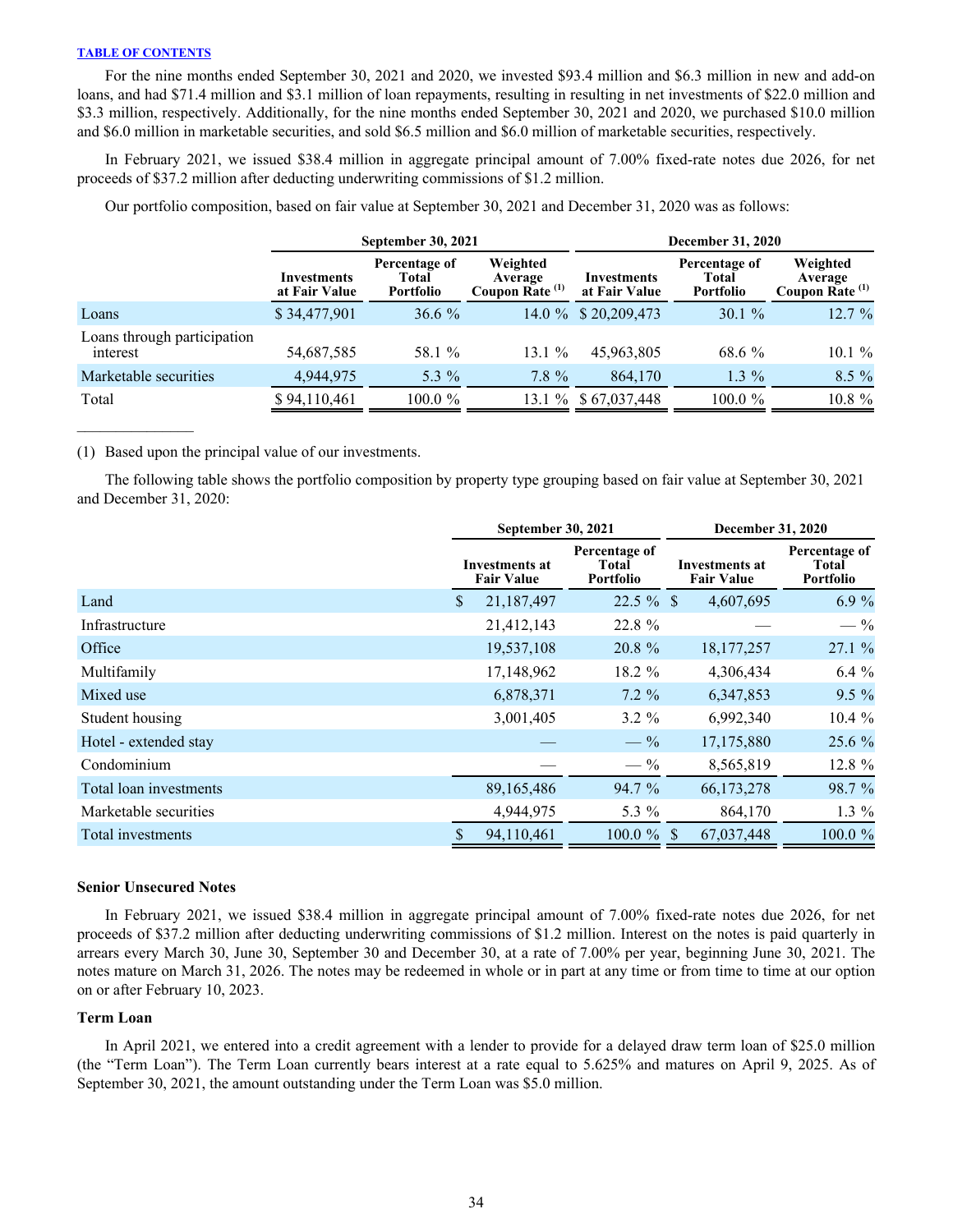# **Obligations under Participation Agreements**

 We may enter into participation agreements with related and unrelated parties, primarily other affiliated funds of our sponsor. The participation agreements provide us with the opportunity to invest along the same terms, conditions, price, and rights in the specified investment. The purpose of the participation agreements is to allow us and an affiliate to originate a specified investment when, individually, we do not have the liquidity to do so or to achieve a certain level of portfolio diversification. We may transfer portions of our investments to other participants or we may be a participant to an investment held by another entity.

 Certain partial loan sales do not qualify for sale accounting because these sales do not meet the definition of a "participating interest," as defined in the guidance, in order for sale treatment to be allowed. Participations or other partial loan sales which do not meet the definition of a participating interest remain as an investment on the accompanying statements of assets and liabilities and the portion transferred is recorded as obligations under participation agreements in the liabilities section of the statements of assets and liabilities.

 As of September 30, 2021, we did not have any obligations under participation agreements. As of December 31, 2020, obligations under participation agreements at fair value was \$4.3 million and the weighted average contractual interest rate on the obligations under participation agreements was 13.0%. For the nine months ended September 30, 2021, we transferred \$21.2 million of investments to affiliates through participation agreements and made \$25.7 million of repayments on obligations under participation agreements. For the nine months ended September 30, 2020, we transferred \$1.1 million of investments to affiliates through participation agreements and did not make any repayments on obligations under participation agreements.

#### **Results of Operations**

Operating results for the three and nine months ended September 30, 2021 and 2020 were as follows:

|                                                                                           |             | Three Months Ended September 30, |               | Nine Months Ended September 30, |             |               |  |  |
|-------------------------------------------------------------------------------------------|-------------|----------------------------------|---------------|---------------------------------|-------------|---------------|--|--|
|                                                                                           | 2021        | 2020                             | Change        | 2021                            | 2020        | Change        |  |  |
| Total investment income                                                                   | \$4,809,857 | \$3,491,727                      | \$1,318,130   | \$9,635,116                     | \$7,902,387 | \$1,732,729   |  |  |
| Total operating expenses                                                                  | 3,315,722   | 1,261,498                        | 2,054,224     | 7,933,593                       | 3,977,551   | 3,956,042     |  |  |
| Net investment income before<br>income taxes                                              | 1,494,135   | 2,230,229                        | (736,094)     | 1,701,523                       | 3,924,836   | (2,223,313)   |  |  |
| Income tax expense                                                                        | 114,635     |                                  | 114,635       | 114,635                         |             | 114,635       |  |  |
| Net investment income                                                                     | 1,379,500   | 2,230,229                        | (850, 729)    | 1,586,888                       | 3,924,836   | (2,337,948)   |  |  |
| Net change in unrealized (depreciation)<br>appreciation on investments                    | (720, 210)  | (173,793)                        | (546, 417)    | 390,245                         | (1,025,547) | 1,415,792     |  |  |
| Net realized gain on investments                                                          | 95,966      | 75,030                           | 20,936        | 267,140                         | 1,160,160   | (893,020)     |  |  |
| Net change in unrealized depreciation<br>on obligations under participation<br>agreements |             | 5,662                            | (5,662)       | 8,408                           | 59,844      | (51, 436)     |  |  |
| Net increase in net assets resulting<br>from operations                                   | 755,256     | \$2,137,128                      | \$(1,381,872) | \$2,252,681                     | \$4,119,293 | \$(1,866,612) |  |  |

### **Investment Income**

The composition of our investment income for the three and nine months ended September 30, 2021 and 2020 were as follows:

|                                |             | Three Months Ended September 30, |             | Nine Months Ended September 30, |             |             |  |  |
|--------------------------------|-------------|----------------------------------|-------------|---------------------------------|-------------|-------------|--|--|
|                                | 2021        | 2020                             | Change      | 2021                            | 2020        | Change      |  |  |
| Interest income                | \$4,105,800 | \$2,181,815                      | \$1,923,985 | \$8,525,024                     | \$6,525,643 | \$1,999,381 |  |  |
| Prepayment fee income          | 485.236     | 1.280.290                        | (795,054)   | 485.236                         | 1,280,290   | (795, 054)  |  |  |
| Dividend and other income      | 218.821     | 29.622                           | 189.199     | 624.856                         | 96.454      | 528,402     |  |  |
| <b>Total investment income</b> | \$4,809,857 | \$ 3.491.727                     | \$1,318,130 | \$9.635.116                     | .902.387    | 1.732.729   |  |  |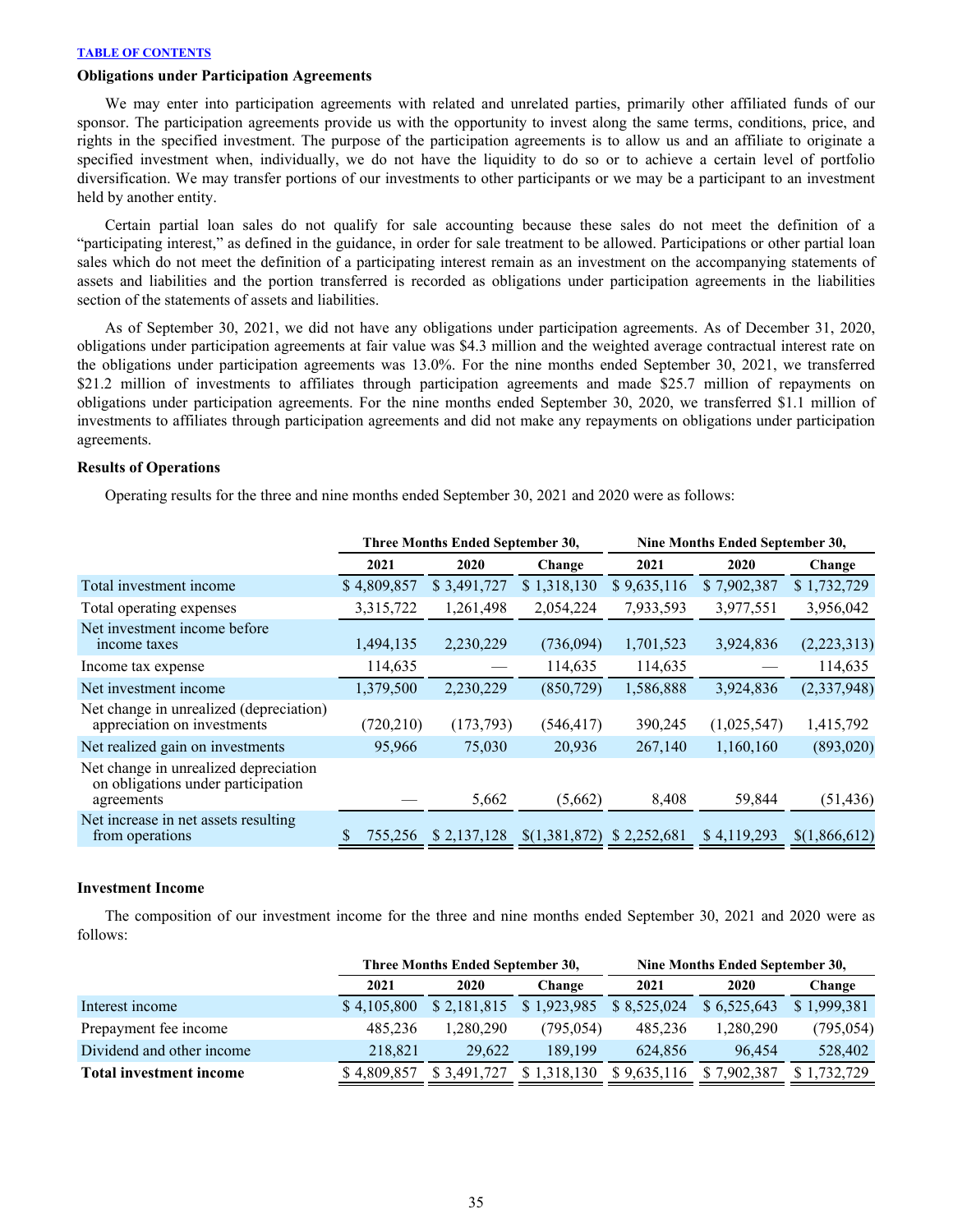#### *Interest Income*

For the three and nine months ended September 30, 2021 as compared to the same periods in 2020, interest income increased by \$1.9 million and \$2.0 million, respectively, primarily due to an increase of \$1.4 million and \$1.5 million on contractual interest income and an increase of \$0.6 million and \$0.6 million in origination and exit fee income, respectively. Contractual interest income increased as a result of an increase in the weighted average outstanding principal balance as well as an increase in the weighted average coupon rate on our investments. Origination and exit fee income are related to a loan we originated in the third quarter and the borrower repaid in the same period.

#### *Prepayment Fee Income*

Prepayment fee income represents prepayment fees charged to borrowers for the early repayment of loans.

For each of the three and nine months ended September 30, 2021, we received a prepayment fee income of \$0.5 million on a loan that a borrower repaid one year before maturity. For each of the three and nine months ended September 30, 2020, we received a prepayment fee income of \$1.3 million on a loan that a borrower repaid more than four years before maturity.

#### *Dividend and Other Income*

For the three and nine months ended September 30, 2021 as compared to the same periods in 2020, dividend and other income increased by \$0.2 million and \$0.5 million, respectively, as a result of dividend income earned on the marketable securities we invested in.

# *Operating Expenses*

The composition of our operating expenses for the three and nine months ended September 30, 2021 and 2020 were as follows:

|                                                                     | Three Months Ended September 30, |  |               |   |             | <b>Nine Months Ended September 30,</b> |             |               |  |  |
|---------------------------------------------------------------------|----------------------------------|--|---------------|---|-------------|----------------------------------------|-------------|---------------|--|--|
|                                                                     | 2021                             |  | 2020          |   | Change      | 2021                                   | 2020        | Change        |  |  |
| Base management fees                                                | 566,213<br>S                     |  | 383,244<br>\$ | S | 182,969     | \$1,606,881                            | \$1,132,896 | 473,985<br>\$ |  |  |
| (Reversal of incentive fees) incentive<br>fees on capital gains     | (90,614)                         |  | (18,620)      |   | (71, 994)   | 167,393                                | 42,997      | 124,396       |  |  |
| Operating expense reimbursement to<br>Adviser                       | 255,947                          |  | 213,746       |   | 42,201      | 896,524                                | 638,508     | 258,016       |  |  |
| Servicing fees                                                      | 125,197                          |  | 189,572       |   | (64,375)    | 380,562                                | 557,377     | (176, 815)    |  |  |
| Interest expense on unsecured notes<br>payable                      | 733,611                          |  |               |   | 733,611     | 1,940,490                              |             | 1,940,490     |  |  |
| Professional fees                                                   | 343,576                          |  | 256,111       |   | 87,465      | 981,896                                | 890,866     | 91,030        |  |  |
| Interest expense from obligations under<br>participation agreements | 1,186,970                        |  | 144,763       |   | 1,042,207   | 1,427,185                              | 426,333     | 1,000,852     |  |  |
| Interest expense on term loan                                       | 99,778                           |  |               |   | 99,778      | 161,069                                |             | 161,069       |  |  |
| Directors' fees                                                     | 26,147                           |  | 30,125        |   | (3,978)     | 86,397                                 | 93,375      | (6,978)       |  |  |
| Insurance expense                                                   | 61,949                           |  | 53,881        |   | 8,068       | 179,775                                | 161,420     | 18,355        |  |  |
| General and administrative expenses                                 | 6,948                            |  | 8,676         |   | (1, 728)    | 105,421                                | 33,779      | 71,642        |  |  |
| Total operating expenses                                            | \$3,315,722                      |  | \$1,261,498   |   | \$2,054,224 | \$7,933,593                            | \$3,977,551 | \$3,956,042   |  |  |

 For the three and nine months ended September 30, 2021 as compared to the same periods in 2020, total operating expenses increased by \$2.1 million and \$4.0 million, respectively. The reasons for the changes are stated below.

#### *Base Management Fees*

 Under the Investment Advisory Agreement, we pay Terra Income Advisors a base management fee, which is calculated at an annual rate of 2.0% of our average gross assets.

 For the three and nine months ended September 30, 2021 as compared to the same periods in 2020, base management fees increased by \$0.2 million and \$0.5 million, respectively, due to an increase in our gross assets resulting from proceeds from the issuance of our unsecured notes payable.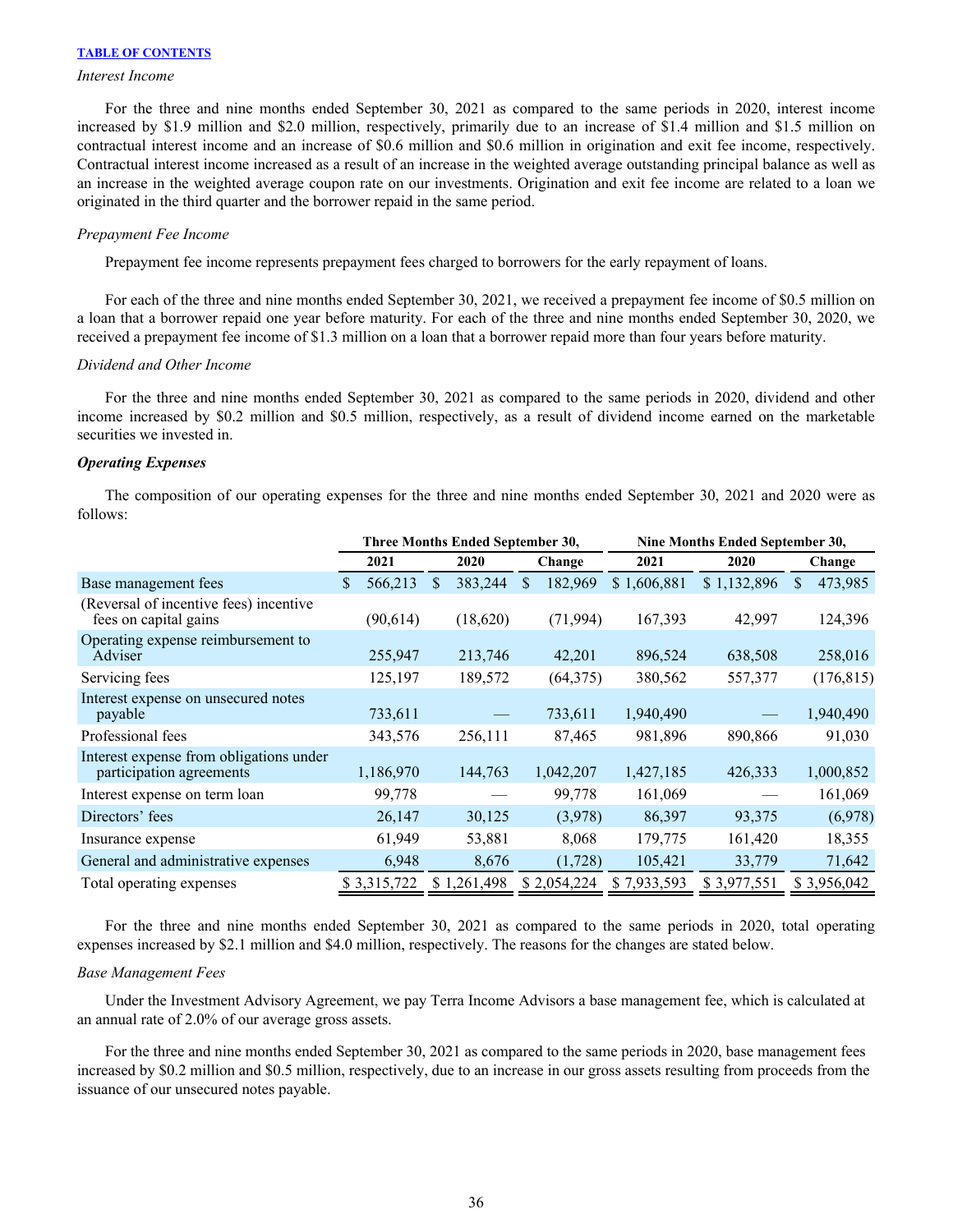# *(Reversal of Incentive Fees) Incentive Fees on Capital Gains*

Under the Investment Advisory Agreement, we pay Terra Income Advisors an incentive fee on capital gains equal to 20.0% of our net realized and unrealized capital gains. No incentive fees on capital gains are actually payable by us with respect to unrealized gains` until those gains are realized.

For the three months ended September 30, 2021 and 2020, the Company reversed previously accrued incentive fees on capital gains of \$90,614 and \$18,620, respectively, as a result of a decrease in the value of our marketable securities and loan investments. For the nine months ended September 30, 2021 as compared to the same period in 2020, incentive fees on capital gains increased by \$0.1 million, primarily due to an increase in unrealized appreciation on our marketable securities and loan investments.

#### *Operating Expense Reimbursement to Adviser*

 Under the Investment Advisory Agreement, we reimburse Terra Income Advisors for operating expenses incurred in connection with administrative services provided to us, including compensation to administrative personnel.

 For the three months ended September 30, 2021 as compared to the same period in 2020, operating expense reimbursement to the Adviser was substantially the same. For the nine months ended September 30, 2021 as compared to the same period in 2020, operating expense reimbursement to Adviser increased by \$0.3 million, primarily due to an increase in our allocation ratio in relation to affiliated funds managed by Terra Income Advisors and its affiliates as a result of cash proceeds from the issuance of the unsecured notes payable.

# *Servicing Fees*

 On September 30, 2017, we adopted the servicing plan (the "Servicing Plan") pursuant to which we paid Terra Capital Markets, an affiliate of Terra Income Advisors and the dealer manager of the Offering, a servicing fee at an annual rate of 1.125% of the most recently published NAV per share of our common stock, of which up to 0.75% is reallowed to selected dealers, in exchange for providing stockholder-related administrative support services. With respect to each share sold, excluding shares sold through our distribution reinvestment plan, the servicing fee is payable annually on the anniversary of the applicable month of purchase. On December 23, 2020, Terra Capital Markets assigned certain of its administration support services and certain obligations under the Dealer Manager Agreement to us, including making future payments of the previously reallowed servicing fee under the Servicing Plan directly to selected dealers, effectively reducing the servicing fee to 0.75%.

 For the three and nine months ended September 30, 2021 as compared to the same periods in 2020, servicing fees decreased by \$0.1 million and \$0.2 million, respectively, as a result of a reduction in the servicing fee rate as well as a decrease in our NAV.

#### *Interest Expense on Unsecured Notes Payable*

In February 2021, we issued \$38.4 million in aggregate principal amount of 7.00% fixed-rate notes due 2026.

For the three and nine months ended September 30, 2021, interest expense on unsecured notes payable was \$0.7 million and \$1.9 million, respectively. There was no such interest expense for the nine months ended September 30, 2020.

#### *Professional Fees*

For the three months ended September 30, 2021 as compared to the same period in 2020, professional fees increased by \$0.1 million and \$0.1 million, respectively, due to an increase in the cost of compliance.

# *Interest Expense From Obligations Under Participation Agreements*

For the three and nine months ended September 30, 2021 as compared to the same periods in 2020, interest expense from obligations under participation agreements increased by \$1.0 million and \$1.0 million, respectively, due to the participants' portion of prepayment fee, origination fee and exit fee income related to a new loan that was originated and repaid in the current quarter.

#### *Interest Expense on Term Loan*

In April 2021, we entered into a credit agreement with a lender to provide for a delayed draw term loan of \$25.0 million. The Term Loan currently bears interest at a rate equal to 5.625% and matures on April 9, 2025. We also pay, with respect to any unused portion of the Term Loan, a commitment fee of 0.75% per annum. As of September 30, 2021, the amount outstanding under the Term Loan was \$5.0 million.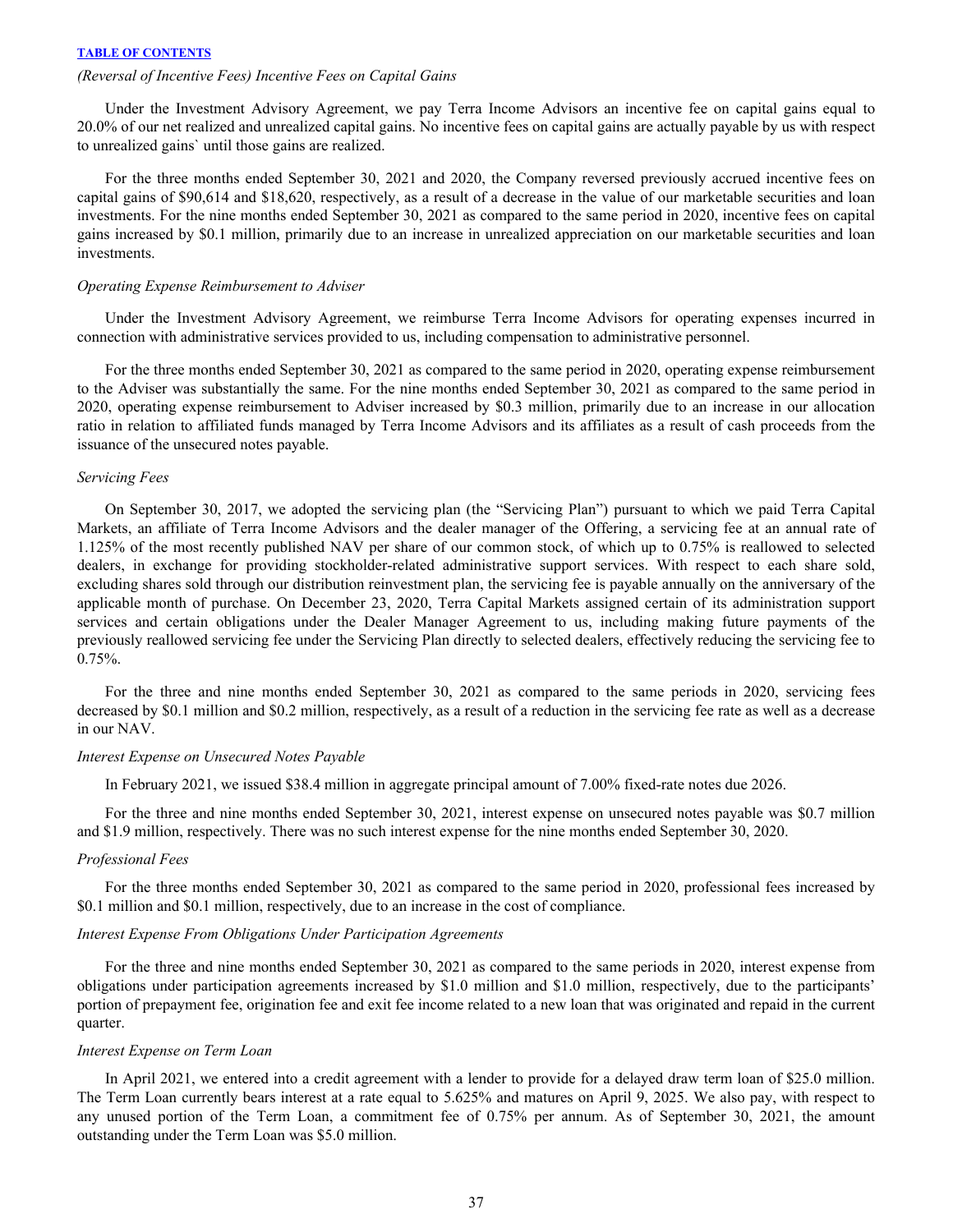For both the three and nine months ended September 30, 2021, interest expense on Term Loan was \$0.1 million and \$0.2 million, respectively. There was no interest expense on Term Loan for the three and nine months ended September 30, 2020.

#### *Income tax expense*

During the third quarter of 2021, we formed a taxable REIT subsidiary to hold an unsecured credit facility. For the three and nine months ended September 30, 2021, pre-tax income attributable to the TRS was \$0.5 million. Based on the statutory income tax rate of 21%, provision for income tax for the TRS was \$0.1 million. There was no such expense for the same periods in 2020.

#### *Net Change in Unrealized Appreciation or Depreciation on Investments and Obligations under Participation Agreements*

 Net change in unrealized appreciation or depreciation on investments and obligations under participation agreements reflects the change in our portfolio investment values during the reporting period, including any reversal of previously recorded unrealized gains or losses, when gains or losses are realized. Valuation of our portfolio investments and obligations under participation agreements fluctuates over time, reflecting changes in the market yields for loans and debt investments, and any associated premium or discount and origination or exit fee are amortized down or accreted up to par value as each investment approaches maturity.

2021 — For the three months ended September 30, 2021, we recorded a decrease in net change unrealized appreciation on investments of \$0.7 million, primarily due to a decrease in the trading price of the marketable securities that we invested in. For the nine months ended September 30, 2021, we recorded an increase in net change in unrealized appreciation on investments of \$0.4 million, primarily due to an increase in the trading price of the marketable securities that we invested in. Additionally, net change in unrealized appreciation on investments increased as a result of new investments originated partially offset by a decrease in the discounted cash flow of one loan due to the recovery period being extended.

2020 — For the three months ended September 30, 2020, we recorded an increase in net change in unrealized depreciation on investments of \$0.2 million, reflecting the early repayment of a loan, at which time we reversed the previously recorded unrealized gain. For the nine months ended September 30, 2020, we recorded an increase in net change in unrealized depreciation on investments of \$1.0 million, primarily due to widening credit spreads partially offset by decreases in underlying index rates as a result of the macro-economic conditions impacted by the COVID-19 outbreak.

#### *Net Realized Gain on Investments*

For the three and nine months ended September 30, 2021, net realized gain on investments was \$0.1 million and \$0.3 million, respectively, primarily related to net gain recognized on sale of marketable securities of \$0.3 million and \$0.4 million, respectively, partially offset by a loss recognized on the repayment of a loan of \$0.1 million in the third quarter of 2021. For the three and nine months ended September 30, 2020, we sold certain marketable securities and recognized a net realized gain on investments of \$0.1 million and \$1.2 million, respectively.

#### *Net Increase in Net Assets Resulting from Operations*

For the three months ended September 30, 2021 and 2020, we recorded a net increase in net assets resulting from operations of \$0.8 million and \$2.1 million, respectively. Based on the weighted average shares of common stock outstanding, our per share net increase in net assets resulting from operations was \$0.09 and \$0.26, respectively.

For the nine months ended September 30, 2021 and 2020, we recorded a net increase in net assets resulting from operations of \$2.3 million and \$4.1 million, respectively. Based on the weighted average shares of common stock outstanding, our per share net increase in net assets resulting from operations was \$0.27 and \$0.50, respectively.

# **Financial Condition, Liquidity and Capital Resources**

We currently generate cash primarily from cash flows from interest, dividends and fees earned from our investments and principal repayments and proceeds from sales of our investments. Our primary use of cash is for our targeted investments, payments of our expenses and cash distributions to our stockholders.

 Prior to investing in securities of portfolio companies, we invest the net proceeds from the offering of securities and from sales and paydowns of existing investments primarily in cash, cash equivalents, U.S. government securities, repurchase agreements and high-quality debt instruments maturing in one year or less from the time of investment, consistent with our BDC election.

 We may borrow funds to make investments to the extent we determine that leveraging our portfolio would be appropriate. In February 2021, we issued \$38.4 million in aggregate principal amount of 7.00% fixed-rate notes due 2026, for net proceeds of \$37.2 million after deducting underwriting commissions of \$1.2 million. In April 2021, we entered into a credit agreement with a lender to provide for a delayed draw term loan of \$25.0 million. The Term Loan currently bears interest at a rate equal to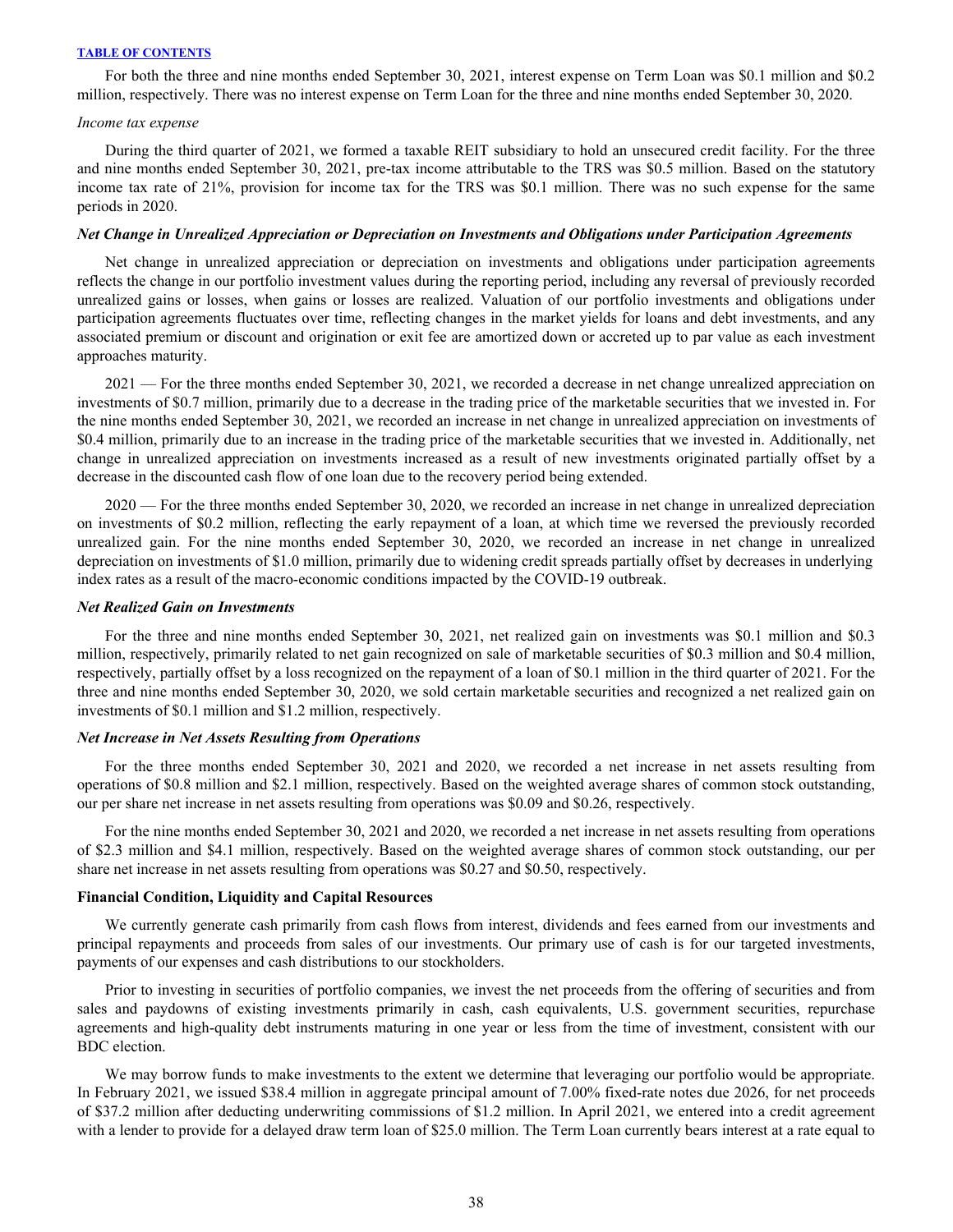5.625% and matures on April 9, 2025. As of September 30, 2021, the amount outstanding under the Term Loan was \$5.0 million.

 We do not have any material commitments for capital resources as of September 30, 2021. We are not aware of any known trends in our capital resources or any material changes in the mix and relative cost of such resources

#### *Cash Flows for the Nine Months Ended September 30, 2021*

 *Operating Activities* — For the nine months ended September 30, 2021, net cash used in operating activities was \$24.6 million. The level of cash flows used in or provided by operating activities is affected by the timing of purchases, repayments and sales of portfolio investments, among other factors. Cash flows used in operating activities for the nine months ended September 30, 2021 were primarily related to purchases of investments of \$103.4 million, partially offset by repayments and proceeds from sale of investments of \$77.9 million and cash generated from operations of \$0.8 million.

*Financing Activities* — For the nine months ended September 30, 2021, net cash provided by financing activities was \$31.7 million, primarily related to proceeds from issuance of unsecured notes, net of discount, of \$37.2 million and proceeds from borrowings under the Term Loan of \$4.4 million, net of discount, partially offset by distributions paid to stockholders of \$2.2 million, payments for repurchases of common stock under the stock repurchase plan of \$1.9 million and payment of financing costs related to the issuance of unsecured notes and the Term Loan of \$1.3 million. Additionally, we received proceeds from obligations under participation agreements of \$21.2 million and made repayment of obligations under participation agreements of \$25.7 million

#### *Cash Flows for the Nine Months Ended September 30, 2020*

 *Operating Activities* — For the nine months ended September 30, 2020, net cash used in operating activities was \$0.7 million. The level of cash flows used in or provided by operating activities is affected by the timing of purchases, repayments and sales of portfolio investments, among other factors. Cash flows used in operating activities for the nine months ended September 30, 2020 were primarily related to purchases of investments of \$12.3 million, partially offset by repayments and proceeds from sale of investments of \$9.0 million and cash generated from operations of \$4.0 million.

*Financing Activities* — For the nine months ended September 30, 2020, net cash used in financing activities was \$1.5 million, primarily related to distributions paid to stockholders of \$2.7 million, partially offset by proceeds from obligations under participation agreements of \$1.1 million.

#### **REIT Status and Distributions**

We elected to be taxed as a REIT under the Code commencing with our short taxable year beginning October 1, 2018 and ending December 31, 2018, and we have operated in such a manner to continue to be taxed as a REIT for federal income tax purposes. In order to qualify as a REIT, we are required, among other things, to distribute at least 90% of our REIT net taxable income to the stockholders and meet certain tests regarding the nature of our income and assets. As long as the distributions are declared by the later of the fifteenth day of the ninth month following the close of the taxable year or the due date of the tax return, including extensions, distributions paid up to one year after the current tax year can be carried back to the prior tax year for determining the distributions paid in such tax year. We are also subject to nondeductible federal excise taxes if we do not distribute at least 85.0% of our ordinary income, 95.0% of our capital gain net income, if any, and any recognized and undistributed income from prior years on which we paid no federal income taxes. For the nine months ended September 30, 2021 and 2020, we have made sufficient distributions to our stockholders to qualify to be taxed as a REIT and to preclude the imposition of either U.S. federal corporate income or excise taxation.

 Distributions to our stockholders are recorded as of the record date. Subject to the discretion of the Board and applicable legal restrictions, we authorize and declare ordinary cash distributions on either a monthly or quarterly basis and pay such distributions on a monthly basis. We calculate each stockholder's specific distribution amount for the period using daily record dates, and each stockholder's distributions begin to accrue on the date we accept such stockholder's subscription for shares of our common stock. From time to time at the discretion of the Board, we may also pay special interim distributions in the form of cash or shares of common stock.

 During certain periods, our distributions may exceed our earnings. As a result, it is possible that some or all of the distributions we make will represent a return of capital for tax purposes. A return of capital generally is a return of an investor's investment rather than a return of earnings or gains derived from our investment activities and will be made after deducting the fees and expenses payable in connection with the Offering, including any fees payable to Terra Income Advisors. Each year a statement on Form 1099-DIV identifying the sources of the distributions will be mailed to our stockholders.

 We intend to continue to make our ordinary distributions in the form of cash out of assets legally available for distribution unless stockholders elect to receive their cash distributions in additional shares of our common stock under our distribution reinvestment plan. Any distributions reinvested under the plan will nevertheless remain taxable to a U.S. stockholder.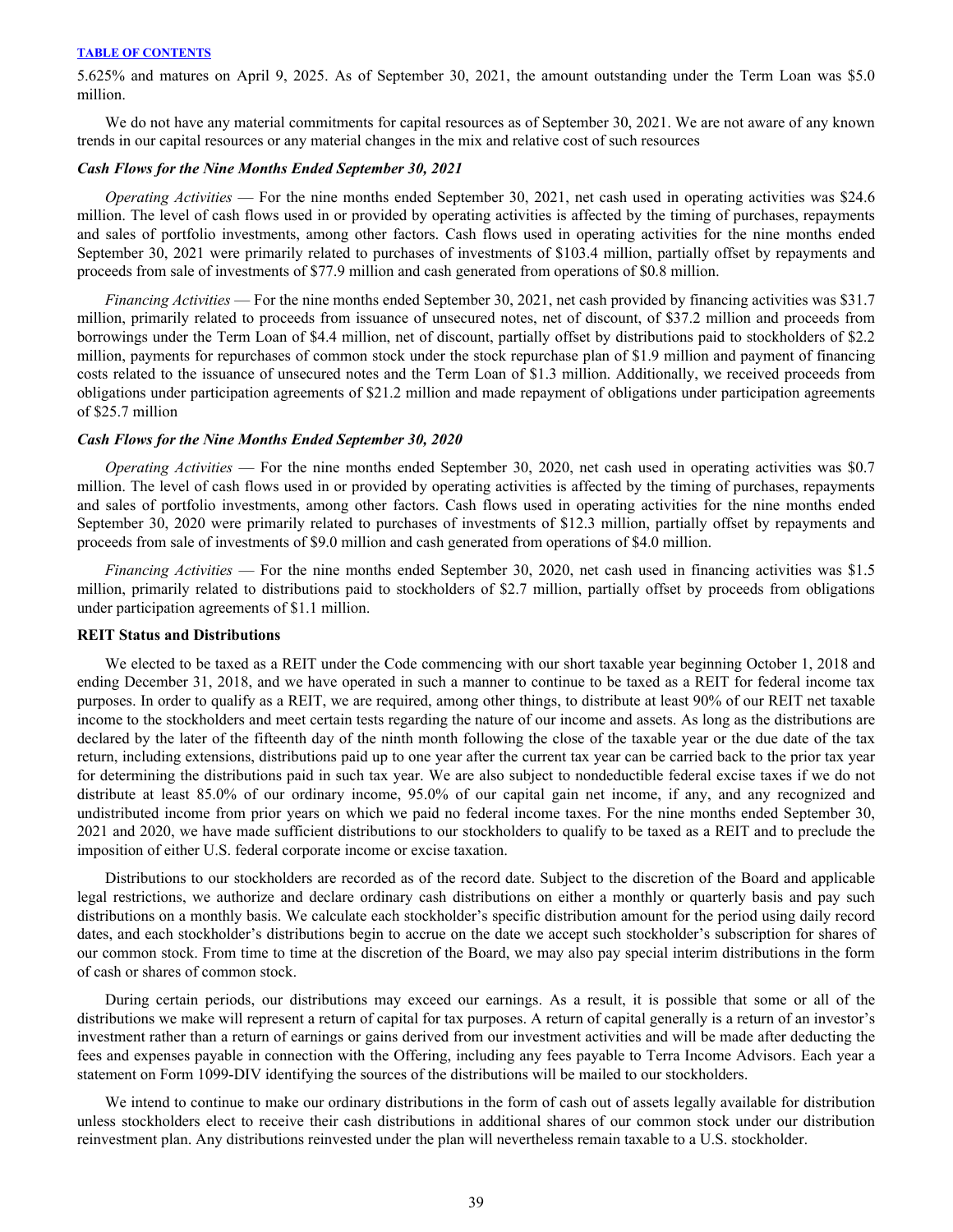We have adopted an "opt in" distribution reinvestment plan for our stockholders. As a result, if we make a cash distribution, our stockholders will receive distributions in cash unless they specifically "opt in" to the distribution reinvestment plan so as to have their cash distributions reinvested in additional shares of our common stock. However, certain state authorities or regulators may impose restrictions from time to time that may prevent or limit a stockholder's ability to participate in the distribution reinvestment plan.

 We may fund our cash distributions to stockholders from any sources of funds available to us, including, borrowings, net investment income from operations, capital gain proceeds from the sale of assets, non-capital gain proceeds from the sale of assets, dividends or other distributions paid to us on account of preferred and common equity investments in portfolio companies. We have not established limits on the amount of funds we may use from available sources to make distributions.

#### **Critical Accounting Policies**

Our consolidated financial statements are prepared in conformity with United States generally accepted accounting principles ("U.S. GAAP"), which requires us to make estimates and assumptions that affect the reported amounts of assets and liabilities at the date of the consolidated financial statements and the reported amounts of revenues and expenses during the reporting period. Critical accounting policies are those that require the application of management's most difficult, subjective or complex judgments, often because of the need to make estimates about the effect of matters that are inherently uncertain and that may change in subsequent periods. In preparing the consolidated financial statements, management has made estimates and assumptions that affect the reported amounts of assets and liabilities at the date of the consolidated financial statements and the reported amounts of revenues and expenses during the reporting periods. In preparing the consolidated financial statements, management has utilized available information, including industry standards and the current economic environment, among other factors, in forming its estimates and judgments, giving due consideration to materiality. Actual results may differ from these estimates. In addition, other companies may utilize different estimates, which may impact the comparability of our results of operations to those of companies in similar businesses. As we execute our expected operating plans, we will describe additional critical accounting policies in the notes to our future consolidated financial statements in addition to those discussed below.

#### *Valuation of Investments*

We measure the value of our investments in accordance with fair value accounting guidance promulgated under U.S. GAAP, which establishes a hierarchical disclosure framework that prioritizes and ranks the level of market price observability used in measuring investments at fair value. Market price observability is affected by a number of factors, including the type of investment and the characteristics specific to the investment. Investments with readily available actively quoted prices or for which fair value can be measured from actively quoted prices, generally, will have a higher degree of market price observability and a lesser degree of judgment used in measuring fair value.

Investments measured and reported at fair value will be classified and disclosed in one of the following categories:

- Level 1 observable inputs, such as quoted prices in active markets. Publicly listed equities, debt securities and publicly listed derivatives will be included in Level 1.
- Level  $2$  observable inputs such as for similar securities in active markets and quoted prices for identical securities in markets that are not active. In certain cases, debt and equity securities are valued on the basis of prices from an orderly transaction between market participants provided by reputable dealers or pricing services. In determining the value of a particular investment, pricing services may use certain information with respect to transactions in such investments, quotations from dealers, pricing matrices, market transactions in comparable investments and various relationships between investments. Investments which are generally expected to be included in this category include corporate bonds and loans, convertible debt indexed to publicly listed securities and certain over-the-counter derivatives.
- Level 3 unobservable inputs for which little or no market data exists, therefore requiring an entity to develop its own assumptions. The inputs into the determination of fair value require significant judgment or estimation.

In certain cases, the inputs used to measure fair value may fall into different levels of the fair value hierarchy. In such cases, an investment's level within the fair value hierarchy is based on the lowest level of input that is significant to the fair value measurement. Our assessment of the significance of a particular input to the fair value measurement in its entirety requires judgment, and we consider factors specific to the investment. We expect most of the loan investments that will be held in the investment portfolio to fall into Level 3 of the fair value hierarchy. The fair value of our investment in marketable securities is determined based on quoted prices in an active market and is classified as Level 1 of the fair value hierarchy.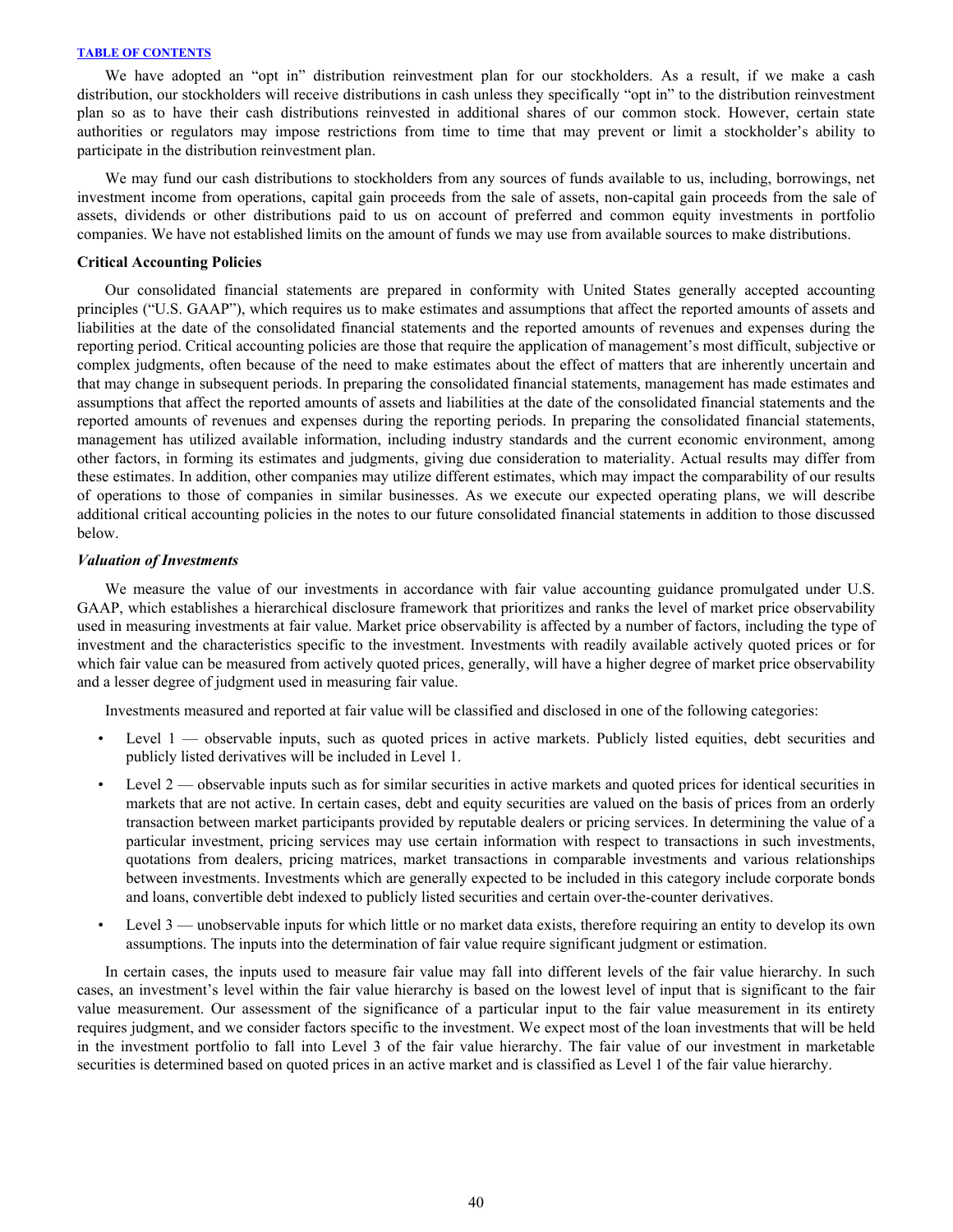# *Valuation of Obligations under Participation Agreements*

 We have elected the fair value option under Accounting Standard Codification ("ASC") Topic 825, *Financial Instruments,*  relating to accounting for debt obligations at their fair value for obligations under participation agreements which arose due to partial loan sales which did not meet the criteria for sale treatment under ASC Topic 860, *Transfers and Servicing*. We employ the yield approach valuation methodology used for the real-estate related loan investments on our obligations under participation agreements.

# *Federal Income Taxes*

We elected to be taxed as a REIT under the Code commencing with our short taxable year beginning October 1, 2018 and ending December 31, 2018. In order to qualify as a REIT, we are required, among other things, to distribute at least 90% of our REIT net taxable income to our stockholders and to meet certain tests regarding the nature of our income and assets.

 Recognition of a tax benefit or liability with respect to an uncertain tax position is required only when the position is "more likely than not" to be sustained assuming examination by taxing authorities. We recognize interest and penalties, if any, related to unrecognized tax liabilities as income tax expense in the statements of operations. For the three and nine months ended September 30, 2021 and 2020, we did not incur any interest or penalties.

We hold certain portfolio company investments through consolidated taxable REIT subsidiaries. Such subsidiaries may be subject to U.S. federal and state corporate-level income taxes. These consolidated subsidiaries recognize deferred tax assets and liabilities for the estimated future tax effects attributable to temporary differences between the tax basis of certain assets and liabilities and the reported amounts included in the accompanying consolidated statements of assets and liabilities using the applicable statutory tax rates in effect for the year in which any such temporary differences are expected to reverse.

### **Contractual Obligations**

The following table provides a summary of our contractual obligations at September 30, 2021:

|                                                    | Total |            | Less than<br>1 year |           |  | 1-3 years | 3-5 years    | More than 5<br>years |  |
|----------------------------------------------------|-------|------------|---------------------|-----------|--|-----------|--------------|----------------------|--|
| Unsecured notes payable — principal $(1)$          |       | 38,375,000 | -S                  | $-$ \$    |  |           | \$38,375,000 |                      |  |
| Term loan payable — principal $^{(2)}$             |       | 5,000,000  |                     |           |  |           | 5,000,000    |                      |  |
| Interest on borrowings <sup><math>(2)</math></sup> |       | 13,094,375 |                     | 2,971,406 |  | 5,943,594 | 4,179,375    |                      |  |
| Unfunded lending commitments <sup>(3)</sup>        |       | 5,552,000  |                     | 5,552,000 |  |           |              |                      |  |
|                                                    |       | 62,021,375 |                     | 8,523,406 |  | 5,943,594 | \$47,554,375 |                      |  |

(1) Amount excludes unamortized discount and deferred financing costs of \$2.0 million.

- (2) Amount excludes unamortized discount and deferred financing costs of \$0.9 million.
- (3) Interest was calculated using the applicable annual variable interest rate and balance outstanding at September 30, 2021. Amount represents interest expense through maturity plus exit fee as applicable.
- (4) Certain of our loans provide for commitments to fund the borrower at a future date. As of September 30, 2021, we had two loans with total funding commitments of \$22.4 million, of which we funded \$16.8 million.

#### *Investment Advisory Agreement and Servicing Plan*

We have entered into certain contracts under which we have material future commitments.

On April 20, 2015, we entered into the Investment Advisory Agreement with Terra Income Advisors in accordance with the 1940 Act. Terra Income Advisors serves as our investment adviser in accordance with the terms of the Investment Advisory Agreement. Payments under the Investment Advisory Agreement in each reporting period consist of (i) a base management fee equal to a percentage of the value of our average gross assets and (ii) an incentive fee based on our performance. Terra Income Advisors is reimbursed for allocated administrative expenses incurred on our behalf.

 On September 30, 2017, we adopted the Servicing Plan. Pursuant to the Servicing Plan, Terra Capital Markets was entitled to receive a servicing fee at an annual rate of 1.125% of the most recently published NAV per share of our common stock, of which up to 0.75% is reallowed to selected dealers, in exchange for providing certain administrative support services. With respect to each share sold, excluding shares sold through our distribution reinvestment plan, the servicing fee is payable annually on the anniversary of the applicable month of purchase. On December 23, 2020, Terra Capital Markets assigned to us certain of its administration support services and certain obligations under the Dealer Manager Agreement, including making future payments of the previously reallowed servicing fee under the Servicing Plan directly to selected dealers, effectively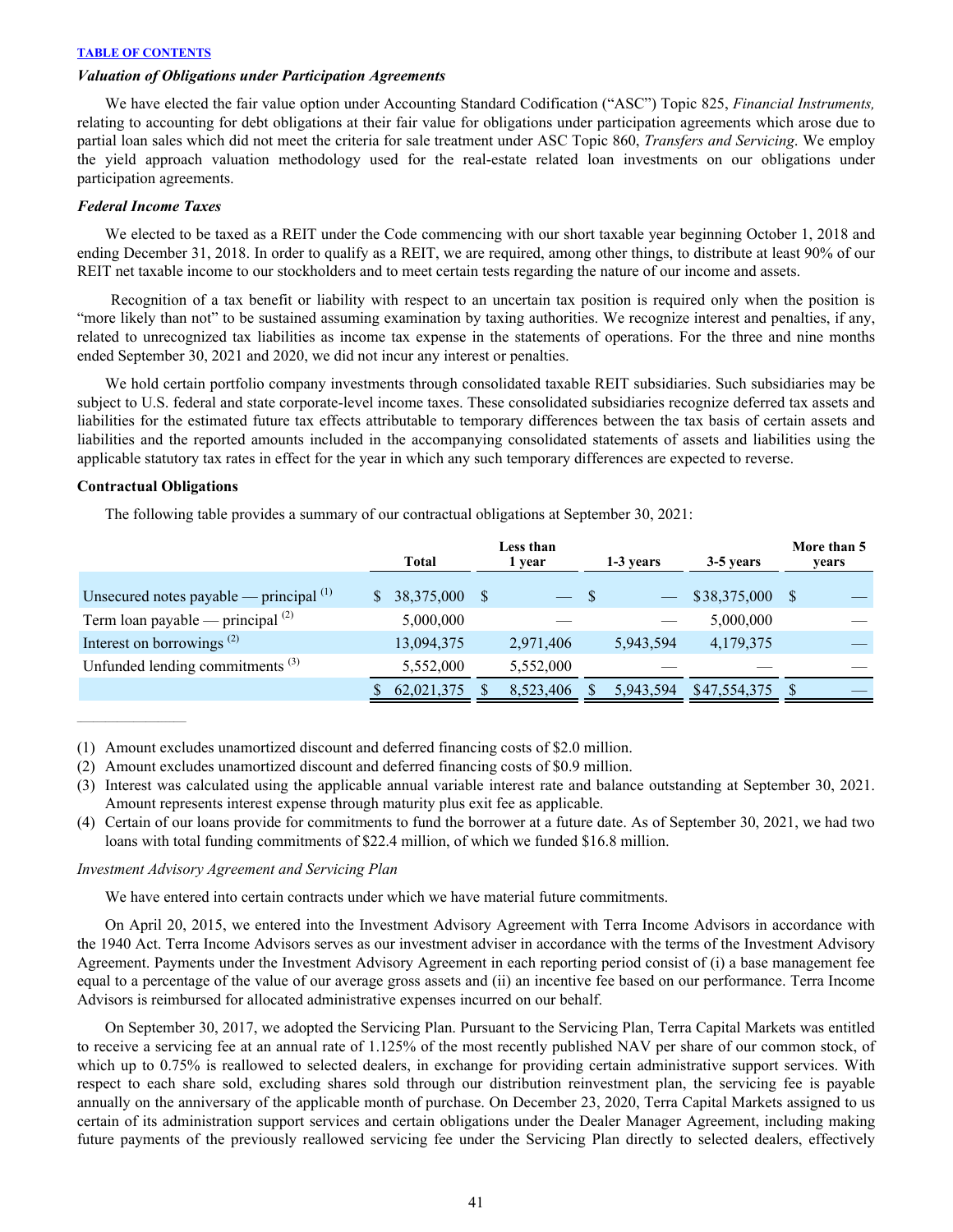reducing the servicing fee to 0.75%. The Servicing Plan will remain in effect for so long as such continuance is approved quarterly by our Board, including a majority of our directors who are not "interested persons" as defined in the 1940 Act and who have no direct or indirect financial interest in the operation of the Servicing Plan or in any agreements entered into in connection therewith. In addition, our Board will review all payments made pursuant to the Servicing Plan at least quarterly. We will no longer incur the annual servicing fee upon the earlier of (i) the aggregate underwriting compensation from all sources, including selling commissions, dealer manager fees, broker-dealer fees, and servicing fees would exceed 10% of the gross proceeds in the Offering, (ii) with respect to a specific share, the date that such share is redeemed or is no longer outstanding, and (iii) the date, if any, upon which a liquidity event occurs.

The following table presents a summary of such fees and reimbursements in accordance with the terms of the related agreements:

|                                                                 | Three Months Ended September 30, | Nine Months Ended September 30, |      |           |      |           |
|-----------------------------------------------------------------|----------------------------------|---------------------------------|------|-----------|------|-----------|
|                                                                 | 2021                             | 2020                            | 2021 |           | 2020 |           |
| Base management fees                                            | 566.213                          | 383,244                         |      | 1,606,881 |      | 1,132,896 |
| (Reversal of incentive fees) incentive fees on<br>capital gains | (90, 614)                        | (18,620)                        |      | 167,393   |      | 42,997    |
| Operating expense reimbursement to Adviser                      | 255,947                          | 213,746                         |      | 896.524   |      | 638,508   |
| Servicing fees                                                  | 125,197                          | 189,572                         |      | 380,562   |      | 557,377   |

#### **Off-Balance Sheet Arrangements**

Other than contractual commitments and other legal contingencies incurred in the normal course of our business, we do not have any off-balance sheet financings or liabilities.

# **Related Party Transactions**

# *Compensation of Terra Income Advisors and Terra*

# *Capital Markets*

Pursuant to the Investment Advisory Agreement, we pay Terra Income Advisors a base management fee and an incentive fee.

The base management fee is calculated at an annual rate of 2.0% of our average gross assets. The base management fee is payable quarterly in arrears and is calculated based on the average value of our gross assets at the end of the two most recently completed calendar quarters. The base management fee may or may not be taken in whole or in part at the discretion of Terra Income Advisors. All or any part of the base management fee not taken as to any quarter will be deferred without interest and may be taken in such other quarter as Terra Income Advisors shall determine. The base management fee for any partial month or quarter will be prorated for such partial period.

The incentive fee consists of two parts. The first part, which we refer to as the subordinated incentive fee on income, is calculated and payable quarterly in arrears based upon our "pre-incentive fee net investment income" for the immediately preceding quarter. The subordinated incentive fee on income is subject to a quarterly hurdle rate, expressed as a rate of return on adjusted capital at the beginning of the most recently completed calendar quarter, of 2.0% (8.0% annualized), subject to a "catch-up" feature. For this purpose, "pre-incentive fee net investment income" means interest income, dividend income and any other income (including any other fees, other than fees for providing managerial assistance, such as commitment, origination, structuring, diligence and consulting fees or other fees that we receive from portfolio companies) accrued during the calendar quarter, minus our operating expenses for the quarter (including the base management fee, expenses reimbursed to Terra Income Advisors under the Investment Advisory Agreement and any interest expense and dividends paid on any issued and outstanding preferred stock, but excluding the incentive fee). Pre-incentive fee net investment income includes, in the case of investments with a deferred interest feature (such as original issue discount, debt instruments with payment-in-kind interest and zero-coupon securities), accrued income that we have not yet received in cash. Pre-incentive fee net investment income does not include any realized capital gains, realized capital losses or unrealized capital appreciation or depreciation. The calculation of the subordinated incentive fee on income for each quarter is as follows:

- No incentive fee is payable to Terra Income Advisors in any calendar quarter in which our pre-incentive fee net investment income does not exceed the hurdle rate of 2.0% (8.0% annualized);
- 100% of our pre-incentive fee net investment income, if any, that exceeds the hurdle rate but is less than or equal to 2.5% in any calendar quarter (10.0% annualized) is payable to Terra Income Advisors, all or any portion of which may be waived or deferred in Terra Income Advisors' discretion. We refer to this portion of our pre-incentive fee net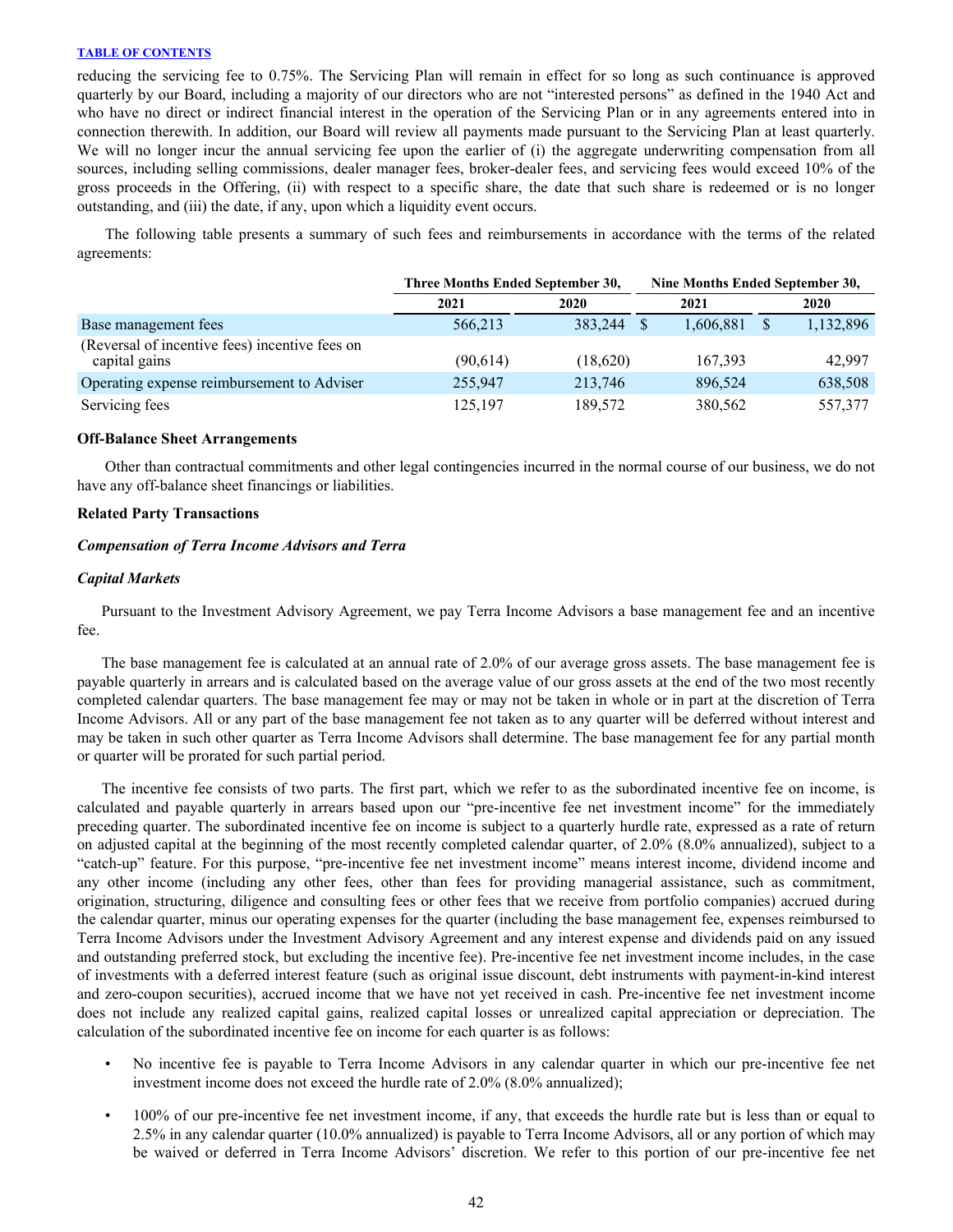investment income (which exceeds the hurdle rate but is less than or equal to 2.5%) as the "catch-up." The catch-up provision is intended to provide Terra Income Advisors with an incentive fee of 20.0% on all of our pre-incentive fee net investment income when our pre-incentive fee net investment income reaches 2.5% in any calendar quarter; and

• 20.0% of the amount of our pre-incentive fee net investment income, if any, that exceeds 2.5% in any calendar quarter (10.0% annualized) is payable to Terra Income Advisors once the hurdle rate is reached and the catch-up is achieved.

The second part of the incentive fee, which we refer to as the incentive fee on capital gains, is an incentive fee on capital gains earned on liquidated investments from the portfolio and is determined and payable in arrears as of the end of each calendar year (or upon termination of the Investment Advisory Agreement). This fee equals 20.0% of our incentive fee on capital gains, which equals our realized capital gains on a cumulative basis from inception, calculated as of the end of the applicable period, computed net of all realized capital losses and unrealized capital depreciation on a cumulative basis, less the aggregate amount of any previously paid capital gains incentive fees. On a quarterly basis, we accrue (but do not pay) for the capital gains incentive fee by calculating such fee as if it were due and payable as of the end of such period.

We reimburse Terra Income Advisors for expenses necessary to perform services related to our administration and operation. The amount of this reimbursement is set at the lesser of (i) Terra Income Advisors' actual costs incurred in providing such services and (ii) the amount that the Board, including a majority of our independent directors, estimates we would be required to pay alternative service providers for comparable services in the same geographic location. Terra Income Advisors is required to allocate the cost of such services to us based on objective factors such as total assets, revenues, time allocations and/ or other reasonable metrics. The Board then assesses the reasonableness of such reimbursements based on the breadth, depth and quality of such services as compared to the estimated cost to us of obtaining similar services from third-party providers known to be available. In addition, the Board considers whether any single third-party service provider would be capable of providing all such services at comparable cost and quality. Finally, the Board compares the total amount paid to Terra Income Advisors for such services as a percentage of our net assets to the same ratio as reported by other comparable BDCs. We do not reimburse Terra Income Advisors for any services for which it receives a separate fee, or for rent, depreciation, utilities, capital equipment or other administrative items allocated to a controlling person of Terra Income Advisors.

On September 30, 2017, we adopted the Servicing Plan. For the three months ended September 30, 2021 and 2020, we recorded servicing fees of \$0.1 million and \$0.2 million, respectively. For the nine months ended September 30, 2021 and 2020, we recorded servicing fees of \$0.4 million and \$0.6 million, respectively. As of both September 30, 2021 and December 31, 2020, unpaid servicing fees were \$0.3 million and were included in accrued expenses on the statements of assets and liabilities.

# *Potential Conflicts of Interest*

Terra Income Advisors, our investment adviser, currently serves as the investment manager to the Terra Income Funds. While Terra Income Advisors intends to allocate investment opportunities in a fair and equitable manner consistent with our investment objectives and strategies, if necessary, so that we will not be disadvantaged in relation to any other client of Terra Income Advisors, it is possible that some investment opportunities may be provided to the Terra Income Funds rather than to us.

#### *Distributions*

 Distributions to our stockholders are recorded as of the applicable record date. Subject to the discretion of the Board and applicable legal restrictions, we intend to authorize and declare ordinary cash distributions on either a monthly or quarterly basis and pay such distributions on a monthly basis. Net realized capital gains, if any, will be distributed or deemed distributed at least annually.

# *Capital Gains Incentive Fee*

 Pursuant to the terms of the advisory agreement, the incentive fee on capital gains earned on liquidated investments of our portfolio is determined and payable in arrears as of the end of each calendar year (or upon termination of the advisory agreement). Such fee equals 20% of our incentive fee on capital gains (*i.e.*, its realized capital gains on a cumulative basis from inception, calculated as of the end of the applicable period, net of all realized capital losses and unrealized capital depreciation on a cumulative basis), less the aggregate amount of any previously paid capital gains incentive fees. Once any amount of this fee has been earned, on a quarterly basis, we accrue (but do not pay) for the capital gains incentive fee by calculating such fee as if it were due and payable as of the end of such period.

# *Exemptive Relief*

The SEC has granted us exemptive relief from the provisions of Sections  $17(d)$  and  $57(a)(4)$  of the 1940 Act, thereby permitting us, subject to the satisfaction of certain conditions, to co-invest in certain privately negotiated investment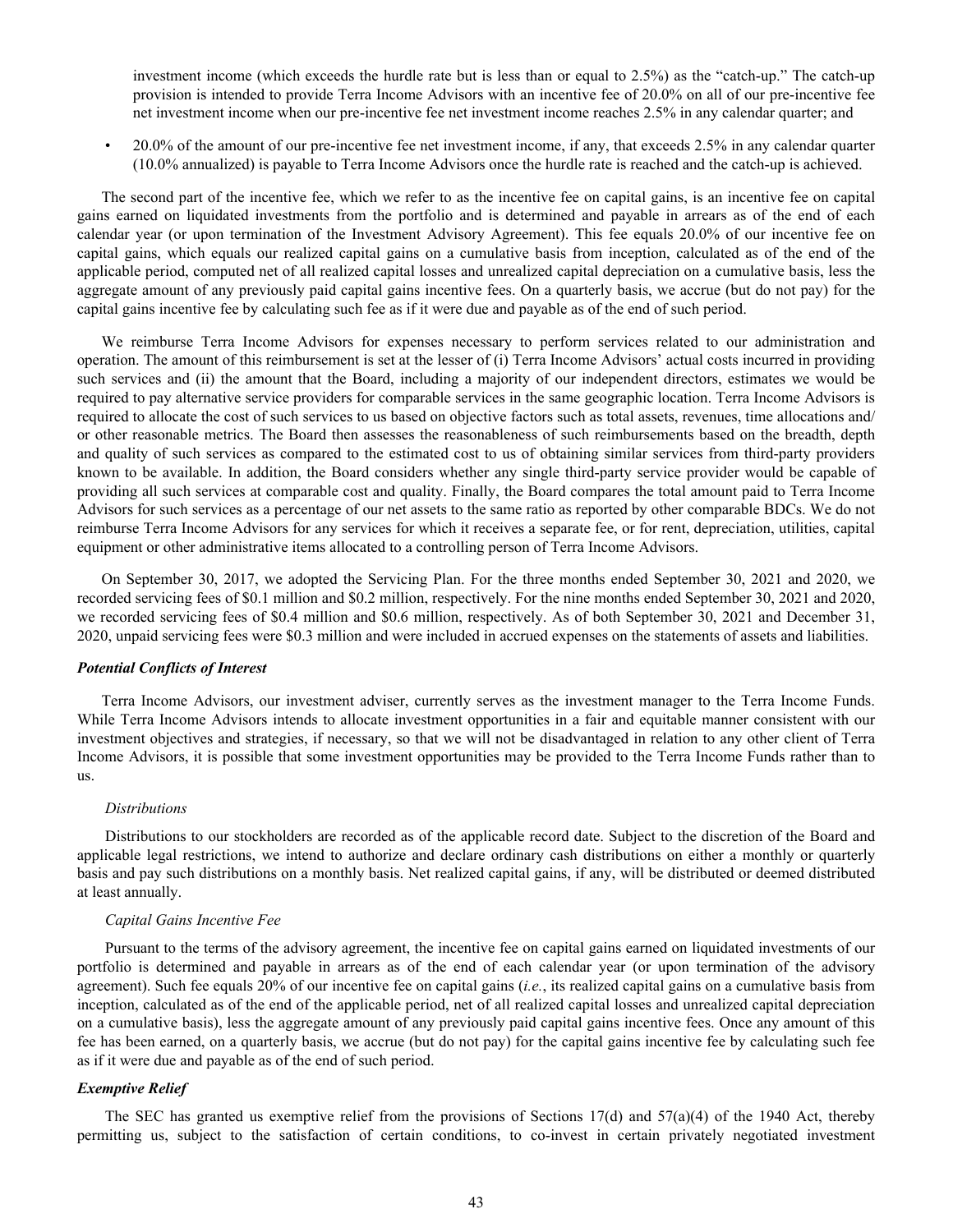<span id="page-44-0"></span>transactions with the Terra Income Funds, Terra Property Trust, Inc., Terra Property Trust 2, Inc. and any future BDC or closed-end management investment company that is registered under the 1940 Act and is advised by Terra Income Advisors or its affiliated investment advisers (the "Co-Investment Affiliates"). However, we will be prohibited from engaging in certain transactions with our affiliates even under the terms of this exemptive order. We believe the relief granted to us under this exemptive order may not only enhance our ability to further our investment objectives and strategies, but may also increase favorable investment opportunities for us, in part by allowing us to participate in larger investments, together with our Co-Investment Affiliates, than would be available to us in the absence of such relief.

#### **Item 3. Quantitative and Qualitative Disclosures About Market Risk.**

We may be subject to financial market risks, including changes in interest rates. To the extent that we borrow money to make investments, our net investment income will be dependent upon the difference between the rate at which we borrow funds and the rate at which we invest these funds. In periods of rising interest rates, our cost of funds would increase, which may reduce our net investment income. As a result, there can be no assurance that a significant change in the market interest rates will not have a material adverse effect on our net investment income.

As of September 30, 2021, we had one investment with a principal balance of \$20.4 million that provides for interest income indexed to LIBOR and is subject to a LIBOR floor. A decrease of 1% or an increase of 1% in these indexes would have no impact on our annual interest income because the interest rates are protected by a floor in the respective loan agreements.

We may hedge against interest rate and currency exchange rate fluctuations by using standard hedging instruments, such as futures, options and forward contracts, subject to the requirements of the 1940 Act. While hedging activities may insulate us against adverse changes in interest rates, they may also limit our ability to participate in benefits of lower interest rates with respect to our portfolio of investments with fixed interest rates. For the three and nine months ended September 30, 2021 and 2020, we did not engage in interest rate hedging activities.

In addition, we may have risks regarding portfolio valuation. See "Item 2. Management's Discussion and Analysis of Financial Condition and Results of Operations — Critical Accounting Policies — Valuation of Investments."

#### **Item 4. Controls and Procedures.**

#### *Evaluation of Disclosure Controls and Procedures*

 As required by Rule 13a-15(b) under the Exchange Act, we carried out an evaluation, under the supervision and with the participation of our management, including our chief executive officer and chief financial officer, of the effectiveness of the design and operation of our disclosure controls and procedures as of September 30, 2021. Based on that evaluation, our chief executive officer and chief financial officer concluded that our disclosure controls and procedures were effective to provide reasonable assurance that we would meet our disclosure obligations.

#### *Changes in Internal Control Over Financial Reporting*

 During the most recent fiscal quarter, there was no change in our internal controls over financial reporting, as defined under Rule 13a-15(f) under the Exchange Act, that has materially affected, or is reasonably likely to materially affect, our internal controls over financial reporting.

# **PART II – OTHER INFORMATION**

# **Item 1. Legal Proceedings.**

Neither we nor Terra Income Advisors is currently subject to any material legal proceedings, nor, to our knowledge, are material legal proceedings threatened against us or Terra Income Advisors. From time to time, we and individuals employed by Terra Income Advisors may be a party to certain legal proceedings in the ordinary course of business, including proceedings relating to the enforcement of our rights under contracts with our portfolio companies. While the outcome of these legal proceedings cannot be predicted with certainty, we do not expect that these proceedings will have a material effect upon our financial condition or results of operations.

# **Item 1A. Risk Factors.**

There have been no material changes from the risk factors set forth in our Annual Report on Form 10-K for the year ended December 31, 2020.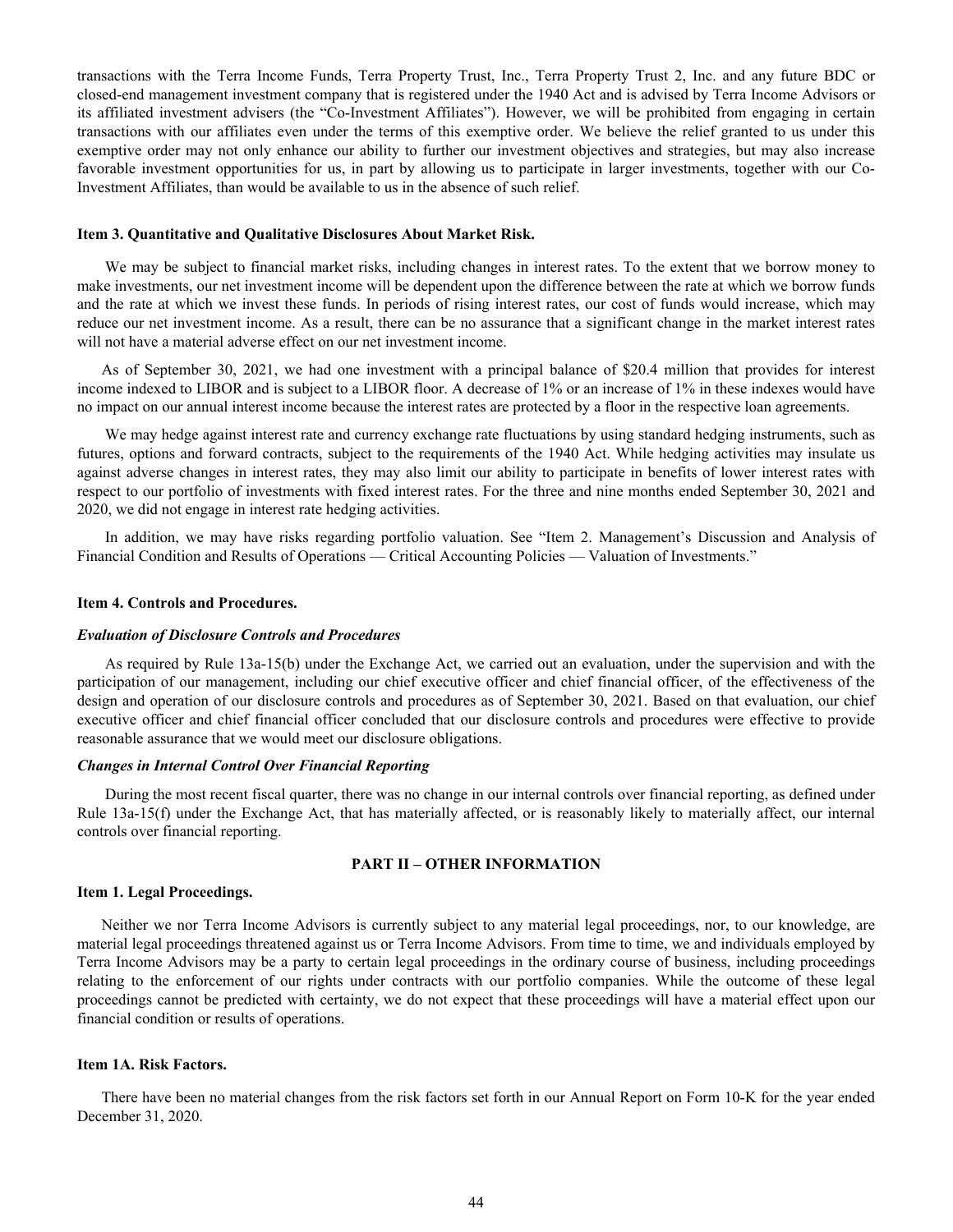# <span id="page-45-0"></span>**Item 2. Unregistered Sales of Equity Securities and Use of Proceeds.**

# *Issuer Purchases of Equity Securities*

We have implemented a share repurchase program whereby every quarter we offer to repurchase up to 2.5% of the weighted average number of shares outstanding in the prior calendar year at a price per share equal to the most recently disclosed NAV per share of our common stock immediately prior to the date of repurchase. The purpose of the share repurchase program is to provide stockholders with liquidity, because there is otherwise no public market for our common stock. In addition, the Board may amend, suspend or terminate the share repurchase program upon 30 days' notice. On March 25, 2020, the Board unanimously approved the suspension of the operation of the share repurchase program, effective as of April 30, 2020. On May 11, 2021, the Board unanimously approved the resumption of the share repurchase program effective as of June 30, 2021.

The following table provides information with respect to the repurchases of our common stock for the nine months ended September 30, 2021:

| Period                                                               | <b>Total Number of</b><br><b>Average Price</b><br><b>Shares</b><br>Paid per Share<br>Repurchased |  |      | <b>Maximum Number of</b><br><b>Shares Allowed to be</b><br>Repurchased |
|----------------------------------------------------------------------|--------------------------------------------------------------------------------------------------|--|------|------------------------------------------------------------------------|
| Nine Months Ended September 30, 2021:                                |                                                                                                  |  |      |                                                                        |
| Three Months Ended March 31, 2021                                    |                                                                                                  |  |      |                                                                        |
| Three Months Ended June 30, 2021                                     | 682 \$                                                                                           |  | 9.07 |                                                                        |
| Three Months Ended September 30, 2021 <sup><math>(1)(2)</math></sup> | 209.978                                                                                          |  | 9.03 | 207.656                                                                |

<sup>(1)</sup> A total of 846,743 shares were validly tendered and not withdrawn, an amount that exceeded the maximum number of shares we offered to purchase. In accordance with the terms of the tender offer, we purchased a total of 207,646 shares validly tendered and not withdrawn on a pro rata basis. Approximately 24.5% of the number of shares tendered by each stockholder who participated in the tender offer was repurchased by us.

(2) Subsequent to the close of the tender offer, the Company discovered an administrative error in which a tender request was not processed. We honored the tender request in October and accordingly another 2,332 shares were repurchased.

# **Item 3. Defaults Upon Senior Securities.**

Not applicable.

 $\mathcal{L}_\text{max}$  and  $\mathcal{L}_\text{max}$ 

# **Item 4. Mine Safety Disclosures.**

Not applicable.

# **Item 5. Other Information.**

Not applicable.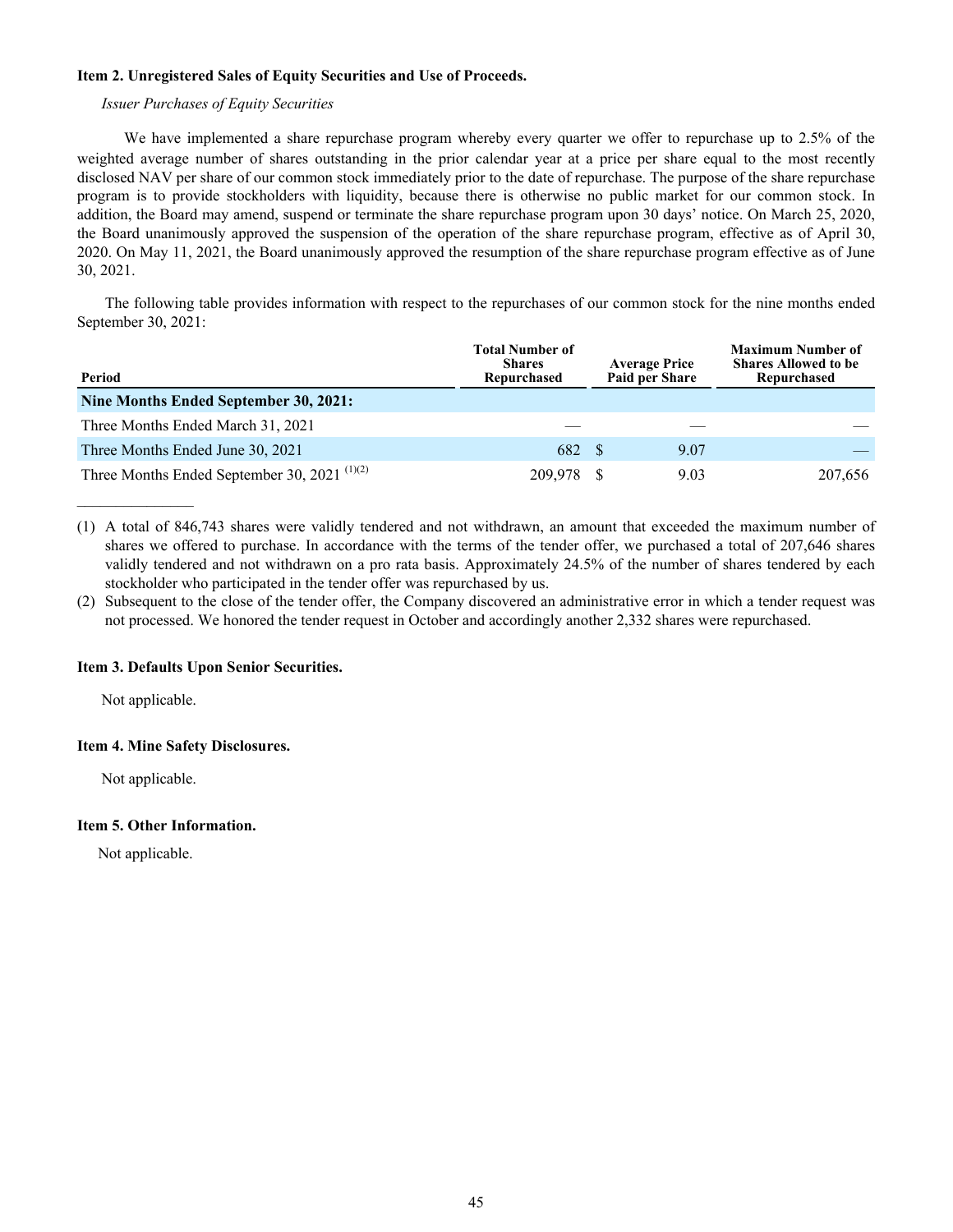# <span id="page-46-0"></span>**Item 6. Exhibits.**

 $\overline{\phantom{a}}$ 

 The following exhibits are filed with this report. Documents other than those designated as being filed herewith are incorporated herein by reference.

| Exhibit<br>No. | <b>Description and Method of Filing</b>                                                                                                                                                                                                                                             |
|----------------|-------------------------------------------------------------------------------------------------------------------------------------------------------------------------------------------------------------------------------------------------------------------------------------|
| 3.1            | Articles of Amendment and Restatement of Terra Income Fund 6, Inc. (incorporated by reference to Exhibit (a)<br>to Post-Effective Amendment No. 1 to the Registration Statement on Form N-2 (File No. 333-202399) filed<br>with the SEC on May $12$ , $2015$ ).                     |
| 3.2            | Articles of Amendment to the Articles of Amendment and Restatement of Terra Income Fund 6, Inc.<br>(incorporated by reference to Exhibit 3.1 to the Current Report on Form 8-K filed with the SEC on May 1,<br>$2019$ ).                                                            |
| 3.3            | Amended and Restated Bylaws of Terra Income Fund 6, Inc. (incorporated by reference to Exhibit (b) to Post-<br>Effective Amendment No. 1 to the Registration Statement on Form N-2 (File No. 333-202399) filed with the<br>SEC on May 12, 2015).                                    |
| 4.1            | Form of Subscription Agreement (incorporated by reference to Appendix A to the Final Prospectus dated<br>February 2, 2018, filed with the SEC on February 2, 2018).                                                                                                                 |
| 4.2            | Amended and Restated Distribution Reinvestment Plan (incorporated by reference to Exhibit 4.2 to the Annual<br>Report on Form 10-K filed with the SEC on November 16, 2018)                                                                                                         |
| 4.3            | Indenture, dated February 10, 2021, by and between Terra Income Fund 6, Inc. and U.S. Bank National<br>Association, as trustee (incorporated by reference to Exhibit 4.1 to the Current Report on Form 8-K filed on<br>February 10, 2021).                                          |
| 4.4            | First Supplemental Indenture, dated February 10, 2021, by and between Terra Income Fund 6, Inc. and U.S.<br>Bank National Association, as trustee (incorporated by reference to Exhibit 4.2 to the Current Report on Form<br>8-K filed on February 10, 2021).                       |
| 4.5            | Form of Global Note representing the Notes (included in Exhibit 4.4).                                                                                                                                                                                                               |
| 10.1           | Investment Advisory and Administrative Services Agreement, dated as of September 22, 2021, by and between<br>Terra Income Fund 6, Inc. and Terra Income Advisors, LLC (incorporated by reference to Exhibit 10.1 to the<br>Current Report on Form 8-K filed on September 23, 2021). |
| $31.1*$        | Certification of Chief Executive Officer pursuant to Rule 13a-14 under the Securities Exchange Act of 1934, as<br>adopted pursuant to Section 302 of the Sarbanes-Oxley Act of 2002.                                                                                                |
| $31.2*$        | Certification of Chief Financial Officer pursuant to Rule 13a-14 under the Securities Exchange Act of 1934, as<br>adopted pursuant to Section 302 of the Sarbanes-Oxley Act of 2002.                                                                                                |
| $32.1*$        | Certification of Chief Executive Officer and Chief Financial Officer pursuant to 18 U.S.C. Section 1350, as<br>adopted pursuant to Section 906 of the Sarbanes-Oxley Act of 2002.                                                                                                   |

\* Filed herewith.

\*\* Certain schedules and exhibits have been omitted pursuant to Item 601(a)(5) of Regulation S-K. A copy of any omitted schedule or exhibit will be furnished supplementally to the SEC upon request; provided, however, that the Company may request confidential treatment pursuant to Rule 24b-2 of the Exchange Act for any document so furnished.